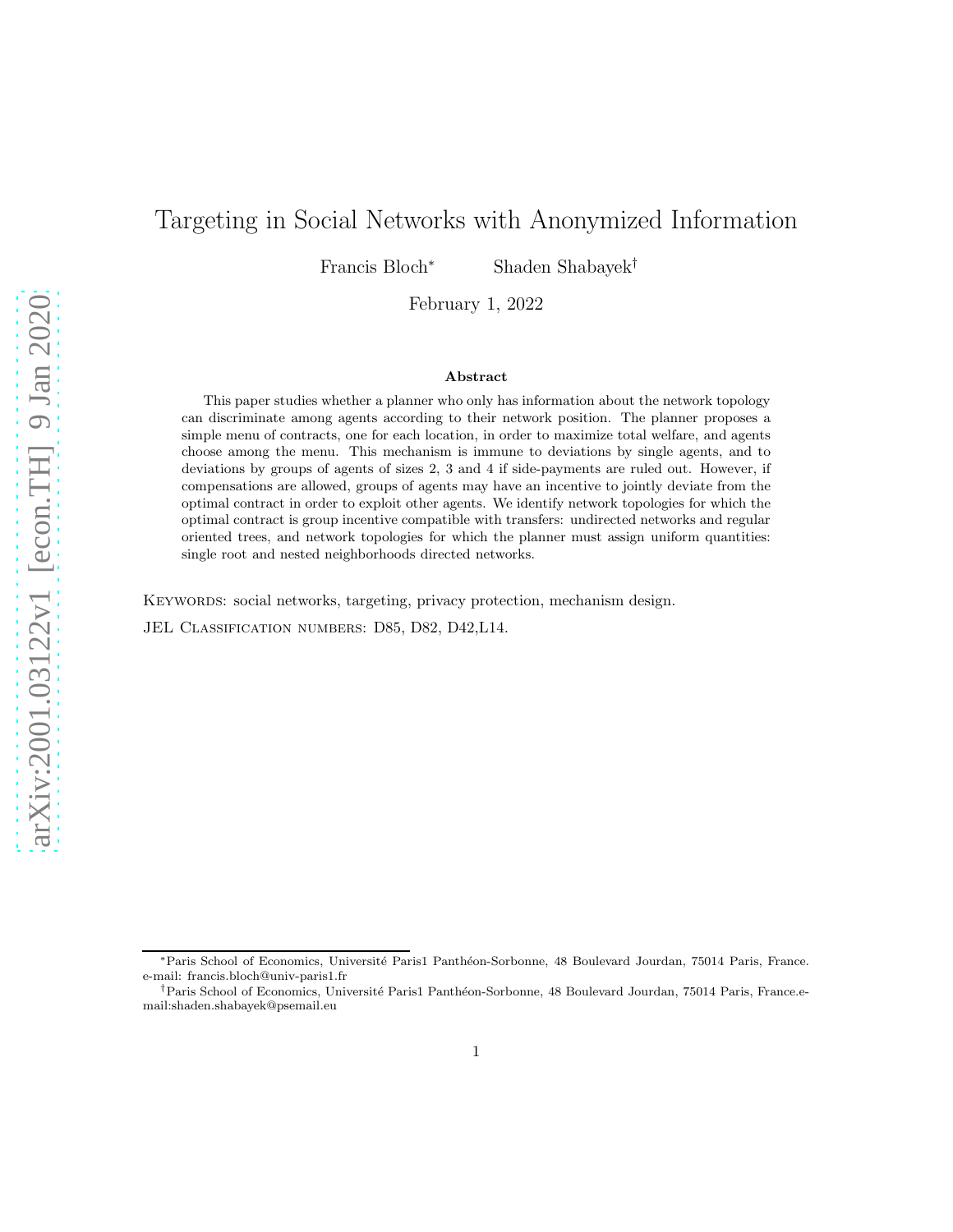## 1 Introduction

For privacy and security reasons, individual data are often anonymized before they can be shared or sold to third parties. As is known from the statistical and computer science literature, privacypreserving data disclosure can be achieved in multiple ways, from a complete elimination of any identification of the individual (anonymization) to algorithmic and statistical methods to avoid identification (differential privacy). The recent advances in privacy protection, together with the fast development of data sharing and data disclosure raises the following question: How valuable are anonymized data (rather than full individual data) for a third party whose objective is not aligned with the welfare of individuals? When will the third party be able to achieve the same value with anonymized data and with the full, individual data?

We answer this question in the specific context of *social network data*. In that context, anonymized data describe the *network topology*, the architecture of the network without specifying the identity of agents at different nodes. For example, anonymized social network data can be geo-data describing a network of roads and houses with no specification of the inhabitants, or an organizational chart for a company or a criminal organization with no identification of the individuals, or a snapshot of a fraction of a large digital social network (Twitter, LinkedIn or Facebook) with lacunary evidence on the identity of the nodes.

We suppose that the social network describes local positive externalities in the choices of agents, and consider a third party whose objective is to maximize total surplus. The third party could be a monopolist, selecting discriminatory prices to exploit local consumption externalities (by lowering the price to stimulate consumption of individuals generating important externalities), or a firm who wishes to maximize output, when the social networks describes synergies in efforts by pairs of workers. In the presence of local network externalities, the objective of the planner and of individuals are not aligned: the planner internalizes positive externalities that an agent produces on other agents, raising consumption (in the case of the monopolist) or effort (in the case of the firm) beyond the optimum of individuals.

When full individual data are available, the planner can target agents and offer them the exact contract which maximizes her objective. But when the planner only knows the network topology, she is only able to offer a contract for each *location* in the network, with no certainty that agents will indeed choose the contract corresponding to that location. This is the incentive problem we study in this paper, where we analyze for which network architectures this incentive constraint is binding or not.

We first observe, unsurprisingly, that correlation in the locations of agents allows the planner to achieve his first-best outcome when agents can only make unilateral deviations. Indeed, because the set of locations in the network is fixed and finite, if the planner proposes a menu of contracts, one for each location, and all other agents pick the contract corresponding to their location, the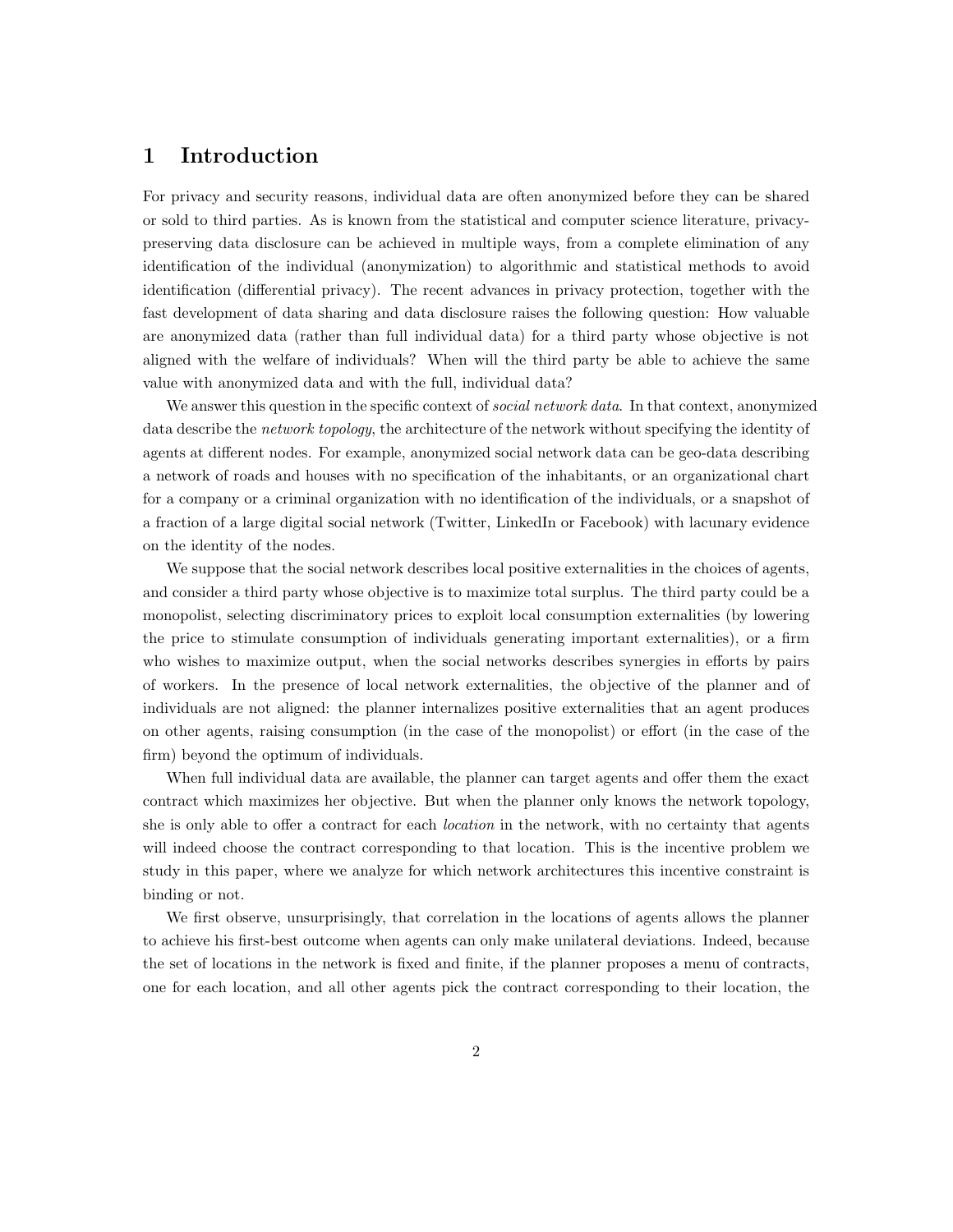deviating agent must be selecting the same contract as another agent. The planner can use this evidence to ascertain that one of the agents has lied, and punish all agents (for example by offering a level lower than any agent's optimum) as in Crémer and McLean [\[7\]](#page-29-0), thereby ensuring that all agents have an incentive to choose the contract corresponding to their true location.<sup>1</sup>

We thus turn our attention to joint deviations, where subsets of agents decide to "lie" about their locations, and choose contracts which do not correspond to their true position in the network. Given that the objective of the planner is to maximize social surplus, why do groups of agents have an incentive to lie about their locations and exchange their contracts? Why would an agent who already receives a consumption or effort level above his optimal choice accept to exchange his contract with another agent with a higher level? The answer to these questions stems from the fact that, by exchanging their contracts, agents are able to increase the externalities they receive from other agents, while reducing the externalities they create for agents outside the deviating coalition. For example, consider a directed network architecture where the hub of the star (the "influencer") produces positive consumption externalities on all other agents but receives no externalities in return. The planner, internalizing this externality, assigns a very high consumption to the hub, and a lower consumption to a peripheral agents. But the hub may have an incentive to exchange his contract with a peripheral agent, increasing his utility by reducing his consumption level, at the expense of all other peripheral agents, who now receive a much lower level of externalities.

The first main Proposition of the paper asserts that, when the size of the deviating group is two, three or four, the optimal contract is in fact immune to deviations by groups of agents. The proof of the Proposition in the case of pairwise deviations is clear. For an agent to accept to exchange his contract for a higher one (e.g. for a peripheral agent to accept the high level of the hub), whereas his current contract is already too high given the contracts of other agents, he must receive higher externalities in return from the members of the deviating coalition. But when a pair of agents deviates, the externalities inside the deviating coalition do not change, as agents only exchange their contracts and externalities are suppose to be symmetric. Hence, in any pairwise deviation, absent any compensation, the agent with the lower contract must be unwilling to exchange his contract with the other agent.<sup>2</sup>

Based on this observation, we consider a more restrictive group incentive compatibility condition, by allowing agents in the deviating coalition to make side-payments. Under this condition, a contract is group incentive compatible if no coalition, by choosing a permutation of the locations, can increase the sum of utilities of its members. In the particular context of a linear-quadratic

<sup>1</sup>As usual, this reasoning only shows that truth-telling is one equilibrium of the revelation game played by the agents, but other equilibria exist as well – in fact, in this model, any choice of contracts by the agents is an equilibrium of the game.

 $2$ Unfortunately, this intuition does not easily carry over to deviations by larger groups, where agents can benefit from a change in the level of externalities among agents in the deviating coalition. For groups of three and four agents, we are able to prove that one of the lower contract agents must be unwilling to exchange, but so far have been unable to generalize the result beyond groups of four agents.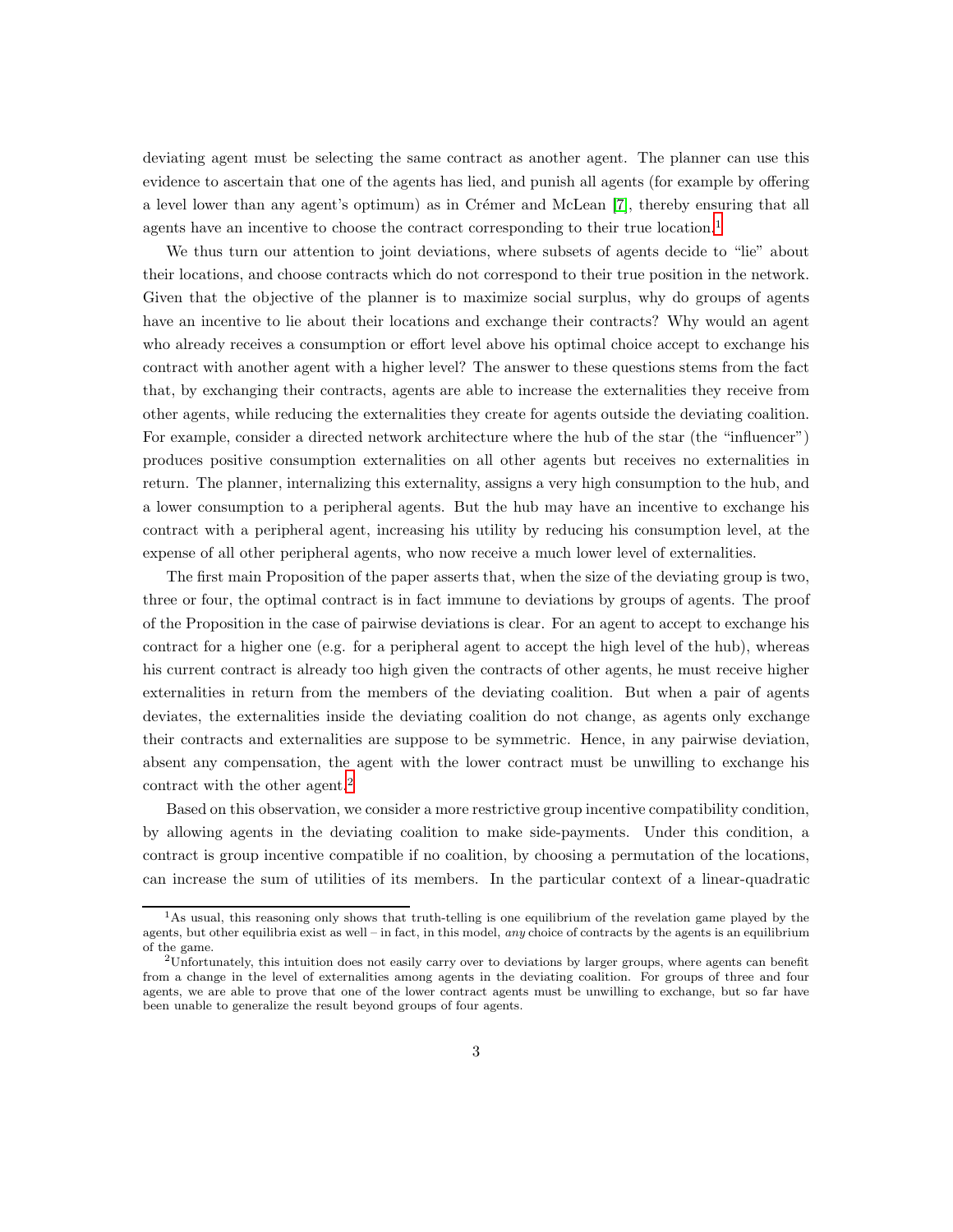game, we show that this condition is equivalent to assuming that, whenever an agent  $i$  has a higher contract than an agent  $j$ , the sum of externalities received by agent  $i$  must be at least as large as the sum of externalities received by agent  $j$ .

This characterization drives the second main result of the paper. When externalities are reciprocal (the graph representing the social network is undirected), then the optimal contract of the planner is immune to group deviations with transfers. The intuition underlying this result is that an agent will receive a higher contract in the first-best if and only if he is more central (in the sense of Katz-Bonacich) than the other agent. But this centrality measure is defined recursively: an agent has a higher Katz-Bonacich centrality if and only if the sum of the Katz-Bonacich centralities of his neighbors is higher. In other words, when influence is reciprocal, an agent with a higher contract in the first-best is also an agent who receives (and produces) higher externalities, and the sum of utilities of the agents cannot increase through an exchange of contracts.

The situation changes dramatically when externalities are asymmetric. We next focus on directed networks with a hierarchical structure: the set of agents can be partitioned into an ordered collection of subsets (or tiers of the hierarchy) such that agents at higher tiers influence agents at lower tiers, but agents at lower tiers never influence agents at higher tiers. In this family of hierarchical social networks, we first show that the optimal contract is group incentive compatible when side-payments are ruled out. But when agents in a deviating coalition can make transfers, we uncover two situations where the optimal contract of the planner cannot be sustained.

First, when there exists one agent who influences all other agents the single root and the number of tiers is larger than two, then in an optimal contract which is immune to group deviations with transfers, all agents in tiers lower than two must receive the same contract as the root. The intuition is as follows: if the root receives a higher contract than agents at lower tiers, there is an incentive to exchange the higher quantity of the root with the lower quantity of the lower tier agent, as the latter receives externalities but not the former. Hence, any contract which is immune to deviations by groups with transfers must assign a lower contract to the root than to agents at tiers lower than two.<sup>3</sup> However, as the root produces externalities on all other agents, whereas other agents may not influence or be influenced by all other agents, the planner also has an incentive to increase the contract of the root with respect to the contract of any other agent. Hence, at the optimum, the contract of the root must be exactly equal to the contract offered to all agents at tiers lower than two. Notice that this implies that targeting is impossible, and may result in large efficiency losses with respect to the first-best.

Second, suppose that *neighborhoods are nested*, so that an agent at a lower tier is influenced by all agents who also influence agents who influence him. Multiple roots can exist, and agents can be connected to multiple roots, but the structure of nested neighborhoods implies that the set

 ${}^{3}$  For agents at tier two, the only externalities they receive come from the root, and hence there is no restriction on the relative ranking of their contract with the contract of the root.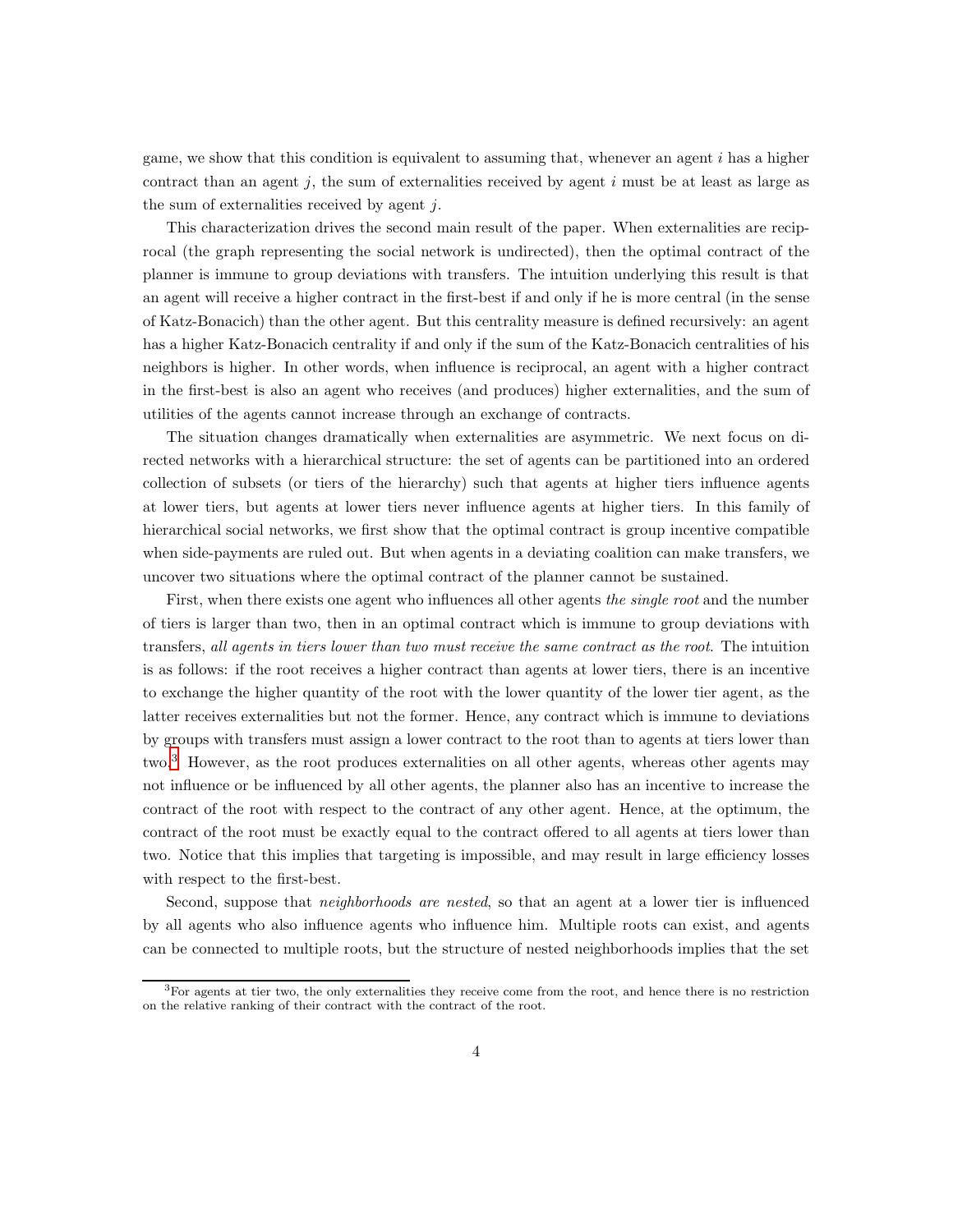of influencers of an agent is included in the set of influencers of the agent he influences. Assume furthermore that the size of the tiers is increasing: there are strictly more agents at lower tiers. In this hierarchical structure, as in the case of single roots, we show that the optimal contract is not group incentive compatible with transfers, and that any root has an incentive to exchange his contract with an agent at lower tier. As in the case of a single root, the planner would like to increase the quantity of the root, so that the optimal contract which is group incentive compatible with transfers results in a uniform contract for all agents.<sup>4</sup> Again, the group incentive compatibility constraint is binding, and induces a total inability to discriminate among agents.

Finally, we consider a hierarchical structure where the optimal contract is immune to deviations by coalitions making side payments: regular oriented tree. In these structures, every agent is influenced by a single other agent (the social network is an oriented tree). Furthermore, the number of agents influenced by an agent at any given tier is identical across agents of the same tier, and strictly decreasing with the tier (this is what we call a "regular" oriented tree). In that specific hierarchy, agents at higher tier must have a higher contract than the agents they influence, because every agent they influence receives his externalities from his immediate predecessor, but the predecessor receives externalities from other agents). When the structure is regular, the planner will also want agents at higher levels of the hierarchy to receive higher contracts, so that the first-best contract is indeed group incentive compatible with transfers.

Our results thus show that the optimal contract of the planner is immune to deviations by groups whenever influence is reciprocal, or agents at higher levels of the hierarchy receive more influence than agents at lower levels of the hierarchy. When on the other hand agents at higher levels of the hierarchy produce more influence but receive less influence than agents at lower tiers, the first-best contract is susceptible to group deviations, and the planner may in extreme cases be forced to assign a uniform contract to all agents. These results thus show how the architecture of the network matters to determine whether anonymized data are sufficient or not for the planner to implement the first-best.

We also explore the robustness of our results with respect to the assumptions made in the model. First, we note that we put a very strong restriction on the structure of deviating coalitions by assuming that they are adjacent (i.e. any pair of agents in the deviating coalition must be connected by a link). Absent this restriction, more coalitions can deviate and in fact, even in the case of undirected networks and regular oriented trees, the first-best contract may become impossible to implement.

Second, we analyze the effect of increasing the complexity of the contract, by allowing the planner to extract information about agents' local neighborhood. We show that if the planner can collect information about an agent's neighbors' identity, the first-best contract becomes immune

<sup>&</sup>lt;sup>4</sup>This time, under the assumption that agents at tier two are influenced by more than one root, they receive more externalities than a root, and hence the reasoning which implies that an agent must receive a higher contract than the root in a group incentive compatible contract with transfers also holds for tier two agents.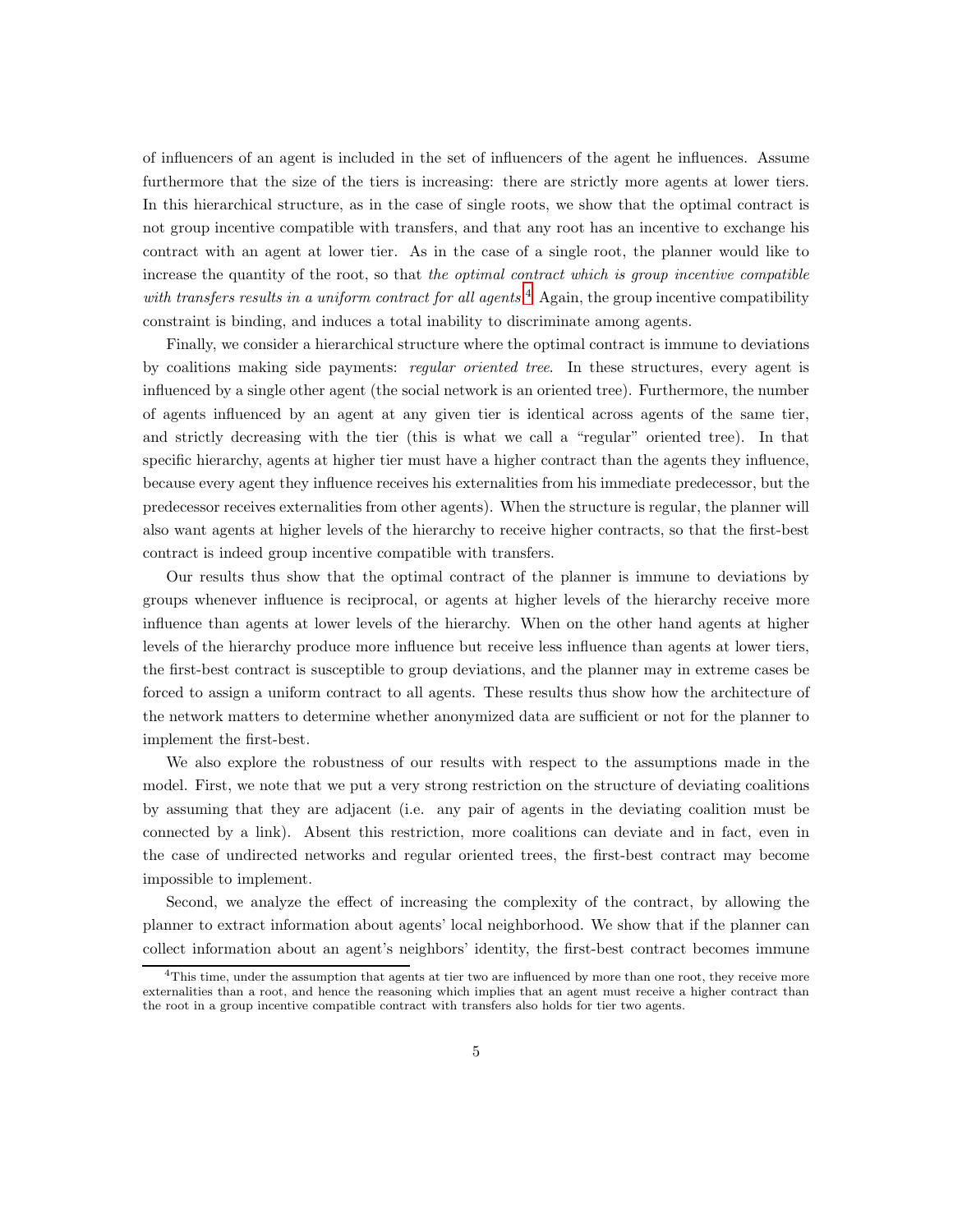to group deviations with transfers. Finally, we explore what happens when the planner knows the identity of some agents in the network. For example, suppose that the network knows the identity of the main influencers (the roots of the directed social network). We show through an example that this partial information may greatly help the planner and allow him to discriminate much more effectively among the agents.

Related literature. Our paper is related to the study of targeting in social networks, as surveyed in Bloch [\[3\]](#page-29-1). The linear-quadratic model of interaction in networks we consider was introduced in Ballester, Calvo-Armengol and Zenou [\[2\]](#page-29-2). General problems of targeting where the planner seeks to maximize social welfare in the presence of complementarities have been recently studied by Demange [\[8\]](#page-29-3) and Galeotti, Golub and Goyal [\[10\]](#page-29-4).

The problem of a monopolist pricing in the presence of local consumption externalities has first been studied by Candogan, Bimpikis and Ozdaglar  $[6]$  and Bloch and Quérou  $[4]$ . Candogan, Bimpikis and Ozdaglar  $[6]$  and Bloch and Quérou  $[4]$  both look at the relation between the centrality of consumers in a given network and the prices and quantities they are offered by a monopolist; in the context of perfect knowledge of the network structure. They both show that when the network is undirected - that is two directly connected consumers influence each other equally - consumers are offered quantities proportional to their Bonacich centrality for the same price. Fainmesser and Galeotti [\[9\]](#page-29-7) consider a monopolist which can price discriminate based on her knowledge of either the in-degrees of consumers (their influence), the out-degree of consumers (their susceptibility to influence) or both. They show that the knowledge of in-degree (respectively out-degree) is more valuable when the dispersion in in-degrees (respectively out-degree) in the network is higher.

A handful of recent papers extend the analysis of monopoly pricing and targeting to situations of incomplete information. Jadbabaie and Kakhbod [\[11\]](#page-29-8) consider the pricing problem when the strength of influence among agents is private information. Ata, Belloni and Candogan [\[1\]](#page-29-9), take a different approach and assume that there is a seller who faces two groups of agents: observable and latent. There are local consumption externalities among members of the same group and across groups. The seller can observe past purchasing decisions only of the group of observable agents and can try to deduce from these observations information on influence patterns. Finally, in a paper which shares our motivation about the planner's incentives to elicit information about the network, Shi and Xing [\[13\]](#page-29-10) consider a model where buyers draw their in and out-degrees independently from a common distribution. They characterize the optimal contracts in the framework of random graphs. The novelty in our model is to introduce incomplete information with regard to the network itself by assuming that the structure is observable but the locations or identities of agents is private information.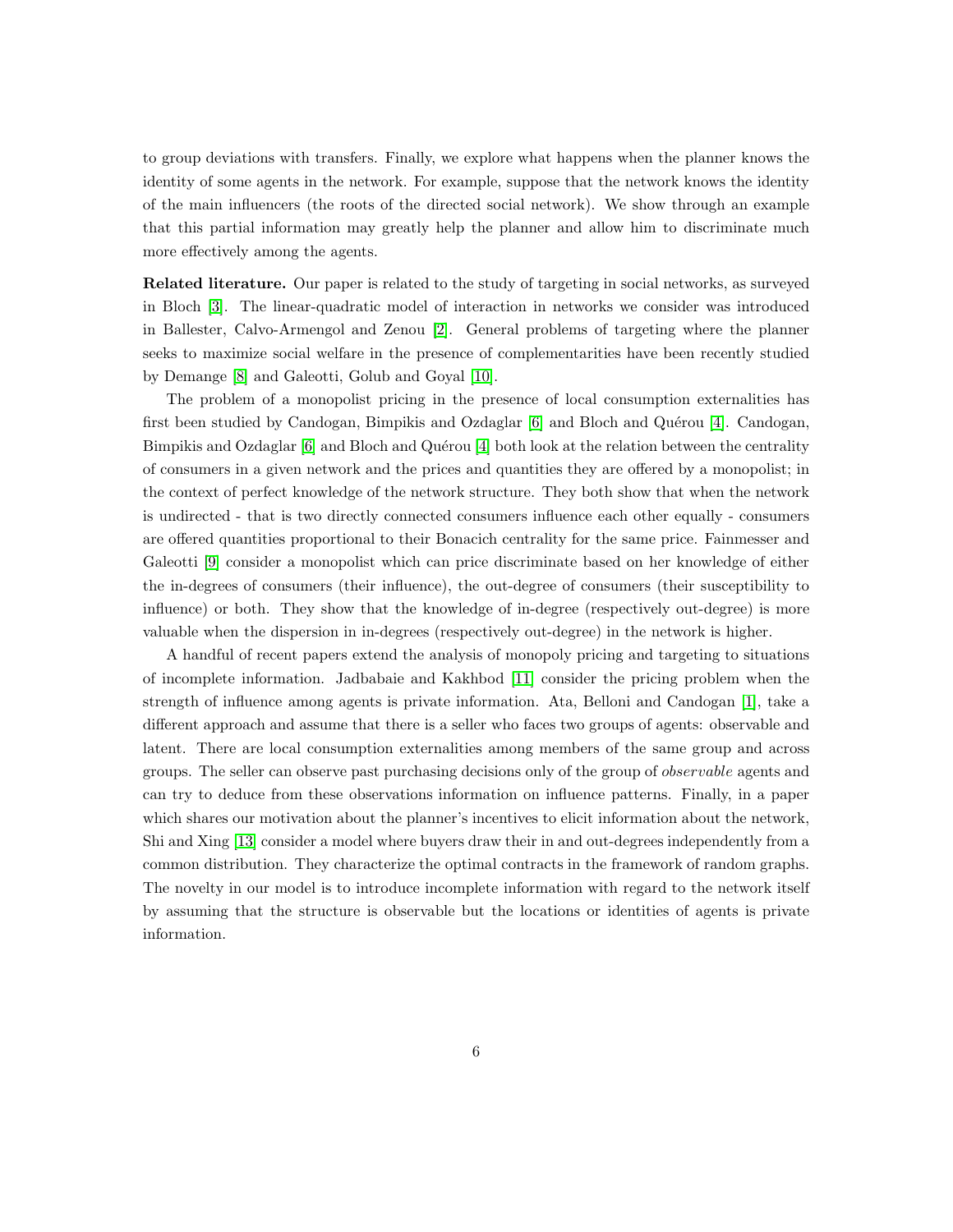## 2 The model

## 2.1 Agents, utilities and network effects

We consider a set N of agents (labeled "he"), indexed by  $i = 1, 2, ..., n$ . Agents are connected in a social network, which we represent by a graph g, with nodes  $i = 1, 2, ...n$  and edges  $g_{ij} \in \{0, 1\}$ . We denote by  $G$  the adjacency matrix of the graph  $g$ .

Each agent i chooses an action  $x_i \in \mathcal{R}_+$ , which will be interpreted as his consumption or effort. The utility of agent i depends on his action and the actions of his neighbors in the social network. Following a well-established model, initiated by Ballester, Calvo-Armengol and Zenou [\[2\]](#page-29-2), we assume that utilities are quadratic, so that

$$
U_i = a_i x_i - \frac{b_i}{2} x_i^2 + \alpha \sum_{j \in N} g_{ij} x_i x_j.
$$

For the main part of the analysis, we assume that all agents are identical, except for their location in the social network. For homogeneous agents,  $a_i = a$  and we normalize  $b_i = b = 1$  so that

$$
U_i = ax_i - \frac{1}{2}x_i^2 + \alpha \sum_{j \in N} g_{ij}x_ix_j.
$$

#### 2.2 The planner's first-best

We consider a planner (labeled "she") with perfect knowledge of the network  $g$  who chooses the vector of actions  $\mathbf{x} = (x_1, ... x_n)$  in order to maximize the sum of utilities of the agents,

<span id="page-6-0"></span>
$$
V = \sum_{i} U_i = \sum_{i} ax_i - \frac{1}{2}x_i^2 + \alpha \sum_{j} g_{ij} x_i x_j.
$$
 (1)

The first-order conditions result in a system of linear equations:

$$
a - x_i + \alpha \sum_{j \in N} (g_{ij} + g_{ji}) x_j = 0,
$$

or in matrix terms, letting 1 denote the vector  $(1, ..., n)$ , 0 the vector  $(0, ..., 0)$  and I the identity matrix

$$
a\mathbf{1} - \mathbf{I}\mathbf{x} + \alpha(\mathbf{G} + \mathbf{G}^T)\mathbf{x} = \mathbf{0}.
$$

Let  $\lambda$  denote the largest eigenvalue of the matrix  $(\mathbf{G} + \mathbf{G}^T)^5$ . Following Ballester, Calvo-

<sup>&</sup>lt;sup>5</sup>Because the matrix  $(G + G<sup>T</sup>)$  is symmetric, all its eigenvalues are real and hence the largest eigenvalue is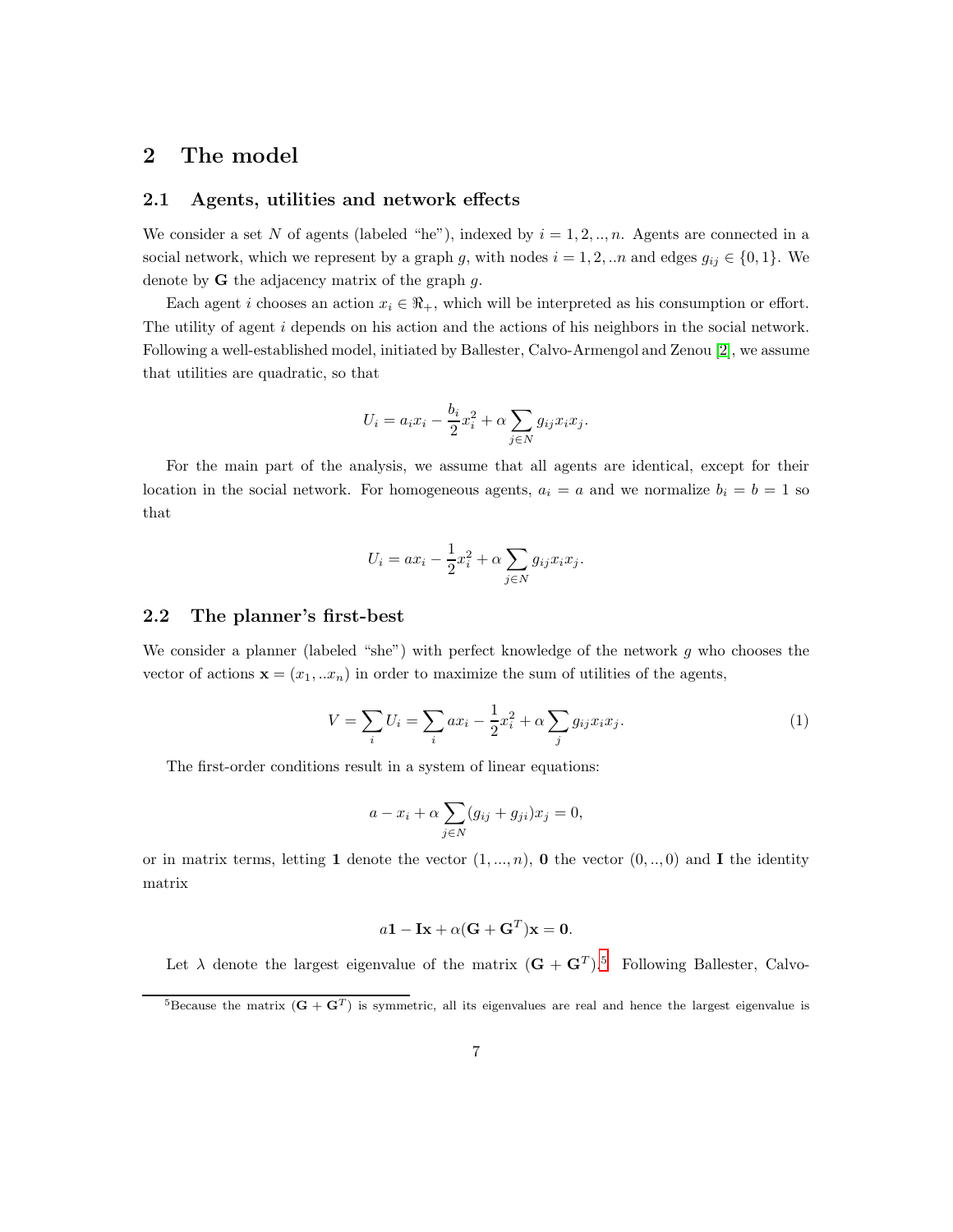<span id="page-7-0"></span>Armengol and Zenou [\[2\]](#page-29-2) we compute the optimal solution of the planner's problem as the solution to the system of linear equations when external effects are not too large,

**Proposition 1** If  $1 > \alpha \lambda$  the optimal solution of the planner 's problem is given by

$$
\mathbf{x}^* = (\mathbf{I} - \alpha(\mathbf{G} + \mathbf{G}^T))^{-1} a \mathbf{1}.
$$

Next recall that the Katz-Bonacich centrality measure (Katz [\[12\]](#page-29-11) and Bonacich [\[5\]](#page-29-12)) of an agent in the network with q with discount factor  $\delta$ ,  $\beta(\mathbf{G}, \delta)$  is the discounted sum of walks originating from that agent,

$$
\beta(\mathbf{G}, \delta) = \sum_{k=0}^{\infty} \delta^k \mathbf{G}^k \mathbf{1},
$$
  
=  $(\mathbf{I} - \delta \mathbf{G})^{-1} \mathbf{1}.$ 

It is easy to check that, the planner's solution is to assign to each agent  $i$  an action which is proportional to its Katz-Bonacich centrality measure in the network  $(\mathbf{G} + \mathbf{G})^T$  under discount factor  $\alpha$ ,

$$
\mathbf{x}^* \propto \beta((\mathbf{G} + \mathbf{G}^T), \alpha).
$$

Hence the optimal choice of the planner is to assign discriminatory actions to the agents, in proportion to their Bonacich centrality measure in the network  $(G + G)^{T}$ .<sup>6</sup> We now observe that the planner's general problem encompasses different situations of pricing and targeting in networks.

#### 2.2.1 Pricing with network externalities

Consider, as in Candogan, Bimpikis and Ozdaglar [\[6\]](#page-29-5) and Bloch and Quérou [\[4\]](#page-29-6) a monopolist setting prices on a market where consumers experience positive consumption externalities. For simplicity, assume that the monopolist faces a constant marginal unit cost  $c$ . Consumer  $i$ 's utility depends both on his own consumption and on the consumption of his neighbors in the social network. If the monopolist sets a unit price  $p_i$  to consumer i, and offers a quantity  $x_i$ , the utility of the consumer is given by

$$
U_i = ax_i - \frac{1}{2}x_i^2 + \alpha \sum_{j \in N} g_{ij}x_ix_j - p_ix_i.
$$

well-defined.

<sup>&</sup>lt;sup>6</sup>Strictly speaking,  $(\mathbf{G} + \mathbf{G})^T$  is a weighted network, with weights equal to 0, 1 or 2 on each link.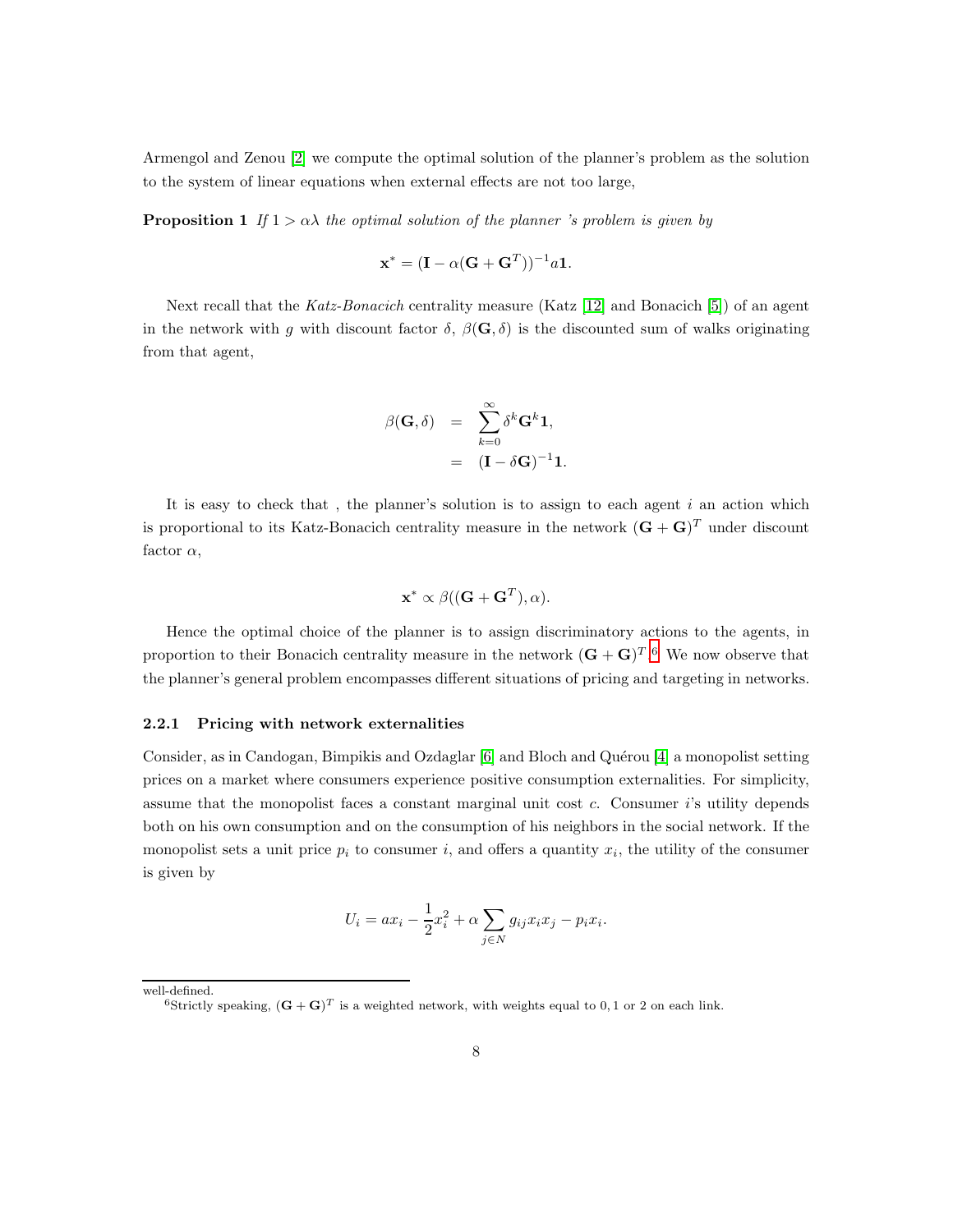Assuming that the monopolist can fully discriminate among consumers, she will select a price  $p_i$  to capture the entire surplus of the consumer and make a profit

$$
\pi = \sum_{i \in N} (p_i - c)x_i = \sum_{i \in N} ((a - c)x_i - \frac{1}{2}x_i^2 + \alpha \sum_{j \in N} g_{ij}x_ix_j),
$$

an objective function which is equivalent to the objective function  $V$  in equation [\(1\)](#page-6-0) after a renormalization.

#### 2.2.2 Targeting and efforts

Next we consider as in Galeotti, Golub and Goyal [\[10\]](#page-29-4) the decision  $x_i$  chosen by an agent with utility function

$$
U_i = ax_i - \frac{1}{2}x_i^2 + \alpha \sum_{j \in N} g_{ij}x_ix_j.
$$

The planner intervenes by subsidizing or taxing the marginal stand-alone utility of the effort, resulting in  $\hat{a}_i = a + t_i$ , where  $t_i$  is the tax or subsidy of agent i. Any intervention leading to a change from a to  $\hat{a}_i$  will result in a change in the effort level  $x_i$ . Hence an intervention can be interpreted as a choice of decisions  $x_i$  to maximize the sum of utilities of the agents

$$
V = \sum_{i \in N} (ax_i - \frac{1}{2}x_i^2 + \alpha \sum_{j \in N} g_{ij}x_i x_j).
$$
<sup>7</sup>

## 2.3 Network architectures and information structures

Proposition [1](#page-7-0) characterizes the first-best solution when the planner has complete information on the social network. We now introduce the constraints faced by the planner when she only has access to anonymized information on the network architecture.

Consider two networks g and  $g'$ . These networks share the same network architecture if they are equivalent, up to a relabeling of the agents. Formally, two networks  $g$  and  $g'$  are equivalent (denoted  $gEg'$ ) if there exists a permutation  $\pi$  of the nodes such that  $g'_{ij} = g_{\pi(i)\pi(j)}$  for all i, j. A network architecture  $\hat{g}$  is an equivalence class of the relation E over the set of all graphs. The cardinality of the equivalence class  $\hat{g}$  varies according to the graph g and depends on the symmetry group of the graph g. If the graph is symmetric (for example an empty graph or a complete graph), there is exactly one element in  $\hat{g}$  and the information of the planner is complete. If on the other hand the symmetry group of the graph  $g$  is empty and all nodes occupy different positions, there

<sup>7</sup>Note that Galeotti, Golub and Goyal [\[10\]](#page-29-4) assume the planner faces a fixed budget and incurs a cost which is quadratic in the difference between the initial value  $a$  and the target value  $\hat{a_i}$ . This results in an additional constraint in the planner's problem. When the budget is sufficiently large, this additional constraint is not binding and the problem is equivalent to the problem we consider here.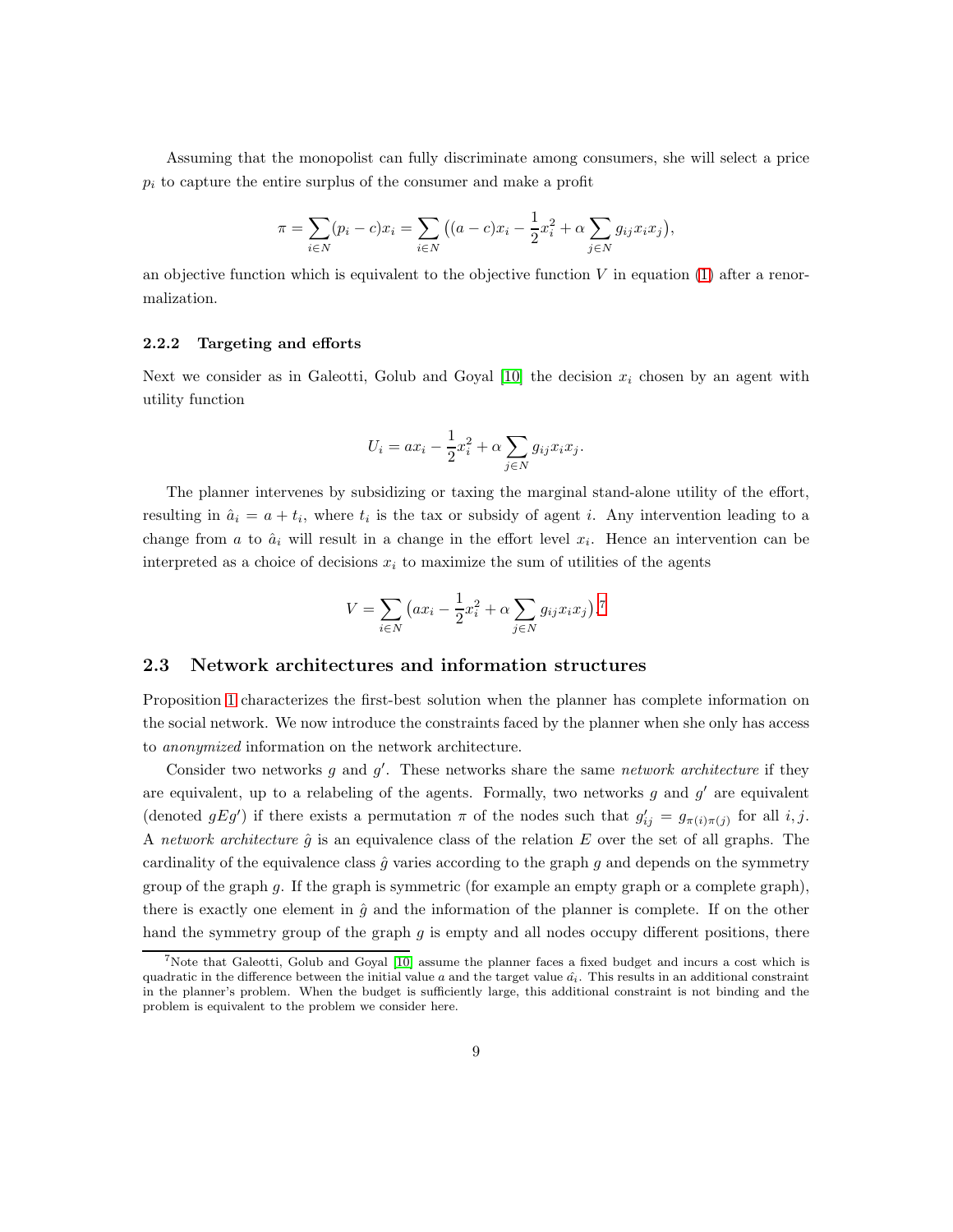are exactly n! elements in the equivalence class  $\hat{g}$ . If there exists a subset of nodes S such that the graph restricted to S is symmetric, there are  $(n - s)!$  elements in the equivalence graph  $\hat{g}$ . To illustrate, if  $n = 3$ , there are exactly 16 network architectures for directed graphs.<sup>8</sup>

The network architecture is common knowledge. We assume that every agent observes, in addition to the network architecture, his position in the network. He may also observe other elements of the network, like the identity of his neighbors. Hence the information structure of agent i is a refinement of the information structure of the planner. We let  $E_i(g)$  the cell of agent i's information partition at g. We let  $\mathbf{E}(g) = \{E_1(g),...,E_n(g)\}\$  denote the set of possible information cells (or types) of the agents. To illustrate the information structures of the planner and the agents, consider the following network with three agents, where we assume that the agent's information structure is minimal (they only observe their location).

<span id="page-9-0"></span>Example 1



The true network is network  $g_1$ . The planner is unable to identify agents in the network and hence will consider the equivalence class of  $g_1$ ,  $E(g_1) = \{g_1, g_2, g_3, g_4, g_5, g_6\}$ . Agent 1 knows that the network can either be  $g_1$  or  $g_5$  and hence identifies the cell in his information partition as  $E_1(g_1) = \{g_1, g_5\}.$  Similarly, agent 2 identifies the cell as  $E_2(g_1) = \{g_1, g_4\}$  and agent 3 identifies the cell as  $E_3(g_1) = \{g_1, g_2\}$ . Notice that, by pooling the information of any pair of agents, the planner is able to exactly identify the network as  $g_1$ .

### 2.4 The planner's mechanism

We let the planner design a mechanism to extract information from the agents about their location in the network. For any network  $g$ , the planner learns the network architecture  $\hat{g}$ , and determines the list of possible types of the agents  $\mathbf{E}(g) = \{E_1(g),..., E_n(g)\}\.$  Every agent i sends to the planner an element in  $\mathbf{E}(\mathbf{g})$ , denoted  $\hat{E}_i(g)$ . Given the vector of announcements  $\mathbf{\hat{E}}(g) = (\hat{E}_1(g),..,\hat{E}_n(g)),$ the planner selects a vector of decisions  $\mathbf{x} = (x_1, ..., x_n)$ .

 $8$ See [http://mathinsight.org/image/three\\_node\\_motifs](http://mathinsight.org/image/three_node_motifs).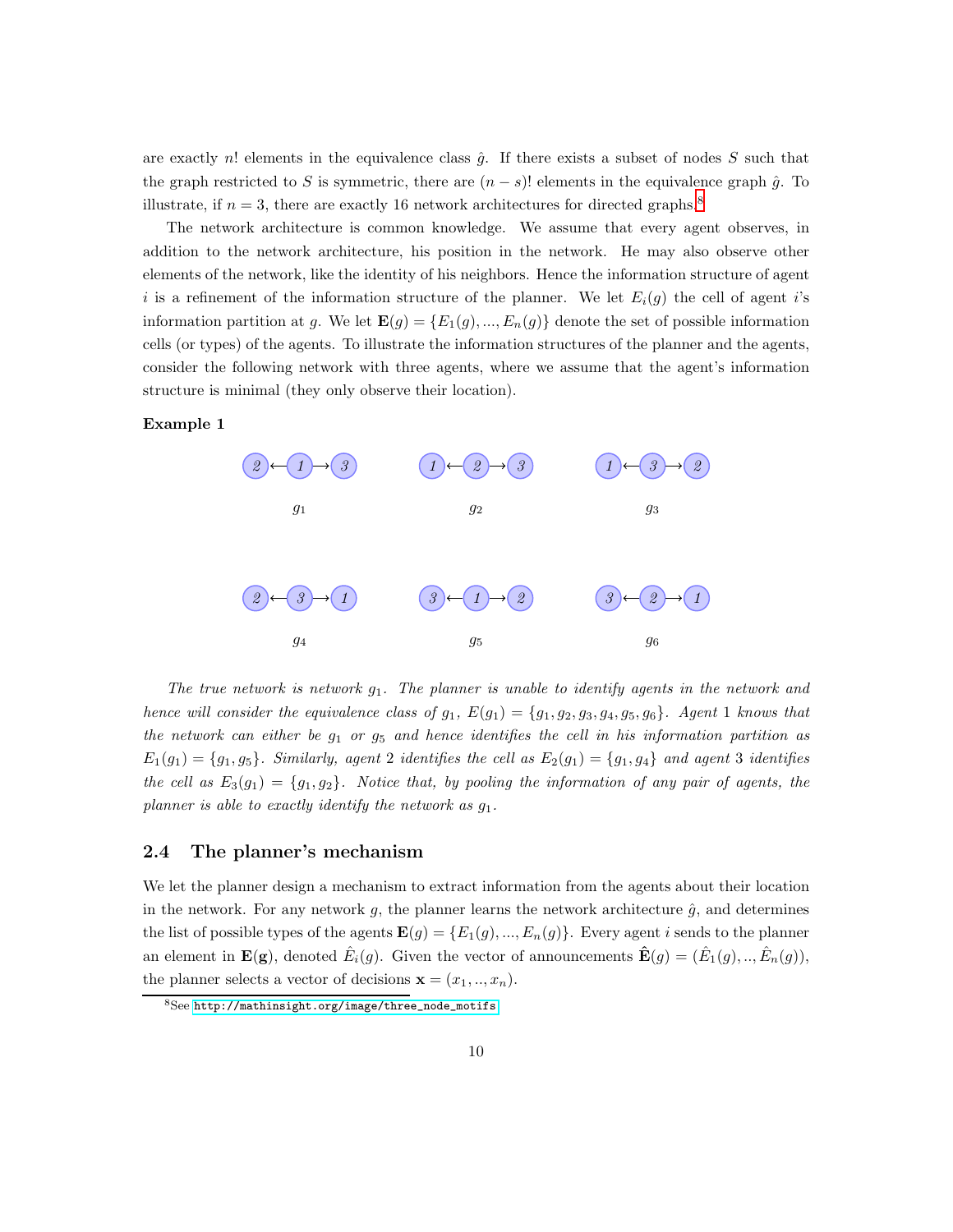We require the mechanism to be ex-post incentive compatible: for any network  $g$ , every agent should have an incentive to report  $E_i(g)$  rather than the cell of the partition corresponding to another agent. Formally

**Definition 1** A contract  $\mathbf{x} = (x_1, ..., x_n)$  is ex-post incentive compatible at a network architecture  $\hat{g}$  if, for any  $g \in \hat{g}$ , for any i, for any  $E_j(g) \neq E_i(g) \in \mathbf{E}(\mathbf{g}),$ 

$$
U_i\big(\mathbf{x}(E_i(g), E_{-i}(g))\big) \geq U_i\big(\mathbf{x}(E_j(g), E_{-i}(g))\big).
$$

As we will see, correlation of agents' types makes it easy for the planner to construct incentive compatible contracts. We thus extend the definition of ex-post incentive compatibility to allow for joint deviations by coalitions of players. In the benchmark model, we assume that coalition S must contain adjacent players. Formally

**Definition 2** A coalition S contains adjacent players if and only if, for all  $i, j \in S$ ,  $g_{ij} + g_{ji} \ge 1$ .

The idea underlying this requirement is that, in order to engineer a joint deviation of reports, players in a coalition must communicate with each other, and hence be directly connected in the social network. In Section [5,](#page-25-0) we will also discuss what happens when coalitions of nonadjacent players can misreport, and show that this may result in additional constraints on the contract.

We assume that if a coalition  $S$  deviates, the identities of all members of  $S$  are revealed to each other, so that agents in the deviating coalition can exactly evaluate their payoff following the deviation. (This assumption is reminiscent of the definition of the "fine core" in Wilson (1978) [\[14\]](#page-29-13), where agents pool their information to engineer a deviation in an exchange economy with incomplete information). Absent this assumption, agents would be unable to identify the quantities consumed by their neighbors and hence the level of externalities they enjoy. Notice that agents in  $S$  will thus refine their information after the deviation is proposed. However, as the planner is unaware that the coalition S forms and jointly misreports, she will be unable to exploit this fact in the design of the contract.

**Definition 3** A contract  $\mathbf{x} = (x_1, ..., x_n)$  is ex-post group incentive compatible at a network architecture  $\hat{g}$  if, for any  $g \in \hat{g}$ , there does not exist a coalition S containing adjacent players and a mapping  $k(j)$  from S to N such that, for every agent i in S,

$$
U_i\big(\mathbf{x}((E_{k(j)}(g))_{j\in S},(E_j(g))_{j\notin S})\big) > U_i\big(\mathbf{x}((E_j(g))_{j\in S},(E_j(g))_{j\notin S})\big).
$$

We will argue that this condition makes deviations very hard, because it requires all players to be strictly better off from the joint misreporting. A weaker notion, allowing for transfers across players in the deviating coalition  $S$ , will result in easier deviations (thereby making positive results on the optimal contract even stronger).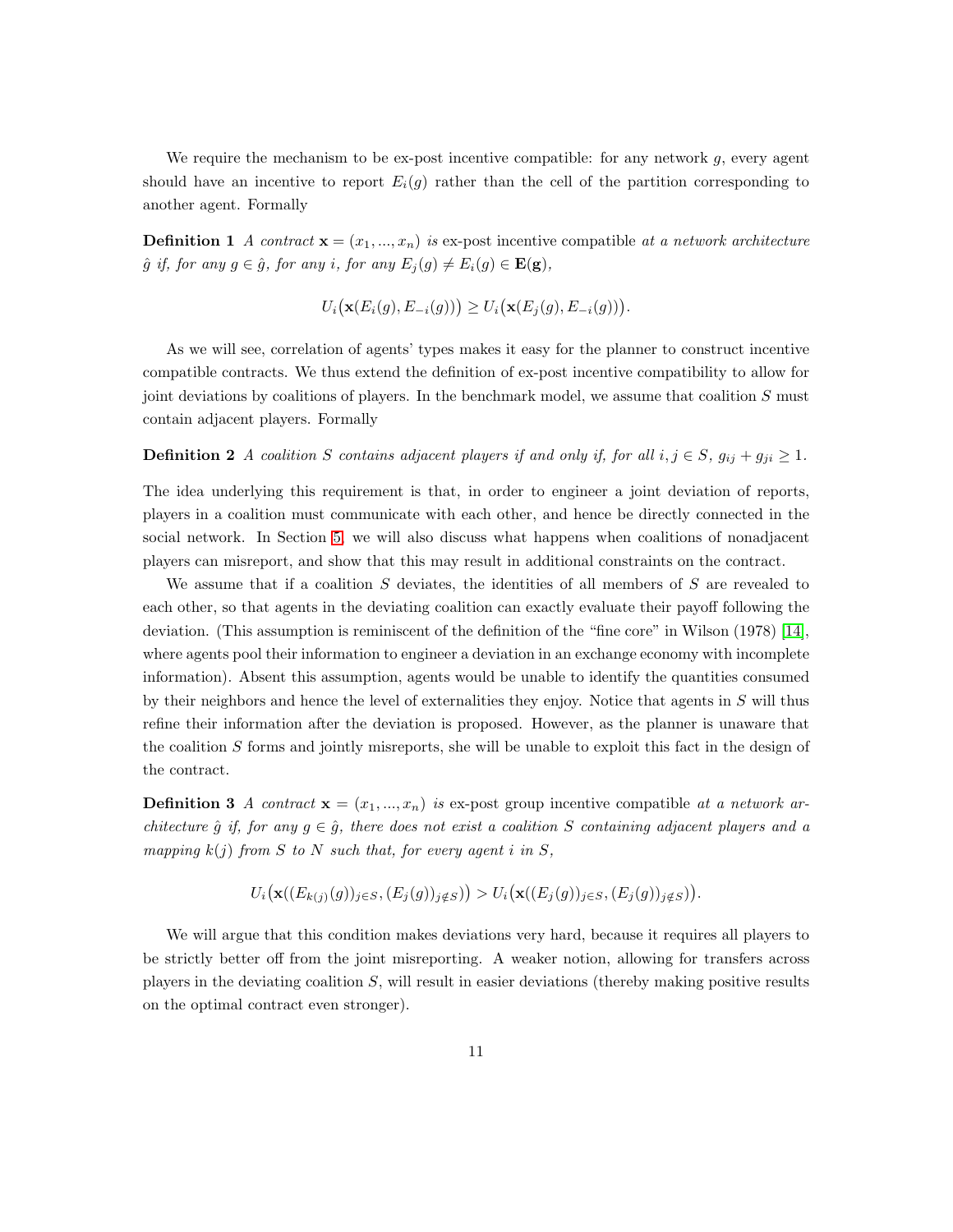**Definition 4** A contract  $\mathbf{x} = (x_1, ..., x_n)$  is ex-post group incentive compatible with transfers at a network architecture  $\hat{g}$  if, for any  $g \in \hat{g}$ , there does not exist a coalition S containing adjacent players and a mapping  $k(j)$  from S to N such that,

$$
\sum_{i\in S} U_i(\mathbf{x}(E_{k(j)}(g))_{j\in S}, (E_j(g))_{j\notin S}) > \sum_{i\in S} U_i(\mathbf{x}(E_j(g))_{j\in S}, (E_j(g))_{j\notin S}).
$$

### 2.5 A menu of contracts

In the benchmark case, we restrict the planner to offer a simple menu of contracts. Fix one representative of the equivalence class  $\hat{q}$ , and let  $l = 1, 2, ..., n$  denote the corresponding arbitrary labeling of the nodes. We call this labeling the *locations* in the graph. Let  $\ell : N \to N$  denote any permutation of the agents in  $N$ , which we interpret as an assignment of agents to locations. The permutation corresponding to the specific network g is denoted  $\ell(q)$ . Hence, for any agent i,  $\ell_i(q)$ denotes the true location of agent  $i$  in the graph  $g$ .

The planner offers a menu of contracts  $\{x_l\}$ , corresponding to the decisions at each and every of the locations. Every agent then selects a contract among the menu  $\{x_l\}$ . If all agents select different contracts, each agent obtains the contract he selected. Otherwise, if several agents select the same location, the planner punishes all agents and chooses an outcome  $x = 0$ .

This simple menu of contracts only uses information about agents' locations, and not any additional information that the agents can have about the network (such as the identity of their neighbors). In Section [5,](#page-25-0) we explore more complex contracts when agents have additional information on the network, and show that the planner will often be able to implement his first-best contract, exploiting the correlation between agents' types. However, we defend the menu of contracts as a very simple contract which is a realistic approximation of the contracts offered in reality. In particular, this contract only relies on information on the network topology (the locations of the different nodes) and does not require any additional information, such as the identity of the agents. In addition, as we show below, if the agents only know their location in the network, and do not have any other information, the menu of contracts is equivalent to any other mechanism chosen by the planner.

<span id="page-11-0"></span>**Proposition 2** Suppose that the agents only know their location in the network. If the mechanism  $(x_1, ..., x_l)$  is incentive compatible then every agent i chooses the contract corresponding to his location, i.e.

$$
U_i(x(\ell_g)) \ge U_i(x(k(i), \ell_{-i}(g))), \ \forall k(i) \ne \ell_i(j).
$$

If the mechanism is group incentive compatible then there does not exist a coalition  $S$  of adjacent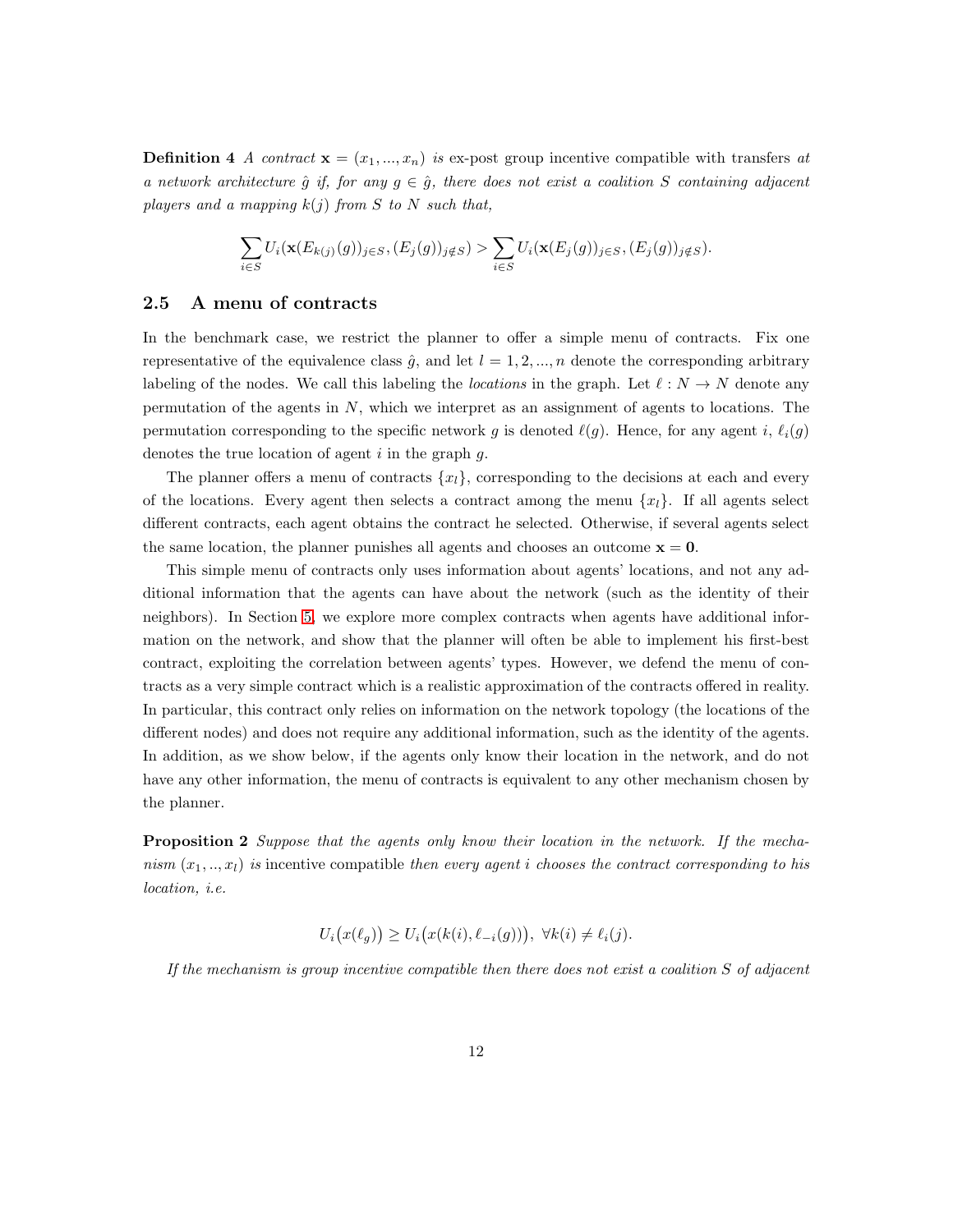players and a mapping  $k(j)$  from S to N such that, for every agent i in S,

$$
U_i\big(x(k(j)_{j\in S},\ell_j(g)_{j\notin S})\big) \ge U_i\big(x(\ell_g)\big).
$$

If the mechanism is group incentive compatible with transfers then there does not exist a coalition S of adjacent players and a mapping  $k(i)$  from S to N such that,

$$
\sum_{i \in S} U_i\big(x(k(j)_{j \in S}, \ell_j(g)_{j \notin S})\big) > \sum_{i \in S} U_i(x(\ell_g)).
$$

**Proof of Proposition [2:](#page-11-0)** We simply observe that  $E_i(g) = \{g \in \hat{g} | \ell_i = \ell_i(g)\}\$ . There is a oneto-one relation between the messages sent by the agent in the general mechanism and the location of agents in the sorting game. In the general mechanism, any coalition  $S$  of agents chooses a set of mapping assigning a location to each agent,  $k(j)$  as in the sorting game. When all players announce  $E_i(g)$ , the planner associates one location to each agent, and hence all agents choose different contracts in the menu. If some agents choose to make the same announcement  $E_i(g)$ , they must obtain a low payoff in the mechanism, corresponding to the 0 payoff in the menu of contracts.  $\Box$ 

### 2.6 Efficient incentive compatible contracts

When agents do not coordinate their announcements, the planner can exploit correlation across types to implement an efficient contract. This result follows from the same intuition as in Crémer and McLean [\[7\]](#page-29-0) who prove that efficient contracts can be implemented when agents' types are correlated. Whenever the planner receives inconsistent announcements, showing that one agent has misreported his type, she chooses to punish all agents. More specifically we prove the following result.

<span id="page-12-0"></span>**Proposition 3** Any contract  $\bf{x}$  where agents obtain positive payoffs is ex-post incentive compatible at any network architecture  $\hat{g}$ .

**Proof of Proposition [3:](#page-12-0)** Suppose that whenever the planner receives two announcements  $E_i(g)$ corresponding to the same location  $i$ , she chooses to assign 0. Then, for any agent  $i$ ,

$$
U_i((\mathbf{x}(E_i(g), E_{-i}(g))) = ax_i - \frac{1}{2}x_i^2 + \alpha \sum_{j \in N} g_{ij}x_ix_j \ge 0 = U_i(\mathbf{x}(E_j(g), E_{-i}(g))),
$$

showing that the incentive compatibility constraint is always satisfied.  $\Box$ 

In particular, the optimal contract  $\mathbf{x}^*$  is incentive compatible.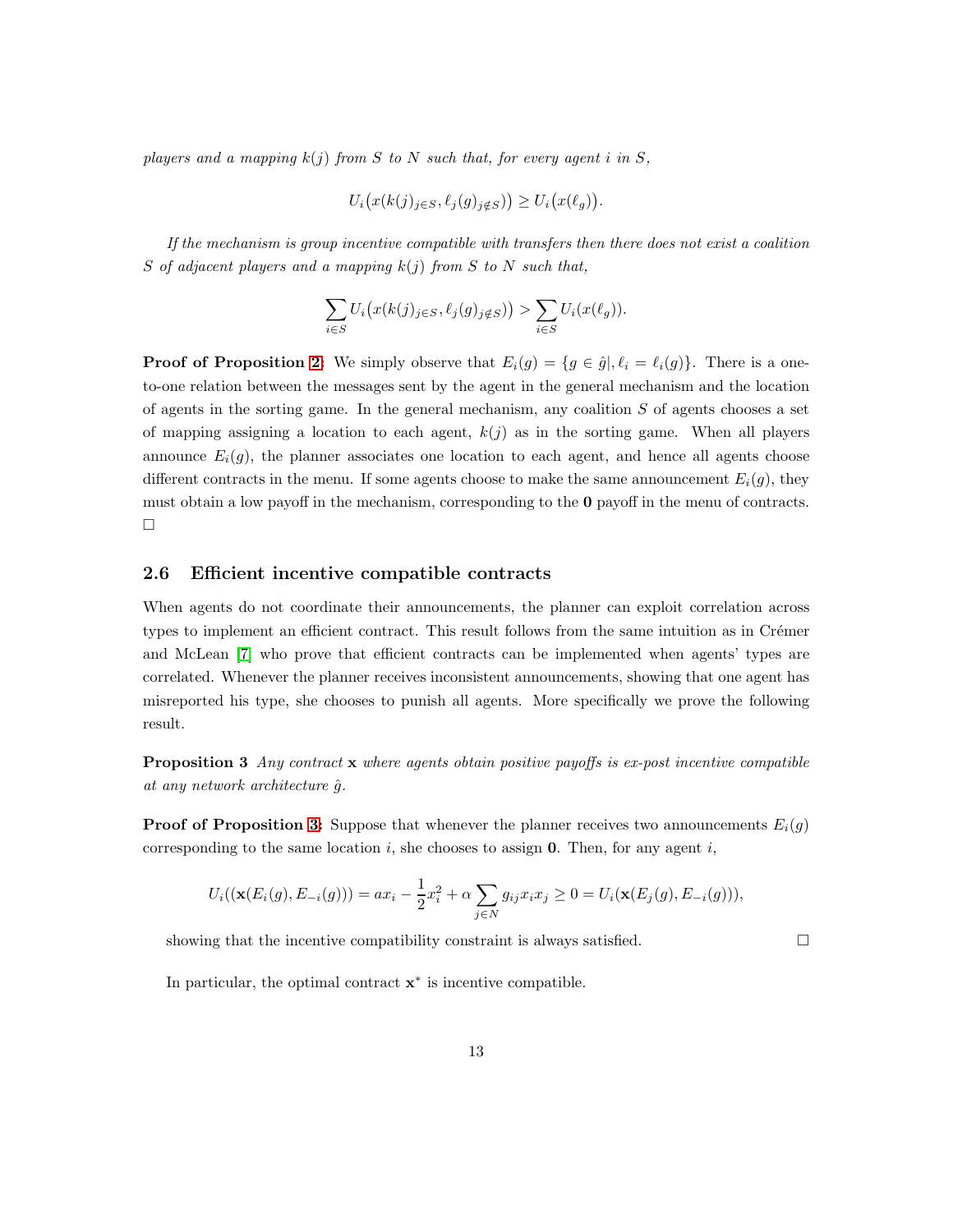### 2.7 Group incentive compatible contracts

As individuals cannot gain by individually deviating from the truth, we now turn our attention to deviations by groups of agents. First notice, as in the proof of Proposition [3,](#page-12-0) that if an agent i in  $S \subset N$  reports the information cell of an agent j who does not belong to S, the planner will be able to detect that one of the agent lied, and punish all agents with a decision 0. Hence, if a deviation by a group of agents in  $S$  is profitable, it must involve a report which is a permutation of the types of agents inside  $S$ . Using the definition of the agent's utilities, this observation enables us to rewrite the constraints faced by the planner under group incentive compatibility.

A contract  $\mathbf{x} = (x_1, ..., x_n)$  is group incentive compatible if there does not exist a coalition S of adjacent players and a permutation  $\rho_S$  of agents in S such that for all  $i \in S$ ,

$$
ax_{\rho_S(i)} - \frac{1}{2}x_{\rho_S(i)}^2 + \alpha \sum_{j \in S} g_{ij}x_{\rho_S(i)}g_{ij}x_{\rho_S(j)} + \alpha \sum_{j \notin S} g_{ij}x_{\rho_S(i)}x_j > ax_i - \frac{1}{2}x_i^2 + \alpha \sum_{j \in N} g_{ij}x_ix_j.
$$

<span id="page-13-0"></span>We obtain the following important result:

**Proposition 4** The optimal contract  $g^*$  is group incentive compatible for any network architecture  $\hat{g}$  if the size of the group  $|S|$  is 2, 3 or 4.

#### The proof of proposition [4](#page-13-0) is in Appendix [A.](#page-30-0)

Proposition [4](#page-13-0) shows that no coalition of size 2, 3 or 4 can construct a group deviation, which makes all agents strictly better off. The logic of the Proposition is transparent in the case of deviations by pairs, when  $|S| = 2$ . The optimal contract  $\mathbf{x}^*$  always assigns quantities which are higher than the optimal quantities of the agents, as the planner takes into account the positive externalities resulting from higher quantities. Hence, for a fixed set of quantities of the other players k, a player *i* has no incentive to accept the quantity offered to player j when  $x_i^* \lt x_j^*$ . When a pair  $(i, j)$  of players exchanges quantities, the externalities they experience from each other remain identical, equal to  $x_i^* x_j^*$ . Hence there is no possibility for both players to benefit from the exchange as one of them must be accepting a higher quantity than the quantity he obtains by reporting truthfully his type. The same type of argument applies in a more complex way when  $|S| = 3$  or  $|S| = 4$  by considering different joint ways of misreporting, and focusing attention on those agents who tarde their quantity  $x_i^*$  for a higher quantity. When  $|S|$  is strictly greater than 4, whether the optimal contract is group incentive for arbitrary graph architectures remains an open question. Proposition [4](#page-13-0) suggests that asking for all agents to increase their payoff by a joint deviation might be too demanding. Hence it will often be important to study the weaker deviation concept, when transfers are allowed.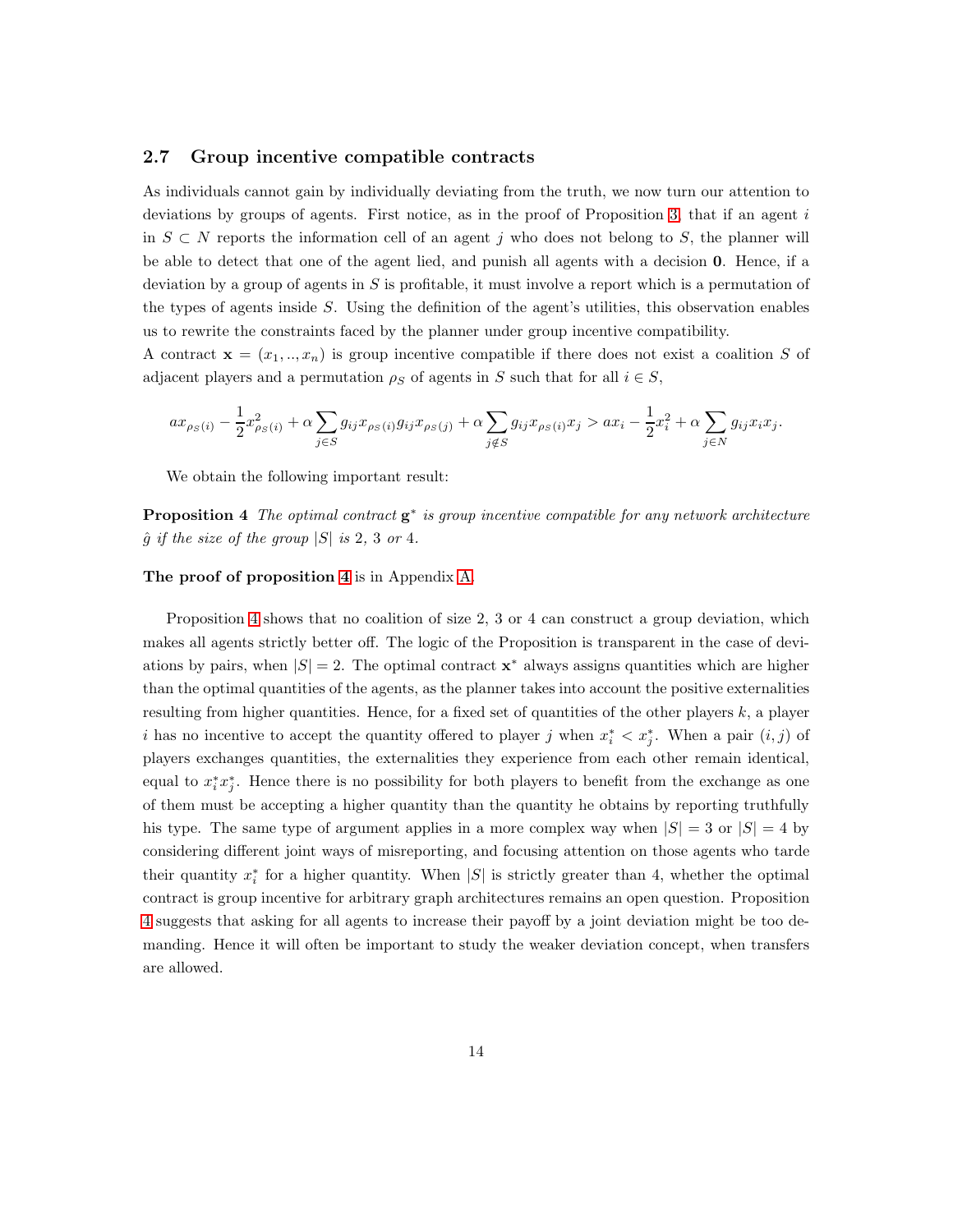A contract  $\mathbf{x} = (x_1, ..., x_n)$  is group incentive compatible with transfers if there does not exist a coalition S of adjacent players and a permutation  $\rho_S$  of agents in S such that

$$
\sum_{i \in S} \left( ax_{\rho_S(i)} - \frac{1}{2} x_{\rho_S(i)}^2 + \alpha \sum_{j \notin S} g_{ij} x_{\rho_S(i)} x_j \right) > \sum_{i \in S} \left( ax_i - \frac{1}{2} x_i^2 + \alpha \sum_{j \notin S} g_{ij} x_i x_j \right)
$$

To interpret the last condition, notice that by definition  $\sum_{i \in S} \sum_{j \in S} g_{ij} x_{\rho S}(i)} x_{\rho S}(j)} = \sum_{i \in S} \sum_{j \in S} g_{ij} x_i x_j$ . In addition, as agents are homogeneous,  $\sum_{i \in S} (ax_{\rho_S(i)} - \frac{1}{2}x_{\rho_S(i)}^2) = \sum_{i \in S} (ax_i - \frac{1}{2}x_i^2)$ , and the condition for group incentive compatible contracts with transfers reduces to

$$
\sum_{i \in S} \sum_{j \notin S} g_{ij} x_{\rho_S(i)} x_j \le \sum_{i \in S} \sum_{j \notin S} g_{ij} x_i x_j \forall S, \ \forall \rho_S
$$
\n
$$
(2)
$$

## 3 Undirected Networks

In this Section, we consider undirected network architectures, where agents' influence is reciprocal, and the adjacency matrix G is symmetric. This corresponds for example to team production with synergy across workers, or consumption externalities for agents using the same software, same standard or same communication device. Our main Proposition shows that, in that case, the optimal contract is group incentive compatible with transfers.

<span id="page-14-1"></span>**Proposition 5** If the network g is undirected, then the optimal contract  $\mathbf{x}^*$  is group incentive compatible with transfers.

**Proof:** We first show that there does not exist a pair of connected agents  $(i, j)$  who can benefit from a deviation. Suppose that this were the case, then we would have

$$
x_j^* \sum_{k \neq j \in N} g_{ik} x_k^* + x_i^* \sum_{k \neq i \in N} g_{jk} x_k^* > x_i^* \sum_{k \neq j \in N} g_{ik} x_k^* + x_j^* \sum_{k \neq i \in N} g_{jk} x_k^*,
$$

As  $g_{ij} = g_{ji} = 1$ , we can add  $2x_i^*x_j^*$  on both sides of the inequality, to obtain

$$
x_j^* \sum_{k \in N} g_{ik} x_k^* + x_i^* \sum_{k \in N} g_{jk} x_k^* > x_i^* \sum_{k \in N} g_{ik} x_k^* + x_j^* \sum_{k \in N} g_{jk} x_k^*,
$$

and collecting terms

<span id="page-14-0"></span>
$$
(x_j^* - x_i^*)(\sum_{k \in N} g_{ik} x_k^* - \sum_{k \in N} g_{jk} x_k^*) > 0.
$$
 (3)

Now recall that  $\mathbf{x}^* = (\mathbf{I} - \alpha \mathbf{G})^{-1} \mathbf{1}$ , the Katz-Bonacich centrality measure vector. By construction,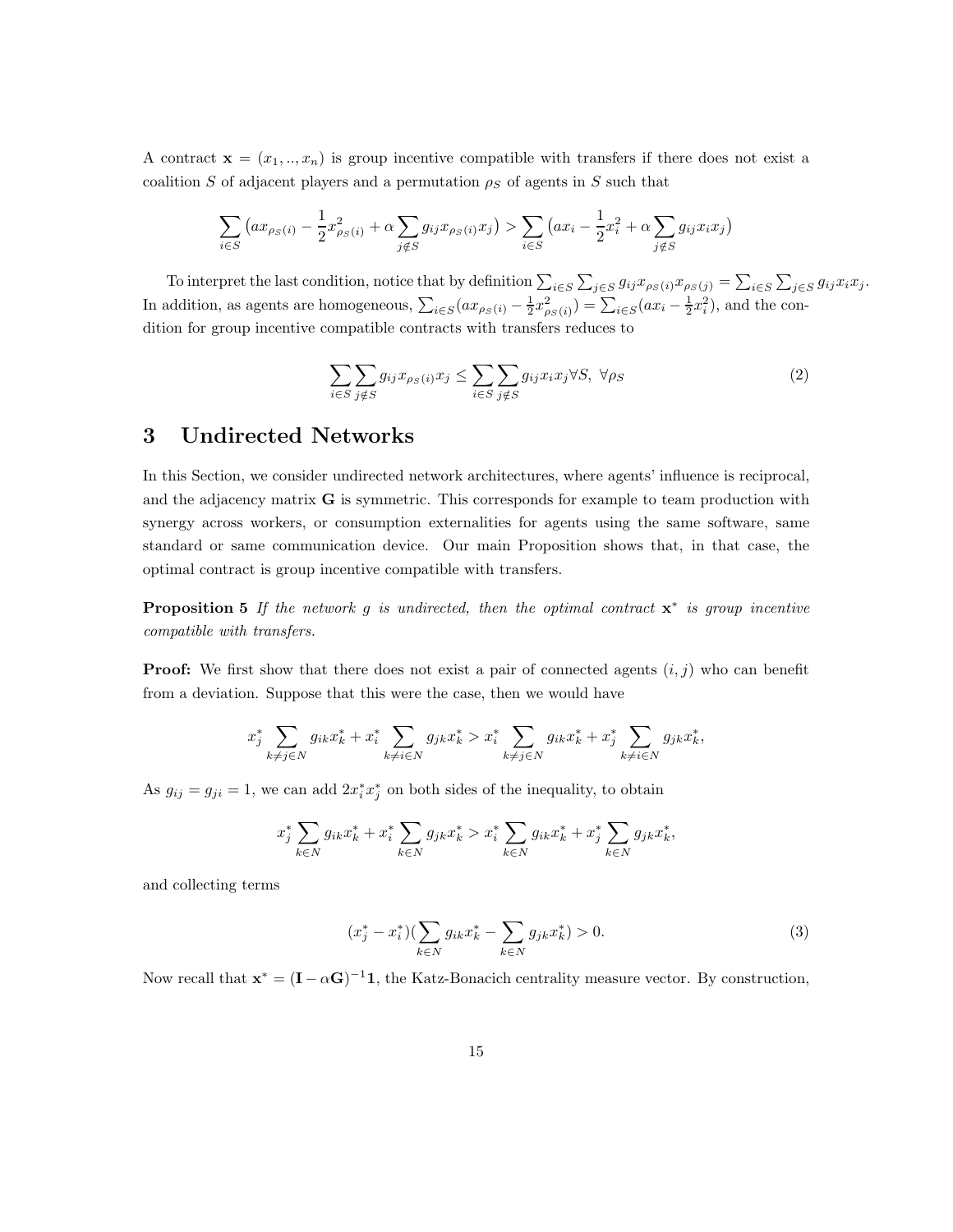the Katz-Bonacich centrality of an agent  $i$  can be recursively expressed as a function of the Katz-Bonacich centrality of agent i's neighbors:

$$
b_i(\mathbf{G}, \alpha) = 1 + 2\alpha \sum_{k \in N} g_{ik} b_k(\mathbf{G}, \alpha).
$$

But then, if  $b_j(\mathbf{G}, \alpha) > b_i(\mathbf{G}, \alpha)$ , we must have  $\sum_{k \in N} g_{jk} b_k(\mathbf{G}, \alpha) > \sum_{k \in N} g_{ik} b_k(\mathbf{G}, \alpha)$ , contradicting equation [\(3\)](#page-14-0).

In the second step of the proof, we show that there cannot exist a coalition of adjacent players of size  $k > 2$  which has a profitable deviation. Suppose that it were the case and let  $\rho$  denote the permutation of players in S which results in a profitable deviation. We must then have

$$
\sum_{i \in S} \sum_{j \notin S} g_{ij} x_{\rho_S(i)} x_j > \sum_{i \in S} \sum_{j \notin S} g_{ij} x_i x_j.
$$

Because  $g_{ij} = 1$  for all  $i, j \in S$ , we can add to the left and right sides of the inequality  $2\sum_{i,j\in S}x_ix_j=2\sum_{i,j\in S}x_{\rho_S(i)}x_{\rho_S(j)}$  to obtain

<span id="page-15-0"></span>
$$
\sum_{i \in S} \sum_{j \neq i} g_{ij} x_{\rho S}(i) x_j > \sum_{i \in S} \sum_{j \neq i} g_{ij} x_i x_j.
$$
\n
$$
(4)
$$

Next order the vector of **x** so that  $x_i \leq x_{i+1}$  for all  $i \in S$  and let all indices outside S be larger than the indices in  $S$ . Then we can rewrite equation  $(4)$  as

<span id="page-15-1"></span>
$$
(x_{\rho_S(1)} - x_1) \sum_j g_{1j} x_j + (x_{\rho_S(2)} - x_2) \sum_j g_{2j} x_j + \dots + (x_{\rho_S(s)} - x_s) \sum_j g_{sj} x_j > 0.
$$
 (5)

Next consider the set of agents in S such that  $\rho(i) \neq i$ , discard all other agents in S and reorder if needed the indices so that all remaining agents in  $S$  have lower indices. Let  $t$  be the size of the remaining set of indices. For any  $j \in \{1, ..., t\}$  define the following two sets of indices:

$$
A_j = \{i | \rho(i) \ge j + 1 > j \ge i\},
$$
  
\n
$$
B_j = = \{i | i \ge j + 1 > j \ge \rho(i)\}.
$$

Clearly  $A_j \cap B_j = \emptyset$ . We now show by induction that  $|A_j| = |B_j|$  and that  $\max\{i | i \in A_j\}$  $\min\{i|i \in B_j\}$  for all j.

Consider the initial step at  $j = 1$ . Then clearly  $\rho(1) > 1$  and we have  $A_1 = \{1\}$ . Let k be the unique antecedent of 1, i.e.  $\rho(k) = 1$ . Then  $B_1 = \{k\}$  and hence  $|A_1| = |B_1| = 1$  and  $k > 1$ .

Next assume that  $|A_{j-1}| = |B_{j-1}|$  and  $\max\{i|i \in A_{j-1}\} < \min\{i|i \in B_{j-1}\}.$  Consider the sets  $A_j$  and  $B_j$ . By construction we have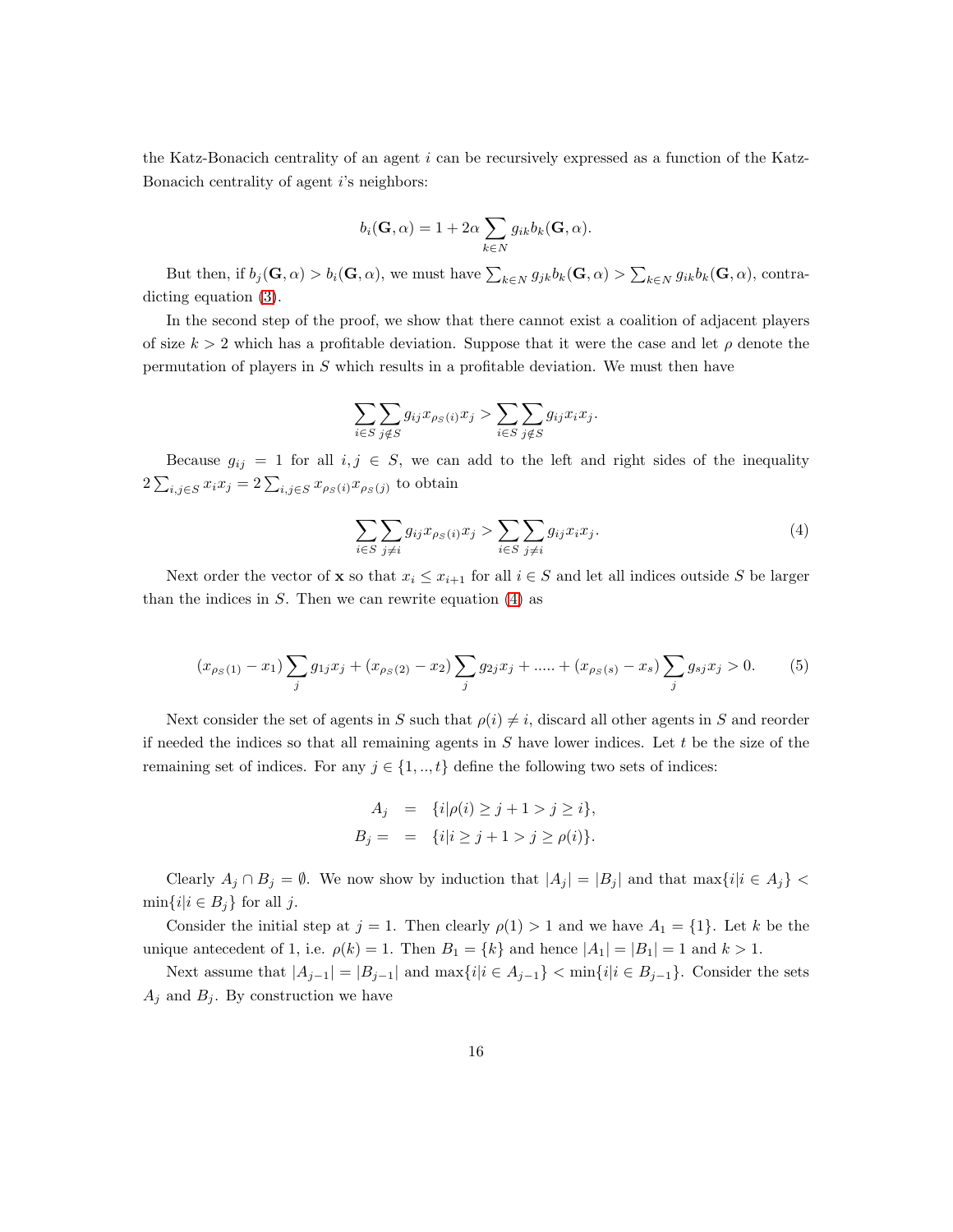$$
A_j = A_{j-1} \setminus \{i | \rho(i) = j > j - 1 \ge i\} \cup \{i | \rho(i) \ge j + 1 > j = i\}
$$
  
\n
$$
B_j = B_{j-1} \setminus \{i | i = j > j - 1 \ge \rho(i)\} \cup \{i | i \ge j + 1 > j = \rho(i)\}
$$

Now let k be the antecedent of j in the permutation  $\rho$ , i.e.  $\rho(k) = j$ . We consider the four following cases:

Case 1.  $\rho(j) > j, j > k$  In that case  $A_j = A_{j-1} \setminus \{k\} \cup \{j\}, B_j = B_{j-1}$  and hence  $|A_j| = |B_j|$ . Furthermore,  $j > i$  for all  $i \in A_{j-1}$  so  $j = \max\{i | i \in A_j\}$ . Finally,  $i \geq j$  for all  $j \in B_{j-1}$  and as  $j \notin B_j$ ,  $\min\{i | i \in B_j\} > j = \max\{i | i \in A_j\}.$ 

Case 2.  $\rho(j) > j, k > j$  In that case  $A_j = A_{j-1} \cup \{j\}, B_j = B_{j-1} \cup \{k\}$  and hence  $|A_j| = |B_j|$ . As  $k > j$ , if  $\max\{i|i \in A_{j-1}\} < \min\{i|i \in B_{j-1}\}$ , we must also have  $\min\{i|i \in B_j\} > j = \max\{i|i \in B_j\}$  $A_j$ .

Case 3.  $\rho(j) < j, j > k$  In that case  $A_j = A_{j-1} \setminus \{k\}, B_j = B_{j-1} \setminus \{j\}$  and hence  $|A_j| = |B_j|$ . Furthermore, as  $A_j \subset A_{j-1}$ ,  $\max\{i|i \in A_j\} \leq \max\{i|i \in A_{j-1}\}\$  and as  $B_j \subset B_{j-1}$ , then  $\min\{i|i \in A_j\}$  $B_j$ } ≥ min{*i*|*i* ∈  $B_{j-1}$ }. Hence min{*i*|*i* ∈  $B_j$ } ≥ max{*i*|*i* ∈  $A_j$ }.

Case 4.  $\rho(j) < j, k > j$  In that case  $A_j = A_{j-1}$  and  $B_j = B_{j-1} \setminus \{j\} \cup \{k\}$  and hence  $|A_j| = |B_j|$ . In addition as  $k > j$ ,  $\min\{i|i \in B_j\}$  ≥  $\min\{i|i \in B_{j-1}\}$  >  $\max\{i|i \in A_{j-1}\}$  =  $\max\{i|i \in A_j\}$ .

Now rewrite equation [\(5\)](#page-15-1) as

<span id="page-16-0"></span>
$$
\sum_{j=1}^{t-1} (x_{j+1} - x_j) \left( \sum_{i \in A_j} \sum_k g_i k x_k - \sum_{i \in B_j} \sum_k g_{ik} x_k \right) > 0.
$$
 (6)

Now because  $A_j = |B_j|$ , we can pick for any  $i \in A_j$  a corresponding index l in  $B_j$  and as  $l > i$ , we also have  $x_l > x_i$ . But by equation [\(3\)](#page-14-0), if  $(i, l)$  does not have a profitable deviation and  $x_l > x_i$ we must have

$$
\sum_{k} g_{lk} x_k \ge \sum_{k} g_{ik} x_k.
$$

But this implies that for all  $j$ 

$$
(\sum_{i\in A_j}\sum_k g_i k x_k - \sum_{i\in B_j}\sum_k g_{ik} x_k) \leq 0,
$$

contradicting equation [\(6\)](#page-16-0). This contradiction completes the proof of the Proposition.

Proposition [5](#page-14-1) shows that when influence is reciprocal, coalitions of adjacent agents cannot benefit from jointly misreporting their locations when the planner proposes the optimal contract.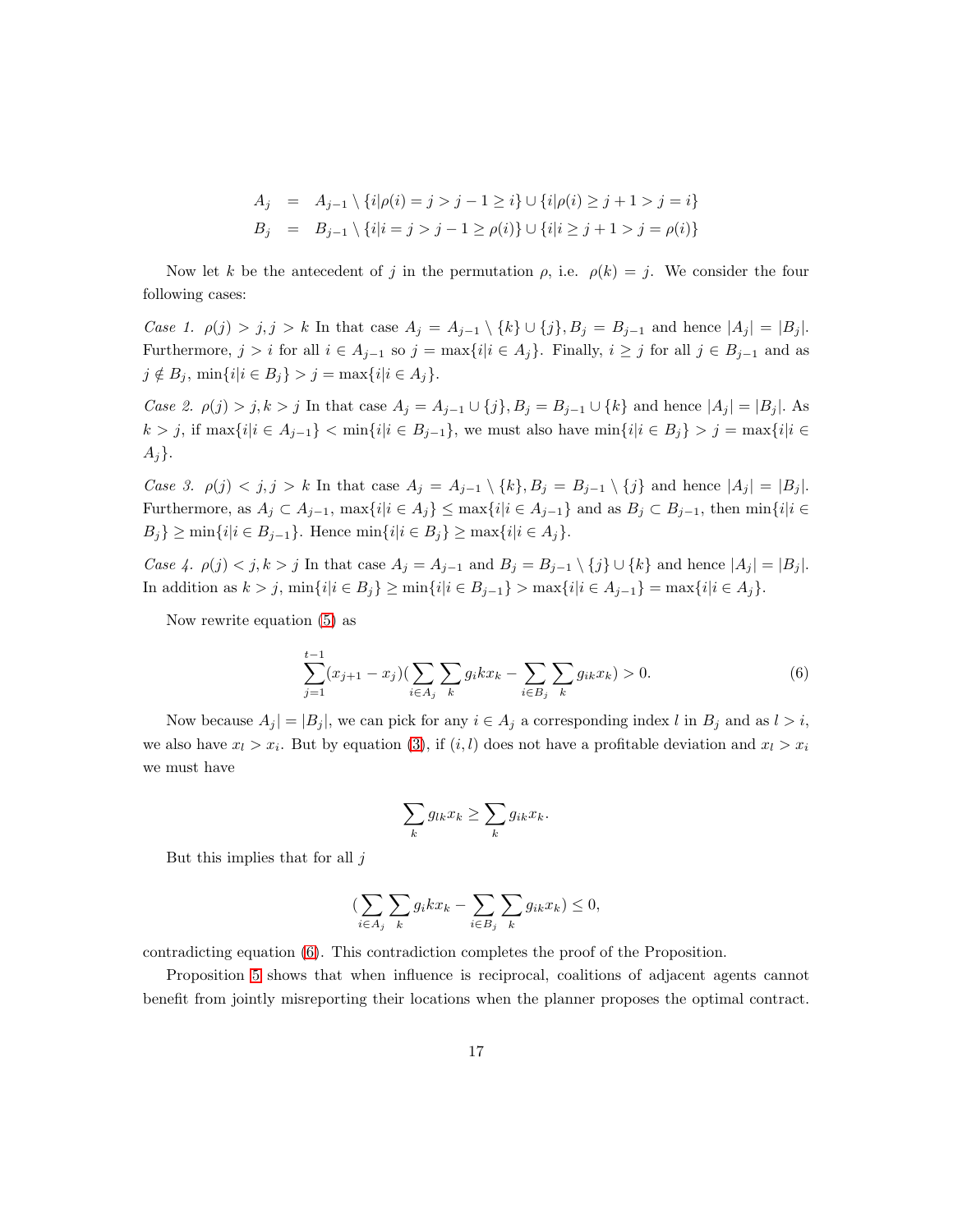This result is due to the fact that in an undirected network agents with higher levels in the firstbest contract are agents who receive and produce the larger externalities. Hence, constructing a group deviation against the first-best contract becomes impossible, because agents with higher levels are also agents with higher externalities. This is a very strong result because the definition of coalitional deviations is very permissive – we allow for any transfer across coalition members. The only restriction we place on the deviating coalition is that it should contain adjacent agents. As the proof demonstrates, if we only consider pairs of agents swapping their announcements, this condition is not needed: the optimal contract is robust to any deviation by pairs of players, whether they are adjacent or not. However, for larger coalitions, the restriction that only adjacent players can form a deviating coalition is meaningful, as we will illustrate in section [5](#page-25-0)

## 4 Hierarchical Networks

We next consider very asymmetric structures. Agents are organized in a hierarchy. Agents at higher levels of the hierarchy influence agents below them, without being influenced by them. For any pair of agents, externalities only flow in one direction, from agents at higher tiers to agents at lower tiers. Formally, we partition the set of agents into M tiers of a hierarchy,  $A_1, ..., A_M$  with  $M \geq 2$ such that  $g_{ij} = 1$  if and only if  $i \in A_m$ ,  $j \in A_q$  and  $q < m$ . <sup>9</sup>

<span id="page-17-0"></span>**Proposition 6** In a hierarchical network, the optimal contract  $\mathbf{x}^*$  is group incentive compatible.

**Proof:** Suppose that there exists a coalition S of adjacent agents and a permutation  $\rho$  such that every agent i in S has a higher payoff by exchanging locations according to  $\rho$  at the optimal contract **x**<sup>\*</sup>. There must be a set of agents  $S^-$  for whom  $x^*_{\rho(i)} > x^*_i$ . Among those agents, pick an agent i belonging to the highest level of the hierarchy so that  $g_{ij} = 0$  for any  $j \in S^-$ . For that agent,  $(x^*_{\rho(j)} - x_j) < 0$  for any  $j \in S$ , such that  $g_{ij} = 1$ . Hence, as  $(x^*_{\rho(i)} - x_i^*) > 0$ ,

$$
\Delta U_i = \alpha \left[ -\sum_{j \notin S} (x_{\rho(i)}^* - x_i^*) g_{ji} x_j^* - \frac{(x_{\rho(i)}^* - x_i^*)^2}{2} + \sum_{j \in S} g_{ij} x_{\rho(i)}^* (x_{\rho(j)}^* - x_j) - \sum_{j \in S} g_{ji} x_j^* (x_{\rho(i)}^* - x_i^*) \right].
$$
  
< 0

contradicting the fact that agent i has an incentive to deviate.  $\square$ 

Proposition [6](#page-17-0) shows that groups of players, even if they are larger than three, cannot organize exchanges of locations which make all the agents strictly better off. Among agents who are assigned higher quantities than the first-best quantity, the agent in the highest tier of the hierarchy only

<sup>&</sup>lt;sup>9</sup>We later consider an alternative formulation where  $q \leq m$ , i.e. agents in the same level of the hierarchy influence each other.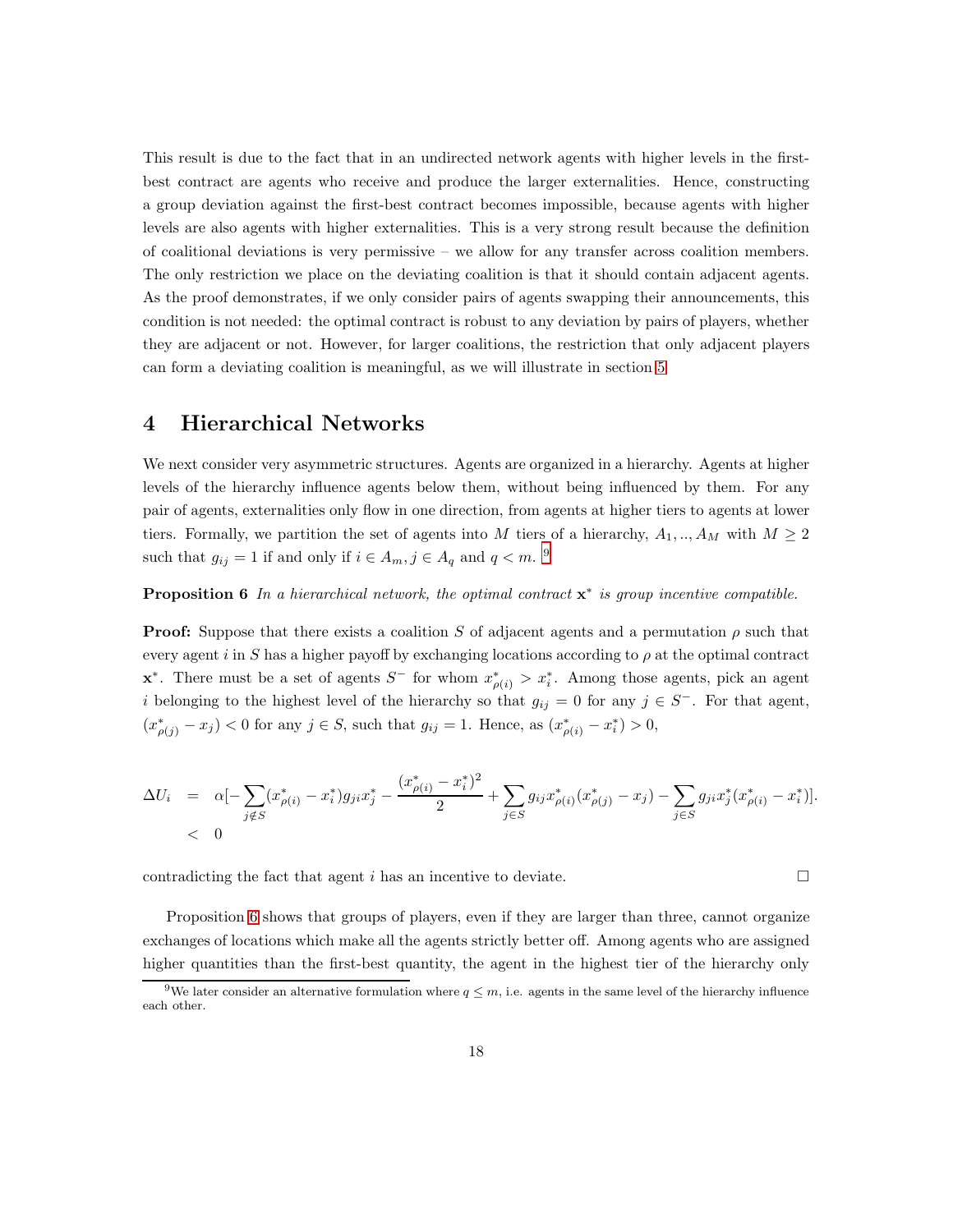enjoys externalities from agents who exchange their quantities for lower quantities. Hence the agent can surely not increase his utility by receiving a higher quantity.

## 4.1 Single root

While Proposition [6](#page-17-0) shows that the optimal contract is immune to group deviations in hierarchical networks, we will now see that, contrary to the case of undirected networks, the sum of utilities of agents in a deviating coalition can increase. In order to analyze group incentive compatible contracts with transfers, we first consider hierarchical networks with a single root.

<span id="page-18-0"></span>**Proposition 7** Suppose that the hierarchy has a single root,  $|A_1| = 1$  and that all agents are connected to the root and that the hierarchy contains more than two tiers. Then agents at tiers  $m = 3, \ldots, M$  must receive the same quantity as the root agent in the optimal contract satisfying group incentive compatibility with transfers.

**Proof:** Consider a two-player deviation with transfers between any agent i in  $A_m$ ,  $m > 2$  and the root agent  $j$  in  $A_1$ . We must have

$$
\sum_{k\neq j} g_{ik}x_jx_k+\sum_{k\neq i} x_ix_k\leq \sum_{k\neq j} g_{ik}x_ix_k+\sum_{k\neq i} g_{jk}x_jx_k,
$$

Next, as  $g_{jk} = 0$  for all k, this condition amounts to

$$
\sum_{k\neq j} g_{ik}x_jx_k \leq \sum_{k\neq j} g_{ik}x_ix_k,
$$

or  $x_j \leq x_i$ . Notice that this condition must hold for any pair  $(i, j)$  where j is the root agent and  $i \in A_k, k > 2.$ 

Suppose that the planner selects a contract **x** such that  $x_j < x_i$  for some  $i \in A_m$  for  $m > 2$ . Consider the marginal effect of increasing  $x_j$  by  $\epsilon$  and reducing  $x_i$  by  $\epsilon$  on the sum of payoffs:

$$
\sum \Delta U = -\frac{(x_i - \epsilon)^2 - x_i^2}{2} - \frac{(x_j + \epsilon)^2 - x_j^2}{2} - \alpha \epsilon \sum_k (g_{ik} + g_{ki}) x_k + \alpha \epsilon \sum_k (g_{jk} + g_{kj}) x_k.
$$
  
=  $\epsilon (x_i - x_j) - \epsilon^2 - \alpha \epsilon \sum_k (g_{ik} + g_{ki}) x_k + \alpha \epsilon \sum_k (g_{jk} + g_{kj}) x_k.$ 

Now recall that in a hierarchical network,  $g_{ik} + g_{jk} \leq 1$ . Because player j is connected to all agents,  $g_{jk} + g_{kj} = 1$  for all  $k \neq j$ . Player i is at best connected to all agents so  $g_{ik} + g_{ki} \leq 1$  for all  $k \neq i$ . Now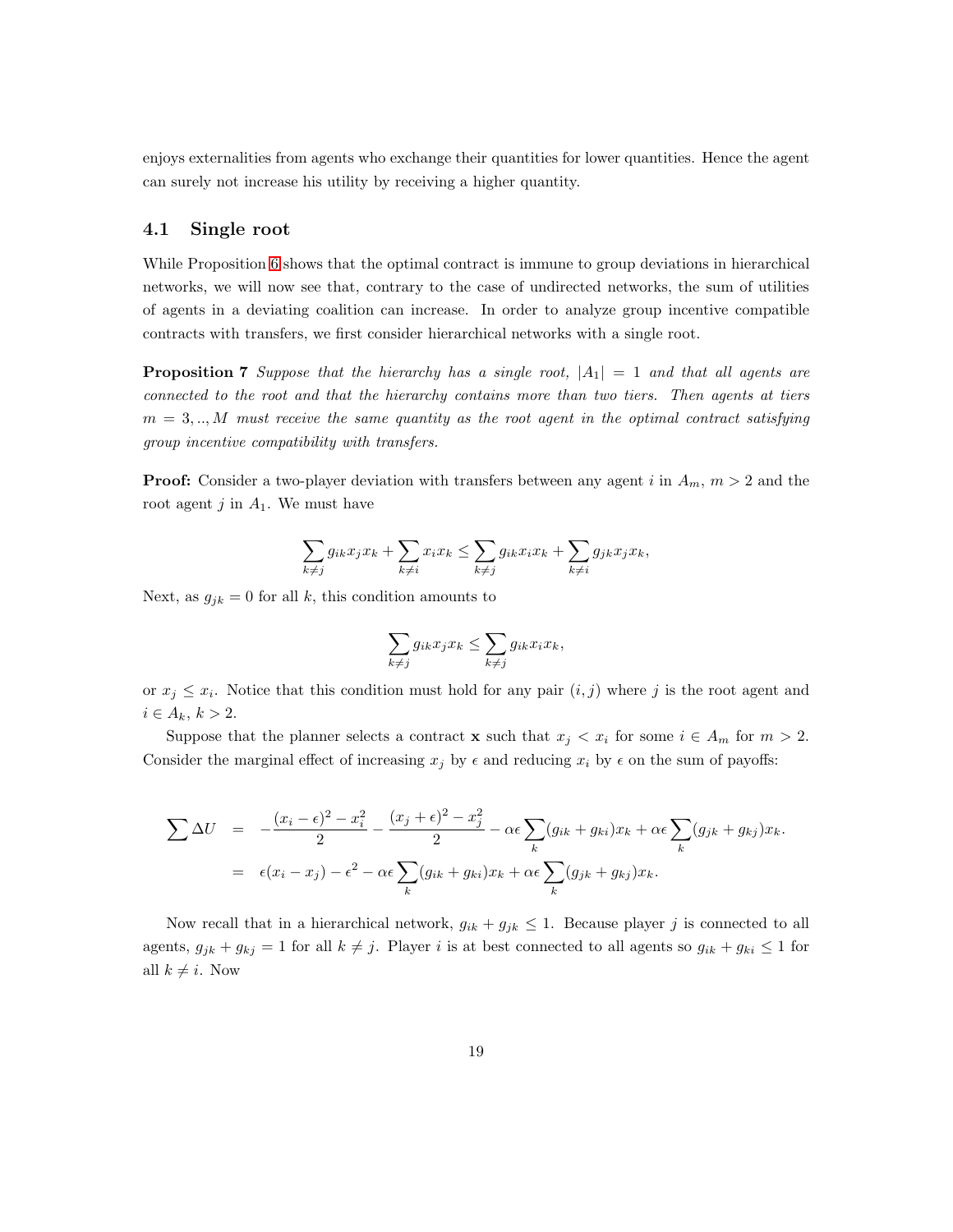$$
\sum_{k} (g_{jk} + g_{kj})x_k - \sum_{k} (g_{ik} + g_{ki})x_k = (x_i - x_j) + \sum_{k \neq i,j} (1 - (g_{ik} + g_{ki}))x_k,
$$
  
\n
$$
\geq (x_i - x_j)
$$
  
\n
$$
> 0
$$

so that

$$
\sum \Delta U > 0.
$$

for small enough  $\epsilon$ . This shows that the optimal contract satisfying group incentive compatible with transfers must assign the same quantity to  $x_i$  and  $x_j$ .  $\Box$ 

Proposition [7](#page-18-0) shows that agents in tiers  $m = 3, \ldots, M$  must receive the same quantity as the root agent. Suppose by contradiction that the root agent receives a higher quantity. We claim that she has an incentive to exchange her location with any other agents at a tier  $m \geq 3$ , as those agents receive positive externalities form agents at tier 2, in addition to the positive externalities from the root agent, whereas the root agent does not receive any positive externality. Hence a contract which satisfies group incentive compatibility with transfers must assign to the root agent a quantity which is lower or equal than the quantity of agents at tiers  $m \geq 3$ . As the sum of utilities increases when the quantity assigned to the root agent increases, this implies that the best contract must assign uniform quantities to agents in tiers  $m = 1, 3, \dots, M$ .

As long as not all agents are connected to each other (in which case they all receive the same quantity at the optimal contract  $\mathbf{x}^*$ ), some agents must receive different quantities at the optimal contract  $\mathbf{x}^*$ . This shows that the optimal contract is not group incentive compatible with contracts. The incentive constraint binds and forces the planner to equalize quantities offered agents at different tiers of the hierarchy.

Interestingly, Proposition [7](#page-18-0) does not restrict the quantities offered at tier  $m = 2$ . Agents at tier  $m = 2$  have no incentive to exchange their location with the root agent, as the sum of utilities remains exactly the same after the exchange. Whether agents at tier 2 have an incentive to exchange locations with agents at lower tiers depends on the precise structure of the network, and cannot be ascertained in general. Hence, in general, the choice of quantities to agents in the second tier of the network remains unrestricted.

Finally, we note that, because quantities at the second level of the hierarchy are unrestricted, Proposition [7](#page-18-0) does not hold when  $M = 2$ . In that case, the group incentive constraint with transfers is not binding, and the optimal contract  $x^*$  is immune to group deviations with transfers.

We next consider a situation where either the first level of the hierarchy contains multiple roots,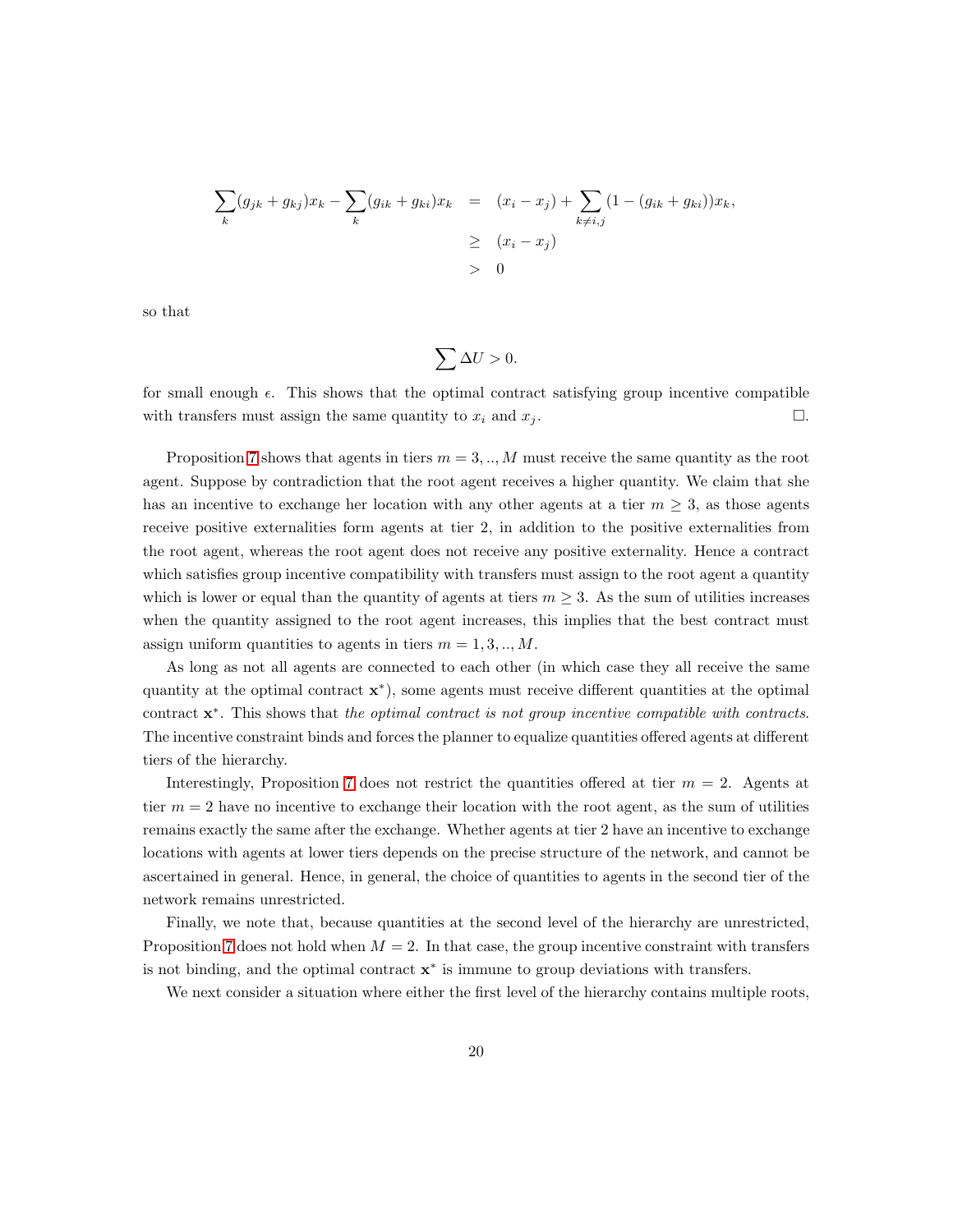<span id="page-20-0"></span>or agents are not all connected to the single root.

## 4.2 Nested neighborhoods

We first analyze a hierarchy with multiple roots, where neighborhoods are nested, so that agents at lower tiers of the hierarchy are influenced by the same agents as agents at higher tiers of the hierarchy.

Formally, for any three tiers  $m, p, q$  with  $m < p < q$ , we have

$$
\forall i, \in A_q, \forall j \in A_p
$$
, such that  $g_{ij} = 1, \{k | g_{ik} = 1\} \cup A_m = \{k | g_{jk} = 1\} \cup A_m$ .

This definition covers the case where agents at tier  $q$  are influenced by all agents at higher tiers of the hierarchy. But it also covers cases where agents are only influenced by a subset of agents at higher tiers of the hierarchy, as long as the influence relation is equal to its transitive closure: namely, for  $i \in A_q$ ,  $j \in A_p$ ,  $k \in A_m$ ,  $g_{ik} = 1$  if and only if  $g_{ij} = 1$  and  $g_{jk} = 1$ . Figure [4.2](#page-20-0) illustrates a hierarchy with nested neighborhoods and three tiers.



<span id="page-20-1"></span>Proposition 8 Consider a hierarchy with nested neighborhoods such that all agents are connected to more than one root, and  $|A_m| \leq |A_{m+1}|$  for all  $m = 1, ..., M-1$ . Then all agents receive the same quantity in the optimal contract satisfying group incentive compatibility with transfers.

**Proof:** Let i be any agent at a tier  $A_m$ ,  $m \geq 2$  and j be a root agent. For the contract to be immune to a deviation by the pair  $(i, j)$ , we must have

$$
\sum_{k \neq j} g_{ik} x_j x_k \leq \sum_{k \neq j} g_{ik} x_i x_k,
$$

Because every agent is connected to at least two root agents,  $\sum_{k\neq j} g_{ik} \neq 0$ , so that we must have

 $x_j \leq x_i$ .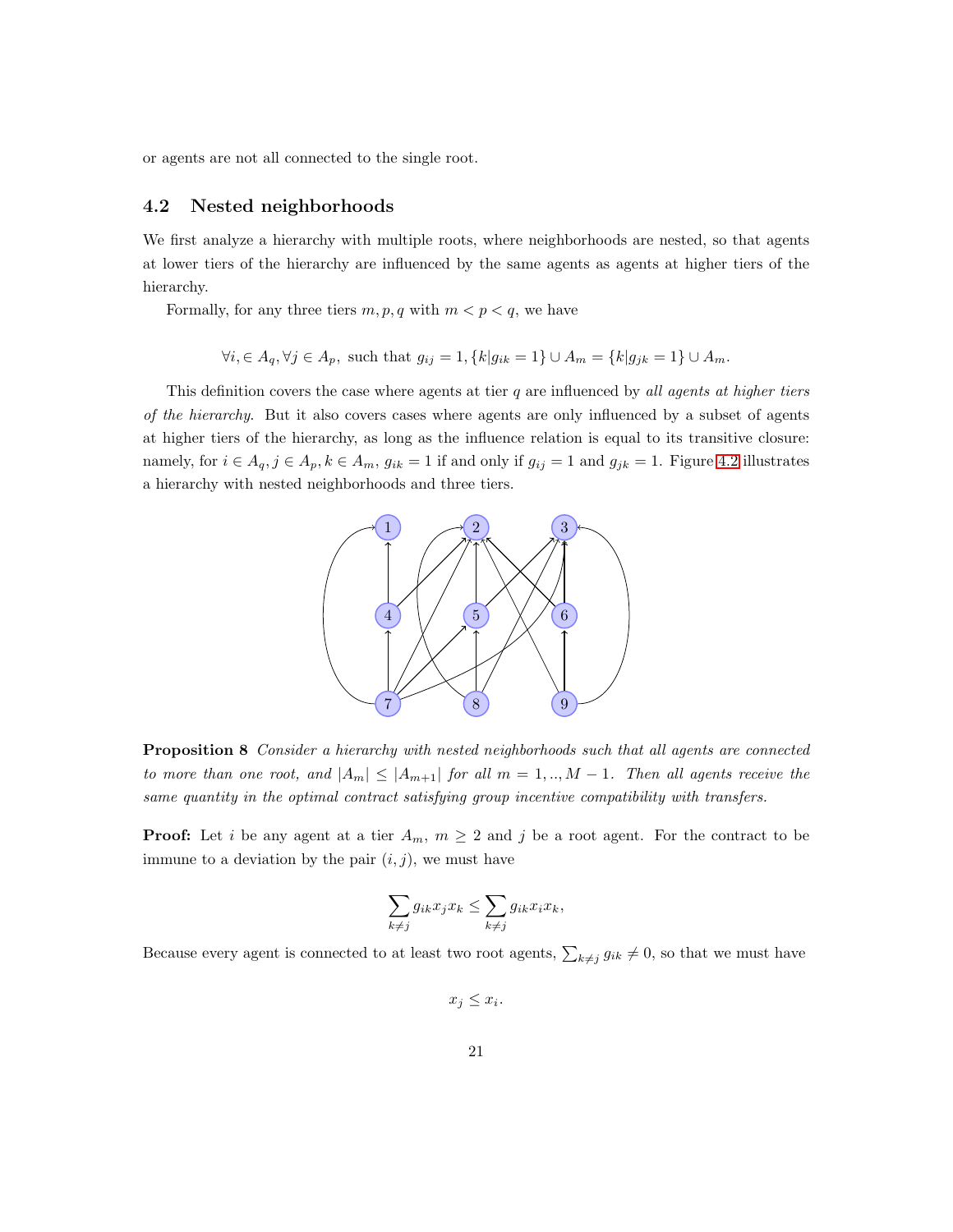Now, suppose by contradiction that  $x_j < x_i$  and compute the effect of a small decrease in  $x_i$ couple with a small increase in  $x_j$  on the sum of utilities:

$$
\sum \Delta U = \epsilon (x_i - x_j) - \epsilon^2 - \alpha \epsilon \sum_k (g_{ik} + g_{ki}) x_k + \alpha \epsilon \sum_k (g_{jk} + g_{kj}) x_k.
$$

To complete the proof of the Proposition, we need to show  $\sum_k g_{kj}x_k \geq \sum_k (g_{ik} + g_{ki})x_k$ . Consider first agents  $k \in A_q$  with  $q > m$  so that  $g_{ik} = 0$ . By the definition of nested neighborhoods, if  $g_{ki} = 1$  then  $g_{kj} = 1$ , so

$$
\sum_{k \in A_q} g_{kj} x_k \ge \sum_{k \in A_q} g_{ki} x_i.
$$

Consider next agents  $k \in A_q$ ,  $1 < q < m$ . Suppose that  $g_{ik} = 1$  and  $g_{kj} = 0$ . Then, by the definition of nested neighborhoods we must have  $g_{ij} = 0$ , contradicting the fact that i is connected to j. So we must have  $g_{kj} = 1$  and hence again

$$
\sum_{k \in A_q} g_{kj} x_k \ge \sum_{k \in A_q} g_{ki} x_i.
$$

We finally consider  $k \in A_1, k \neq j$  and  $k \in A_m \neq i$ . Recall that if  $k \in A_1$  and  $k' \in A_m$ ,  $x_k \leq x'_k$ . Furthermore, by assumption  $|A_m| \geq |A_1|$ , so that

$$
\sum_{k' \in A_m} g_{k'j} x_{k'} \le \sum_{k \in A_1} g_{ik} x_k,
$$

completing the proof of the Proposition.

Proposition [8](#page-20-1) displays a family of hierarchies with multiple roots for which the group incentive compatibility constraint forces the planner to select *uniform* quantities in the network. The planner is unable to target agents at different locations, as agents always have an incentive to exchange their locations with one of the root agents. This may result in vary large efficiency losses for the planner, as the optimal contract clearly discriminates among agents, offering higher quantities to agents at higher tiers in the hierarchy. Observe that Proposition [8](#page-20-1) relies on the fact that the number of agents is nondecreasing at lower levels of the hierarchy. As the following example shows, if this condition fails, the optimal contract may very well be group incentive compatible with transfers.

**Example 2** Suppose that  $n = 4$ , agents 1, 2, 3 belong to the first level of the hierarchy and a single agent 4 to the second level  $A_2$ , i.e.  $g_{41} = g_{42} = g_{43} = 1$  and  $g_{ij} = 0$  for all other ij. Then in the first-best contract we have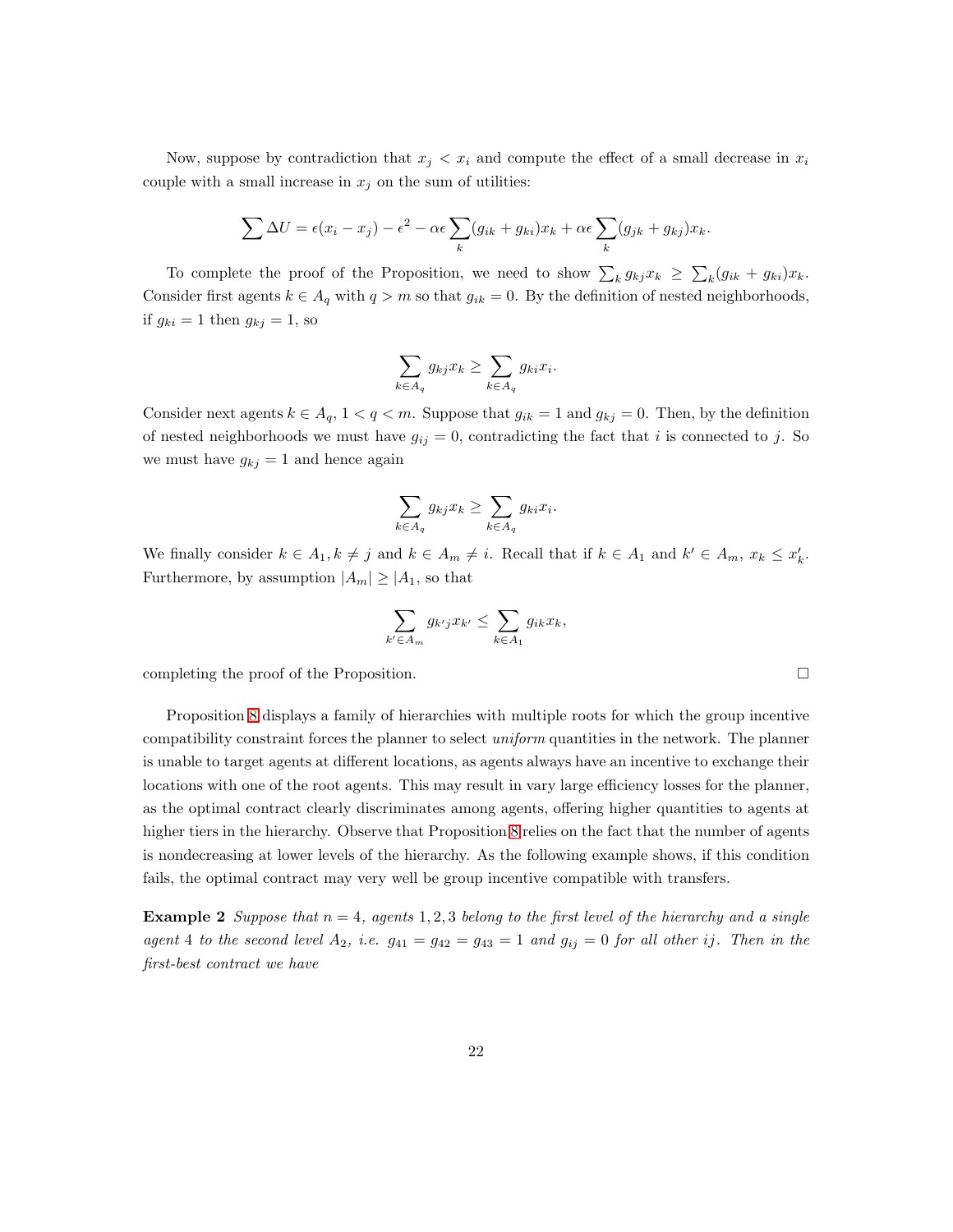$$
x_1^* = a + \alpha x_4^*, x_4^* = a + 3\alpha x_1^*,
$$

so that

$$
x_1^* = x_2^* = x_3^* = \frac{a(1+\alpha)}{1-3\alpha^2} < x_4^* = \frac{a(1+3\alpha)}{1-3\alpha^2}.
$$

The optimal contract assigns a higher quantity to the agent at the lower level  $A_2$ , so that the group incentive compatibility with transfers constraint holds.

### <span id="page-22-0"></span>4.3 Regular Oriented Trees

We next consider hierarchies with a single root, but where agents are not all connected to the root. Instead, the hierarchy is a tree oriented towards the root, so that any node  $i$  has a *single* neighbor in the directed network, located at the tier immediately above him. We let  $\sigma_i$  denote the set of immediate predecessors of agent  $i$  in the oriented tree. We suppose that at any tier  $A_m$ of the hierarchy,  $|\sigma_i| = |\sigma_j|$  for all  $i, j \in A_m$ . Hence the oriented tree is *regular*: there are the same number of predecessor nodes for any node at the same tier of the tree. Figure [4.3](#page-22-0) illustrates a regular tree oriented towards the root with  $n = 7$  agents. In this example  $\sigma_1 = \{2, 3, 4\}, \sigma_2 =$  $\{5\}, \sigma_3 = \{6\}, \sigma_4 = \{7\}, \sigma_5 = \sigma_6 = \sigma_7 = \emptyset.$ 



<span id="page-22-1"></span>The following Proposition shows that, when the number of predecessors is higher for higher tiers in the oriented tree, the optimal contract is immune to group deviations with transfers.

**Proposition 9** Consider a regular oriented tree such that,  $|\sigma_i| < |\sigma_j|$  if  $i \in A_m$ ,  $j \in A_q$  and  $m < q$ . Then the optimal contract  $\mathbf{x}^*$  is group incentive compatible with transfers.

Proof: Because every agent has a single neighbor, the only adjacent coalitions are pairs of agents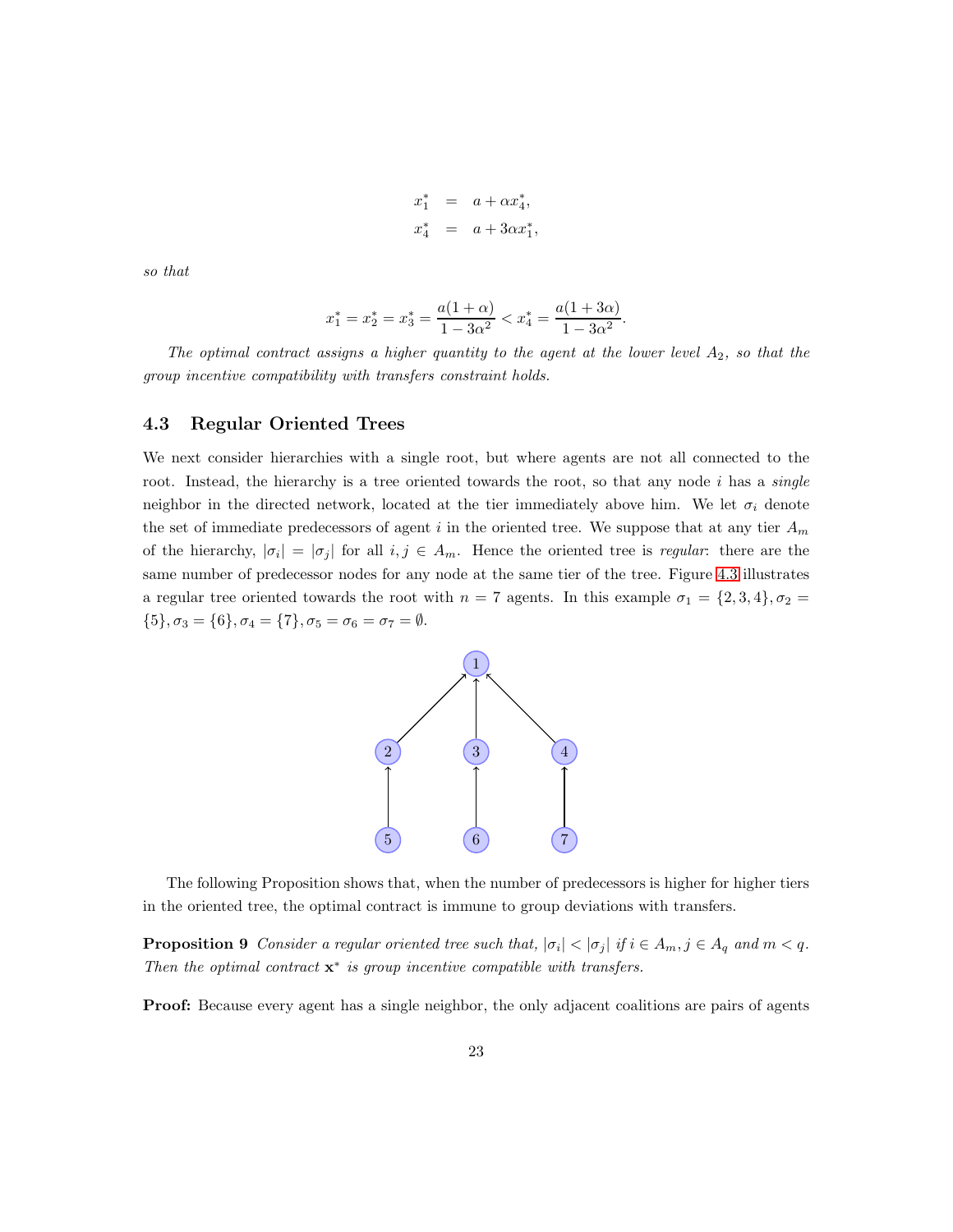$(i, j)$  such that  $g_{ij} = 1$ . We show that the optimal contract is immune to deviations by pairs of players with transfers. First note that if  $j \in A_1, i \in A_2$ , then, as there is no  $k \neq j$  such that  $g_{ik} = 1$ and by definition  $g_{jk} = 0$  for all k. Hence, any pair of quantities is group incentive compatible with transfers.

Next pick two agents j, i in  $A_m$ ,  $A_{m+1}$  with  $m \geq 2$ . Notice that there is no agent different from j such that  $g_{ik} = 1$  whereas  $g_{jk} = 1$  for some agent  $k \in A_{m-1}$ . Hence the condition

$$
\sum_{k\neq j} g_{ik}x_jx_k+\sum_{k\neq i} x_ix_k\leq \sum_{k\neq j} g_{ik}x_ix_k+\sum_{k\neq i} g_{jk}x_jx_k,
$$

is equivalent to

<span id="page-23-0"></span>
$$
x_i \le x_j \text{ for all } i, j \text{ such that } g_{ij} = 1, j \ne A_1. \tag{7}
$$

Hence any contract for which  $x_i \leq x_j$  whenever  $g_{ij} = 1$  is group incentive compatible with transfers.

Next, we show that the optimal contract  $\mathbf{x}^*$  satisfies condition [\(7\)](#page-23-0). The proof is by induction on the tier of the hierarchy. Notice that because the tree is regular,  $x_i^* = x_j^*$  for any  $i, j$  at the same tier of the hierarchy. Hence, we let  $x^{*m}$  denote the common quantity at tier m of the hierarchy.

Consider  $(i, j)$  such that  $g_{ij} = 1$  and  $i \in A_M$ ,  $j \in A_{M-1}$ . Then  $|\sigma_i| = \emptyset$ . Let l be the successor of  $j$  in the oriented tree. The optimal contract satisfies

$$
x_i^* = a + \alpha x_j^*,
$$
  

$$
x_j^* = a + \alpha x_i^* + \alpha \sum_{k|g_{kj}=1} x_k^* + \alpha x_l^*
$$

so that

$$
(x_i^* - x_j^*)(1 - \alpha) = -\alpha \sum_{k|g_{kj}=1} x_k^* + \alpha x_l^* < 0.
$$

This shows that  $x^{*M} < x^{*M-1}$ .

Next suppose that  $x^{*q} < x^{*q-1}$  for any  $q > m$  and consider a pair  $(i, j)$  with  $g_{ij} = 1, i \in A_m, j \in \mathbb{R}$  $A_{m-1}$ . Let l be the successor of j. The optimal contract satisfies

$$
x_i^* = a + \alpha x_j^* + \alpha \sum_{k|g_{ki}=1} x_k^*,
$$
  

$$
x_j^* = a + \alpha x_i^* + \alpha \sum_{k \neq i, g_{kj}=1} x_k^* + \alpha x_l^*.
$$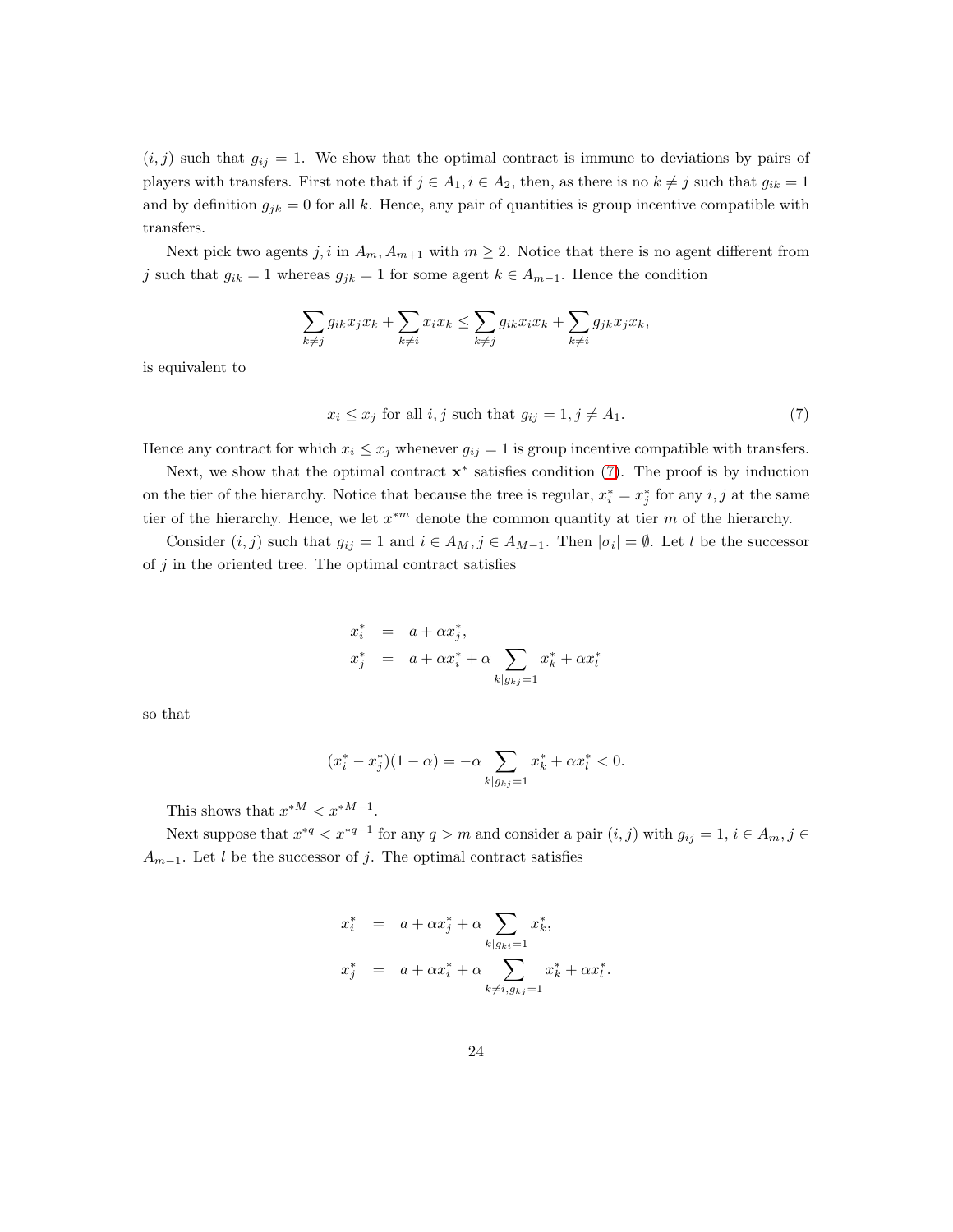Hence

$$
(x_i^* - x_j^*)(1 - \alpha) = -\alpha \left( \sum_{k \neq i, g_{kj}=1} x_k^* - \sum_{k | g_{ki}=1} x_k^* \right) - \alpha x_l^*.
$$

Now, by assumption  $|\sigma_j| \geq |\sigma_i| + 1$ , so  $|\{k \neq i, g_{kj} = 1\}| \geq |\{k | g_{ik} = 1\}|$ . In addition, by the induction hypothesis,  $x_k^* > x_l^*$  for any k, l such that  $g_{ki} = g_{lj} = 1$  as  $k \in A_{m+1}, l \in A_m$  and by the induction hypothesis  $x^{*m} > x^{*m+1}$ . This shows that  $x_i^* < x_j^*$ , completing the proof of the Proposition.

Proposition [9](#page-22-1) shows that in a regular oriented tree, the optimal contract can be sustained by the planner. When every agent is influenced by a single predecessor, the contract is immune to exchange by two adjacent agents if and only if the predecessor has a greater quantity than the successor. The optimal contract x <sup>∗</sup> assigns to every agent a quantity which is proportional to her Katz-Bonacich centrality measure in the undirected tree. When the tree is regular, the Katz-Bonacich centrality measure will be higher at higher tiers whenever the number of agents connected to another agent is lower at lower tiers of the hierarchy.

Notice that the assumption that the number of agents connected to another agent is lower at lower levels of the hierarchy is crucial for the proof of Proposition [9.](#page-22-1) Consider for example a line of five agents,  $n = 5$ ,  $g_{12} = g_{23} = g_{34} = g_{45} = 1$ ,  $g_{ij} = 0$  for all other pairs  $(i, j)$ . It is easy to check that the Katz-Bonacich centrality measure is highest at the center of the line, and decreases towards the edges, so that  $x_3^* > x_2^* = x_4^* > x_1^* = x_5^*$ . But then the condition  $x_4^* \ge x_3^*$  is violated, and the optimal contract is not immune to a deviation by the two players, 3 and 4.

#### 4.4 Connected agents at the same tier of the hierarchy

Next consider an alternative formulation, where agents are influenced by other agents at the same level of the hierarchy, i. e  $g_{ij} = 1$  if  $i, j \in A_m$ . In that case, we do not know whether Proposition [6](#page-17-0) holds, as the argument showing that the optimal contract is group incentive compatible relies on the fact that the agent at the highest level of the hierarchy in  $S^-$  does not have any connection to other agents in  $S^-$ . Proposition [7](#page-18-0) may also be violated, as the first-best contract can assign a higher quantity to agents at lower levels of the hierarchy. For example, suppose that  $n = 5$ ,  $A_1 = \{1\}$ ,  $A_2 = \{2\}, A_3 = \{3, 4, 5\}.$  We have  $g_{21} = g_{31} = g_{32} = g_{34} = g_{35} = g_{41} = g_{42} = g_{43} = g_{45} = g_{51} = g_{52}$  $g_{52} = g_{53} = g_{54} = 1$  and  $g_{ij} = 0$  otherwise. The first-best contract solves

$$
x_1^* = a + \alpha x_2^* + 3\alpha x_3^*,
$$
  
\n
$$
x_2^* = a + \alpha x_1^* + 3\alpha x_3^*,
$$
  
\n
$$
x_3^* = a + \alpha x_1^* + \alpha x_2^* + 4\alpha x_3^*
$$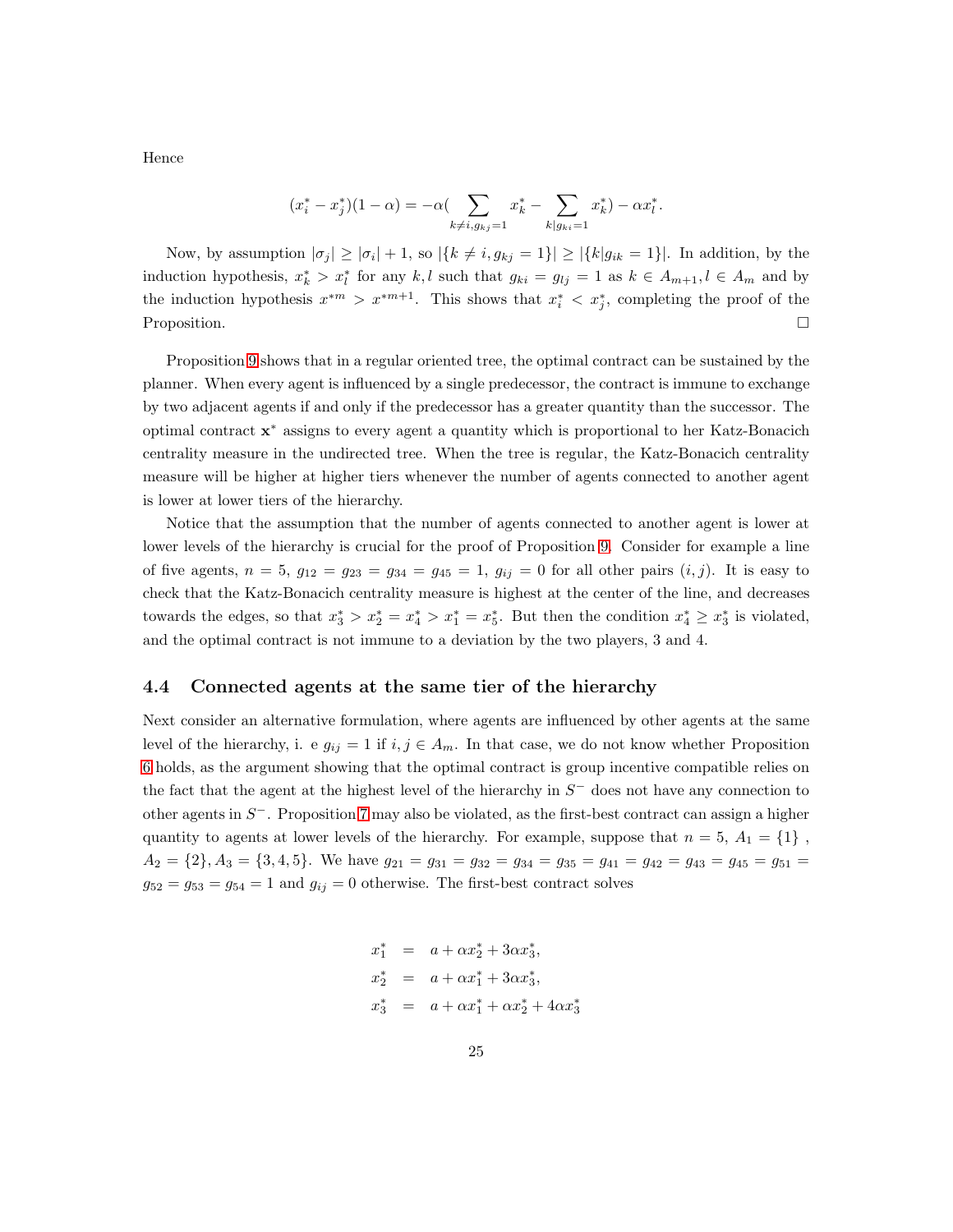so that

$$
x_1^* = x_2^* = \frac{a(1 - \alpha)}{1 - 5\alpha - 2\alpha^2} < x_3^* = x_4^* = x_5^* = \frac{a(1 + \alpha)}{1 - 5\alpha - 2\alpha^2}
$$

,

<span id="page-25-0"></span>and the first-best contract satisfies the group incentive compatibility with transfers condition.

## 5 Robustness and Extensions

## 5.1 Nonadjacent agents

When the deviating coalitions comprise any set of players (not necessarily adjacent), the first-best contract may fail to be immune to group deviations with transfers. We illustrate this fact by looking at the two families of network architectures for which the first-best contract has been shown to be immune to deviations by coalitions of adjacent agents: undirected networks and regular oriented trees.

#### 5.1.1 Undirected networks

Example 3 Consider 8 agents organized in two disjoint stars as in the following picture



In a star with three peripheral nodes, the Katz-Bonacich centrality measure of the hub is given by  $x^* = \frac{1+3\alpha}{1-3\alpha^2}$  and the Katz-Bonacich centrality of a peripheral node by  $y^* = \frac{1+\alpha}{1-3\alpha^2}$  for  $\alpha < \frac{1}{\sqrt{3}}$  $\frac{1}{3}$ . Notice that  $3y^* > x^*$ . It is easy to check that no pair of agents has an incentive to deviate: if the star and the hub exchange their quantities, the difference in utilities is given by

$$
(y^*-x^*)3y^*+(x^*-y^*)x^*=(x^*-y^*)(x^*-3y^*)<0,\\
$$

Suppose now that three agents deviate, the hubs of the two stars, agents 1 and 3 and a peripheral agent, agent 2. Furthermore, suppose that agents 2 and 3 exchange their quantities. The difference in utilities for the coalition of three agents is given by

$$
2(x^* - y^*)x^* - 3y^*(x^* - y^*) = (x^* - y^*)(2x^* - 3y^*).
$$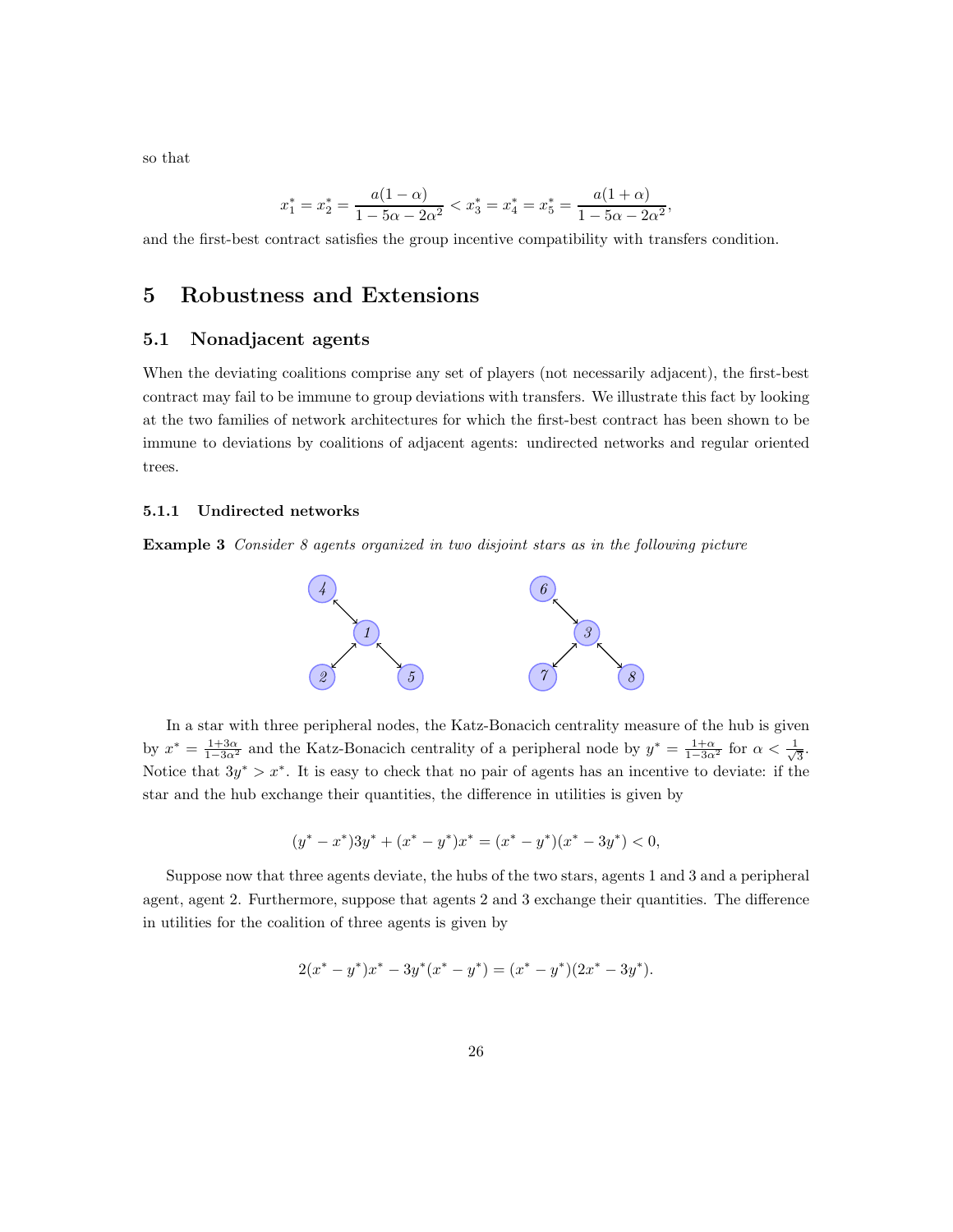Now, whenever  $\alpha > \frac{1}{3}$ , this difference in utilities is positive. The loss in utilities of agent 3 (due to the decrease in its quantity from  $x^*$  to  $y^*$  is more than compensated by the gain of agents 1 and 2, who can choose a transfer to convince agent 3 to participate in the deviating coalition. Hence there exist intermediate values of  $\alpha$ ,  $\frac{1}{3} < \alpha < \frac{1}{\sqrt{2}}$  $\frac{1}{3}$  for which the coalition of three non-adjacent agents has an incentive to deviate even though no two-player coalition has an incentive to deviate.

#### 5.1.2 Regular oriented tree

**Example 4** Consider the 7 agent network of Figure [4.3.](#page-22-0)

In the optimal contract of the planner

$$
x_1^* = a + 3\alpha x_2^*,
$$
  
\n
$$
x_2^* = a + \alpha x_1^* + \alpha x_5^*,
$$
  
\n
$$
x_5^* = a + \alpha x_2^*
$$

yielding

$$
x_1^* = \frac{1 + 2\alpha^2 + 3\alpha}{1 - 4\alpha^2} > x_2^* = \frac{1}{1 - 4\alpha^2} > x_3^* = \frac{1 - \alpha}{1 - 4\alpha^2}
$$

.

Now consider a deviation by the non-adjacent pair  $(1, 5)$ . Then the difference in utilities is given by

$$
(x_1^*-x_5^*)x_2^*>0,
$$

so that the pair has an incentive to deviate at the first-best contract.

### 5.2 Richer information structures and mechanisms

Agents know the identity of their neighbors

<span id="page-26-0"></span>Suppose that agent  $i$  knows the identity of the agents he is influenced by, i.e. agents for which  $g_{ij} = 1$ . Going back to example [1,](#page-9-0) agent 1 now observes the identity of his two neighbors and has an information partition cell  $E_1(g_1) = \{g_1\}$ . All other agents, and the planner, have the same information structure. Under this assumption, the planner can increase the set of possible messages, and ask agents to report an information cell  $E$  in a larger set of possible information cells, consistent with the network architecture  $\hat{g}$ . We show that the planner can exploit the correlation between the announcements of agents to implement the first-best contract, in the spirit of Crémer and McLean (1988) [\[7\]](#page-29-0)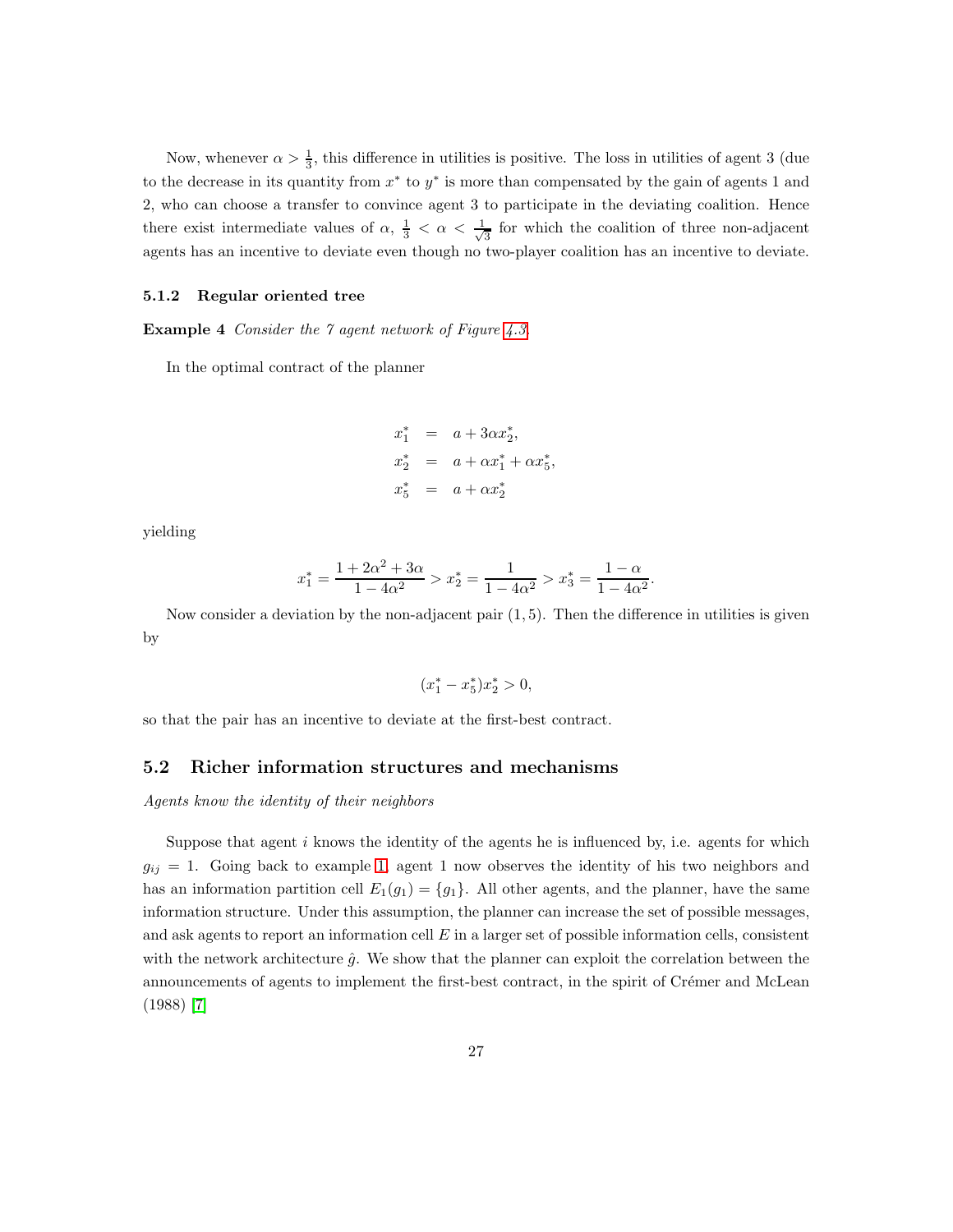**Proposition 10** Suppose that all agents know the identity of their neighbors. Then there exist a mechanism such that the optimal contract  $\mathbf{x}^*$  is group incentive compatible with transfers.

**Proof:** Consider a contract where the planner assigns  $\{x_1^*,...,x_n^*\}$  to agents in location  $l=1,..,n$ when announcements are consistent and  $\{0, \ldots, 0\}$  if announcements are inconsistent. Suppose that there exists a profitable deviation by some coalition S resulting in decisions  $\mathbf{x} \neq \mathbf{x}^*$ . Then clearly announcements must be consistent. By definition, the Because  $\mathbf{x}^*$  maximizes the sum of utilities of the agents, if  $\sum_{i\in S} U_i(\mathbf{x}) > \sum_{i\in S} U_i(\mathbf{x}^*$ , there must exist an agent  $j \notin S$  such that  $U_j(\mathbf{x}) < U_j(\mathbf{x}^*$ . As announcements are consistent and j truthfully announces his location, he must receive  $x_j^*$ . Hence if  $U_j(\mathbf{x}) < U_j(\mathbf{x}^*, \sum_k g_{jk} x_k \neq \sum_k g_{jk} x_k^*$ . This means that the set of agents who declare to be at locations k such that  $g_{jk} = 1$  cannot be the true set of neighbors of j. But then, there must be an inconsistency in the announcements, contradicting the fact that  $\mathbf{x} \neq \{0,..,0\}$ .

Proposition [10](#page-26-0) shows that, if agents announce both their location and their list of neighbors, the planner can implement the optimal contract at no cost. This mechanism extracts complex information from the agents, checking the consistency of the list of neighbors and locations announced by each agent. If instead one were to restrict attention to *simple* contracts, which are only based on announcements of locations, then the analysis of the benchmark case would prevail. Hence we can reinterpret the benchmark case with finer information structure of the agents, as a restriction on the complexity of the contract. It assumes that the contract is a simple sorting mechanism, where agents only announce locations, and obtain the payoff corresponding to their announced location if a simple consistency check (no two agents announce the same location) is satisfied.

### 5.3 Partial information

#### The planner knows the identity of the root

Consider a 7 agent network, with a three-tier hierarchy with a single root, 1, two agents in the second tier 2, 3 and four agents in the third tier, 4, 5, 6, 7.

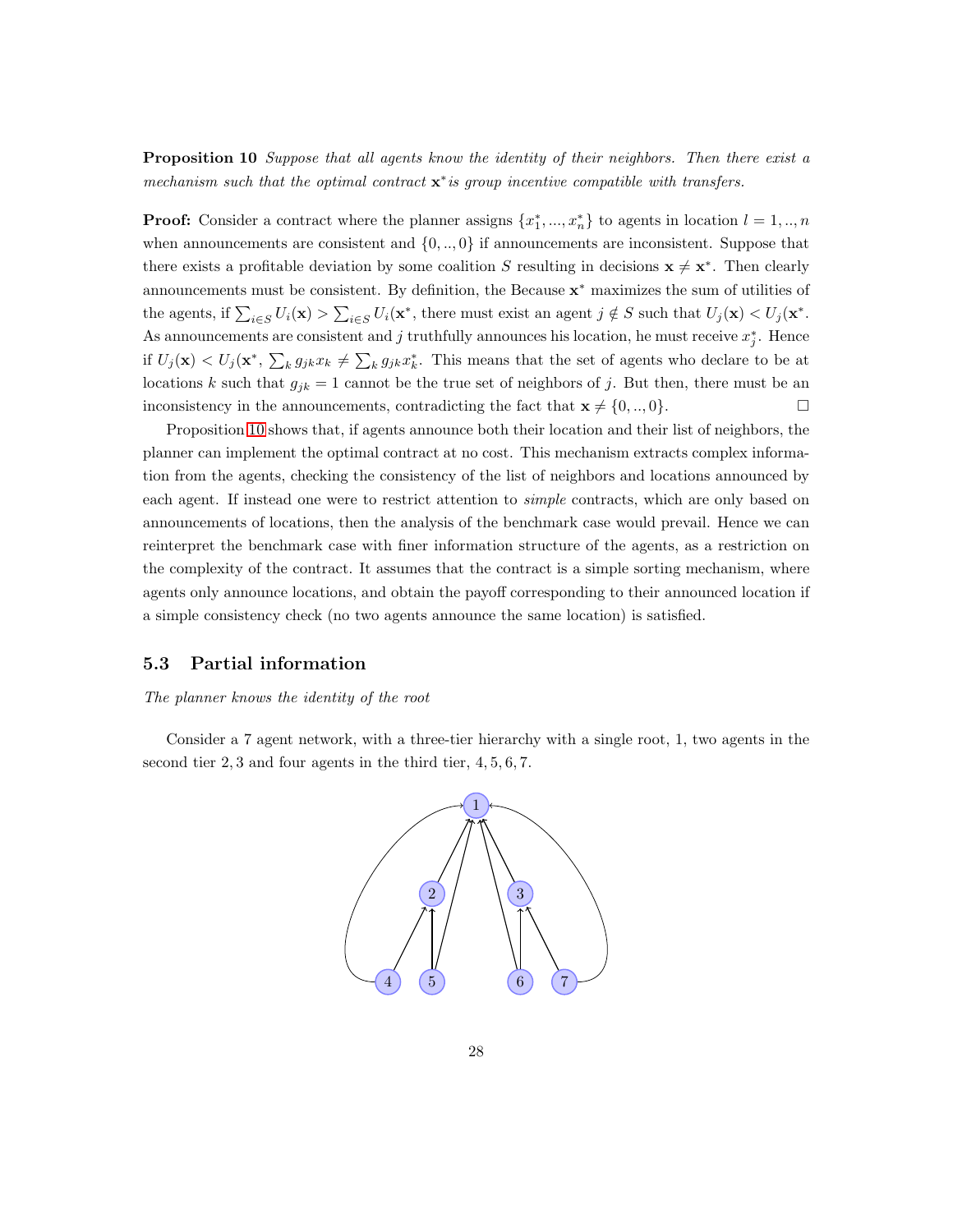In the first-best contract, we have

$$
x_1^* = a + 2\alpha x_2^*,
$$
  
\n
$$
x_2^* = a + \alpha x_1^* + 2\alpha x_4^*,
$$
  
\n
$$
x_4^* = a + \alpha x_1^* + \alpha x_2^*
$$

resulting in

$$
x_1^* = \frac{1 + 2\alpha + 6\alpha^2}{1 - 4\alpha^2 + 4\alpha^3}, x_2^* = \frac{1 + 3\alpha + 2\alpha^2}{1 - 4\alpha^2 + 4\alpha^3} > x_3^* = \frac{1 + 2\alpha + \alpha^2}{1 - 4\alpha^2 + 4\alpha^3}.
$$

By Proposition [7,](#page-18-0) if the planner ignores the identity of the root, she must set  $x_1 = x_4 = x_5 = x_6$ . Now suppose that the planner knows the identity of the root, so that the only possible deviating coalitions are coalitions of agents at tiers 2 and 3. The first-best contract assigns  $x_4^* < x_2^*$ , and the group incentive compatibility constraint writes:

$$
(x_2^* - x_4^*)(x_1^* - x_1^*) \ge 0.
$$

which is always satisfied. Hence the optimal contract satisfies the group incentive compatibility constraint with transfers as soon as the planner knows the identity of the root.

## 6 Conclusions

This paper studies whether a planner who only has information about the network topology can discriminate among agents according to their network position. The planner proposes a simple menu of contracts, one for each location, in order to maximize total welfare, and agents choose among the menu. This mechanism is immune to deviations by single agents, and to deviations by groups of agents of sizes 2, 3 and 4 if side-payments are ruled out. However, if compensations are allowed, groups of agents may have an incentive to jointly deviate from the optimal contract in order to exploit other agents. We identify network topologies for which the optimal contract is group incentive compatible with transfers: undirected networks and regular oriented trees, and network topologies for which the planner must assign uniform quantities: single root and nested neighborhoods directed networks.

The analysis of this paper is a first step in the general study of the possible exploitation of anonymized social data by third parties. However, we realize that the setting we consider is very specific, and further research is needed to understand better how a planner can use partial knowledge of the social network to target agents. In particular, we would like to study how a planner can use simple instruments such as referral fees to extract information about agents' local neighborhoods, without any information about the network topology.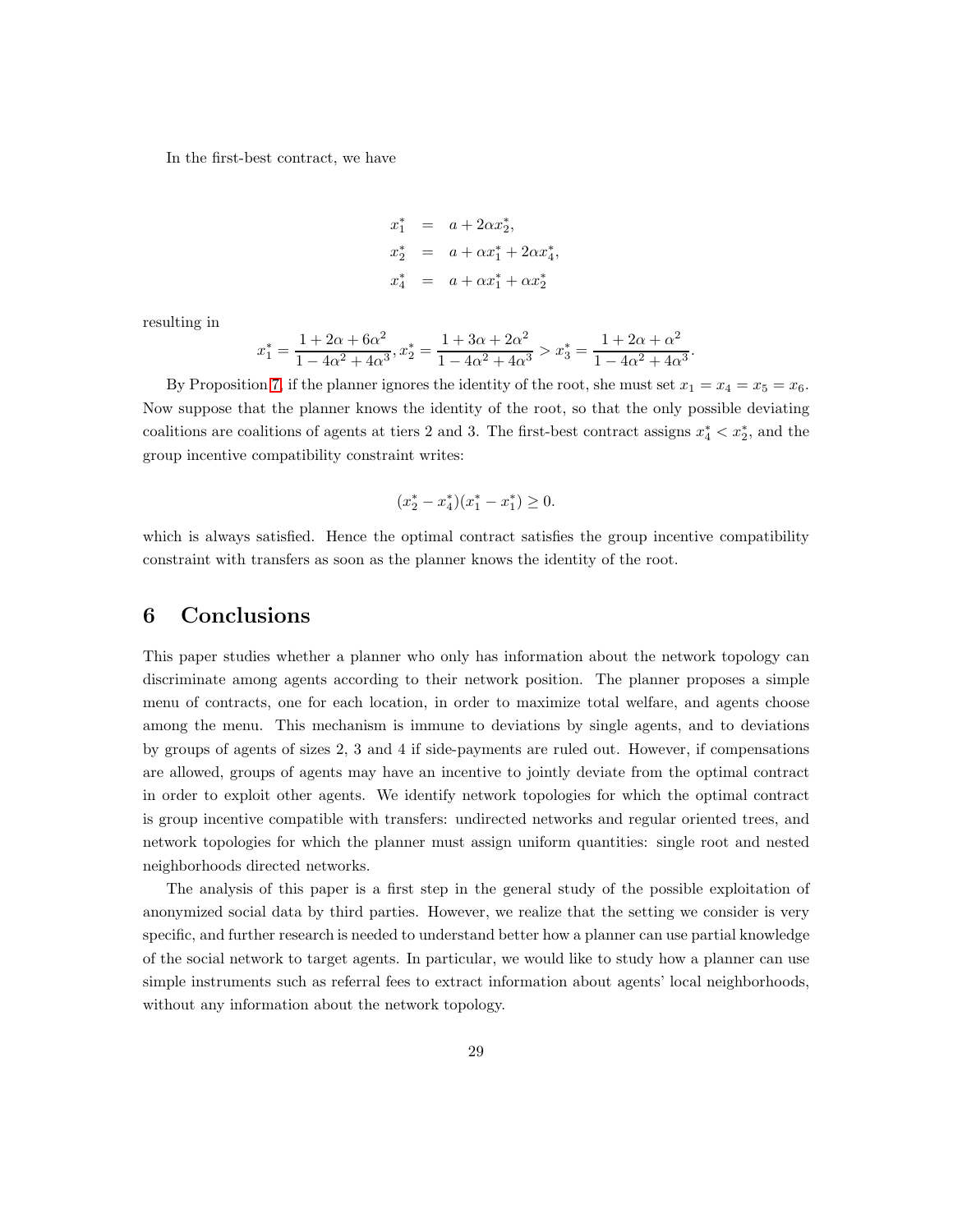## <span id="page-29-9"></span>References

- <span id="page-29-2"></span>[1] Baris Ata, Alexandre Belloni, and Ozan Candogan. Latent agents in networks: Estimation and pricing. arXiv preprint arXiv:1808.04878, 2018.
- <span id="page-29-1"></span>[2] Coralio Ballester, Antoni Calvó-Armengol, and Yves Zenou. Who's who in networks. wanted: The key player. Econometrica, 74(5):1403–1417, 2006.
- <span id="page-29-6"></span>[3] Francis Bloch et al. Targeting and pricing in social networks. The Oxford Handbook of the Economics of Networks, pages 776–791, 2016.
- <span id="page-29-12"></span>[4] Francis Bloch and Nicolas Quérou. Pricing in social networks. *Games and economic behavior*, 80:243–261, 2013.
- <span id="page-29-5"></span>[5] Phillip Bonacich. Factoring and weighting approaches to status scores and clique identification. Journal of mathematical sociology, 2(1):113–120, 1972.
- <span id="page-29-0"></span>[6] Ozan Candogan, Kostas Bimpikis, and Asuman Ozdaglar. Optimal pricing in networks with externalities. Operations Research, 60(4):883–905, 2012.
- [7] Jacques Cremer and Richard P McLean. Full extraction of the surplus in bayesian and dominant strategy auctions. Econometrica: Journal of the Econometric Society, pages 1247–1257, 1988.
- <span id="page-29-7"></span><span id="page-29-3"></span>[8] Gabrielle Demange. Optimal targeting strategies in a network under complementarities. Games and Economic Behavior, 105:84–103, 2017.
- <span id="page-29-4"></span>[9] Itay P Fainmesser and Andrea Galeotti. Pricing network effects. The Review of Economic Studies, 83(1):165–198, 2015.
- <span id="page-29-8"></span>[10] Andrea Galeotti, Benjamin Golub, and Sanjeev Goyal. Targeting interventions in networks. arXiv preprint arXiv:1710.06026, 2017.
- <span id="page-29-11"></span>[11] Ali Jadbabaie and Ali Kakhbod. Optimal contracting in networks. Journal of Economic Theory, 183:1094–1153, 2019.
- <span id="page-29-10"></span>[12] Leo Katz. A new status index derived from sociometric analysis. Psychometrika, 18(1):39–43, 1953.
- <span id="page-29-13"></span>[13] Fanqi Shi and Yiqing Xing. Screening with network externalities. Available at SSRN 3286427, 2018.
- [14] Robert Wilson et al. Information, efficiency, and the core of an economy. Econometrica, 46(4):807–816, 1978.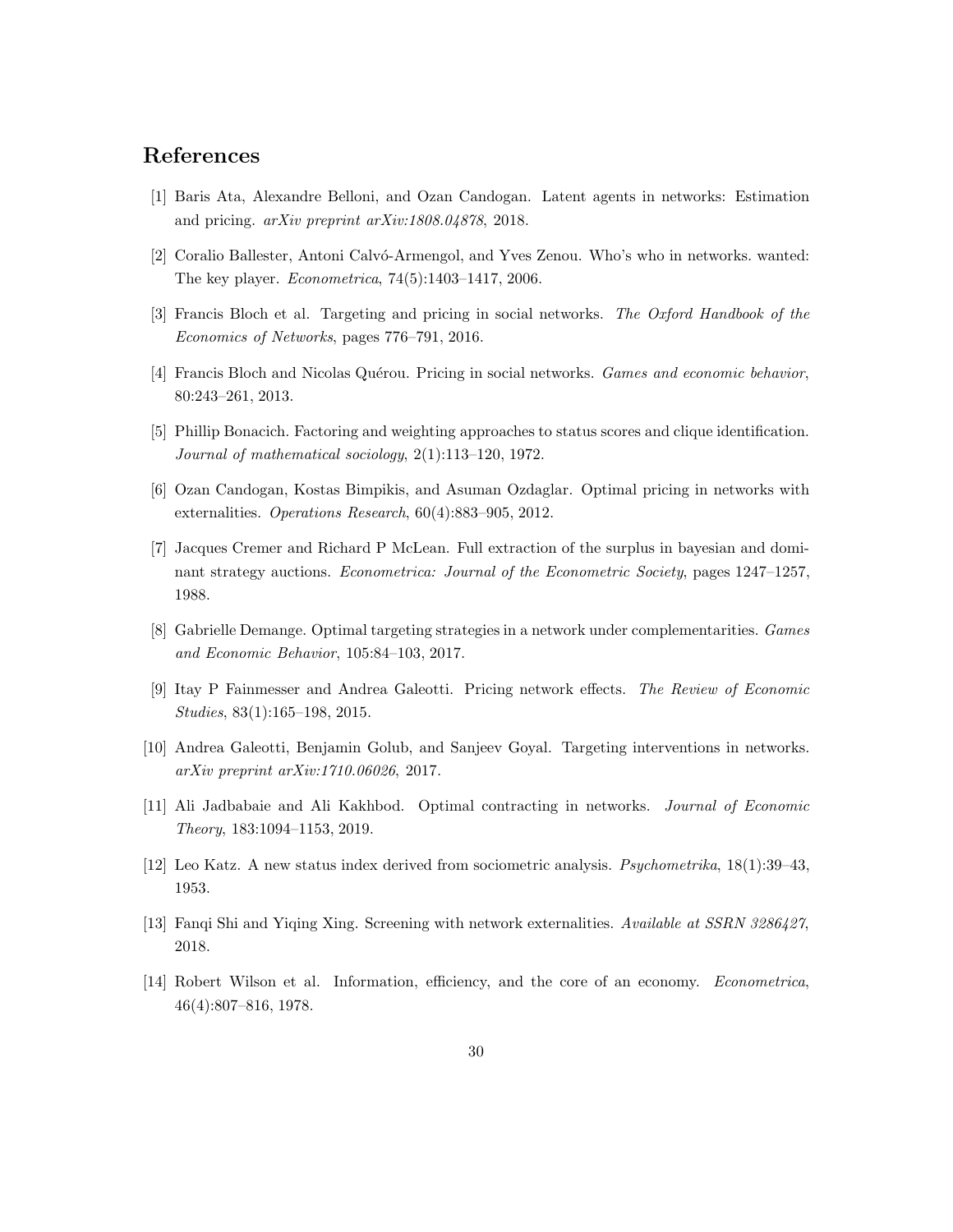# <span id="page-30-0"></span>A Proof of proposition [4](#page-13-0)

Fix a coalition S of adjacent players and consider the permutation  $\rho$  mapping i to  $\rho(i)$  for any  $i \in S$ . (We dispense with the index S as the coalition is fixed). We first compute the difference of utility of any player  $i$  in  $S$  when players in the coalition use the permutation and when they report their true locations for any contract g, ,

$$
\Delta U_i = a(x_{\rho(i)} - x_i) - \frac{(x_i^2 - x_{\rho(i)}^2)}{2} + \alpha \left[ \sum_{j \in s} g_{ij}(x_{\rho(i)} x_{\rho(j)} - x_i x_j) + \sum_{j \notin s} g_{ij}(x_{\rho(i)} - x_i) x_j \right],
$$
  
=  $(x_{\rho(i)} - x_i) [a - \frac{(x_i + x_{\rho(i)})}{2} + \alpha \sum_{j \notin S} g_{ij} x_j] + \alpha \sum_{j \in S} g_{ij}(x_{\rho(i)} x_{\rho(j)} - x_i x_j).$ 

At the optimal contract,

$$
x_i^* = a + \alpha \sum_j [g_{ij} + g_{ji}] x_j^*.
$$

So

$$
x_i^* + x_{\rho(i)}^* = 2a + \alpha \sum_j ([g_{ij} + g_{ji}]x_j^* + [g_{\rho(i)j} + g_{j\rho(i)}]x_j^*.
$$
  
=  $2a + 2\alpha \sum_j [g_{ij} + g_{ji}]x_j^* + \alpha(\sum_j [g_{\rho(i)j} + g_{j\rho(i)}]x_j^* - \sum_j ([g_{ij} + g_{ji}]x_j^*))),$   
=  $2a + 2\alpha \sum_j [g_{ij} + g_{ji}]x_j^* + (x_{\rho(i)}^* - x_i)$ 

Replacing we obtain

$$
\Delta U_i = \alpha [(x_{\rho(i)}^* - x_i^*)( - \sum_{j \notin S} g_{ji}x_j^* + \frac{(x_{\rho(i)}^* - x_i^*)}{2})
$$
  
+ 
$$
\sum_{j \in S} (g_{ij}(x_{\rho(i)}^*x_{\rho(j)}^* - x_i^*x_j^* - x_j^*(x_{\rho(i)}^* - x_i^*))) - g_{ji}x_j^*(x_{\rho(i)}^* - x_i^*))]
$$
  
= 
$$
\alpha [-\sum_{j \notin S} (x_{\rho(i)}^* - x_i^*)g_{ji}x_j^* - \frac{(x_{\rho(i)}^* - x_i^*)^2}{2} + \sum_{j \in S} g_{ij}x_{\rho(i)}^*(x_{\rho(j)}^* - x_j^*) - \sum_{j \in S} g_{ji}x_j^*(x_{\rho(i)}^* - x_i^*)].
$$

Hence  $\Delta U_i > 0$  if and only if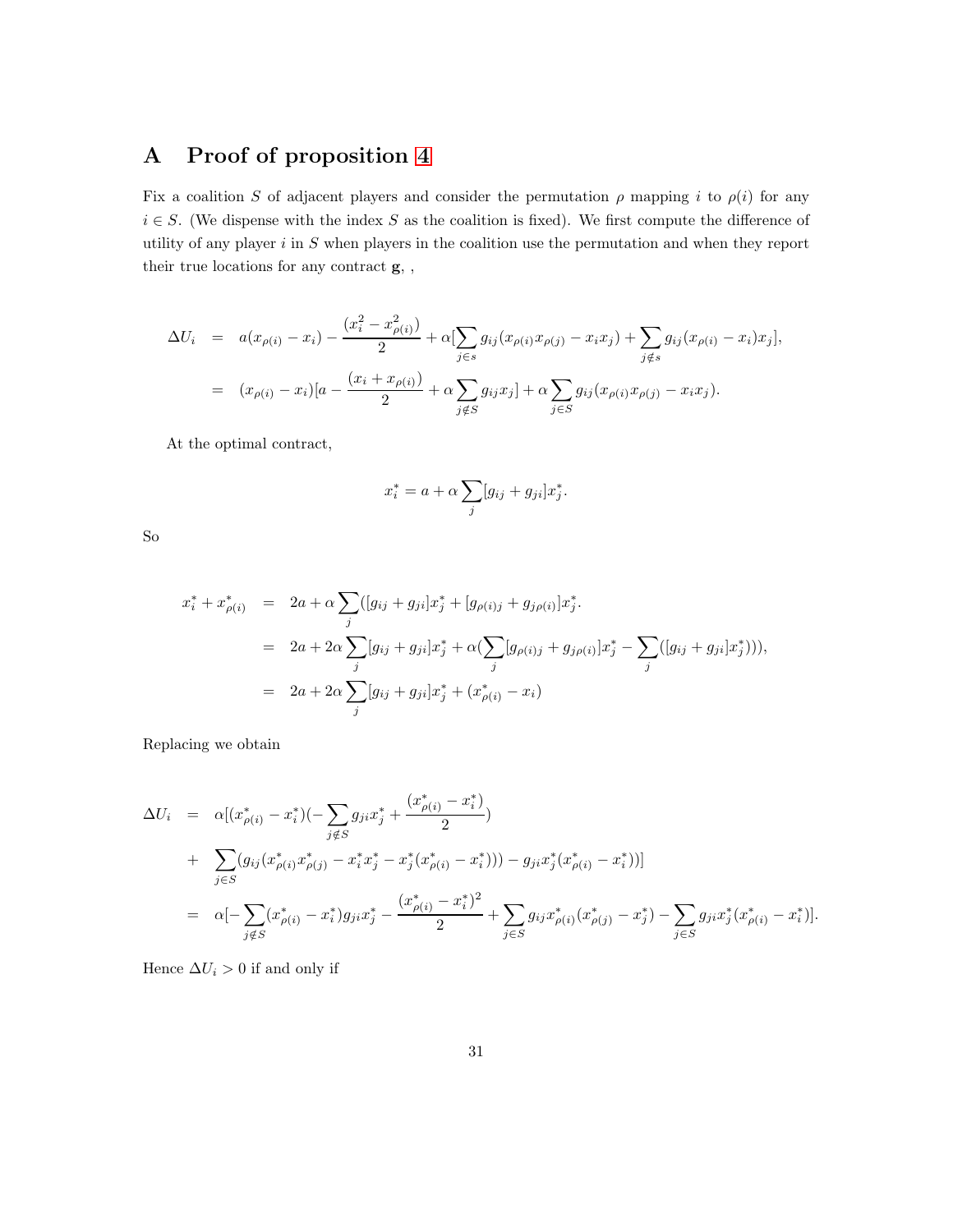<span id="page-31-0"></span>
$$
\sum_{j \in S} g_{ij} x_{\rho(i)}^*(x_{\rho(j)}^* - x_j) - \sum_{j \in S} g_{ji} x_j^*(x_{\rho(i)}^* - x_i^*) > \sum_{j \notin S} (x_{\rho(i)}^* - x_i^*) g_{ji} x_j^* + \frac{(x_{\rho(i)}^* - x_i^*)^2}{2}.\tag{8}
$$

We now show that when  $|S| \leq 4$ , there must be some agent for whom inequality [\(8\)](#page-31-0) fails.

Suppose first that  $|S| = 2$ . Suppose without loss of generality that  $x_2^* > x_1^*$  and consider  $\Delta U_1$ . Inequality [\(8\)](#page-31-0) implies that

$$
\Delta U_1 = g_{12} + g_{21} x_2^* (x_2^* - x_1^*) > 0,
$$

a contradiction as  $x_2^* > x_1^*$ .

Suppose next that  $|S| = 3$  and suppose without loss of generality that  $x_1^* < x_2^* < x_3^*$ . Agent 1 must trade his quantity  $x_1^*$  for a higher quantity. Suppose first that  $\rho(1) = 3, \rho(3) = 2, \rho(2) = 1$  so that agent 1 is the only agent who trades his quantity  $x_1^*$  for a higher quantity. Then inequality [\(8\)](#page-31-0) yields

$$
\Delta U_1 = g_{12}x_3^*(x_1^* - x_2^*) + g_{13}x_3^*(x_2^* - x_3^*) - x_2^*(x_2^* - x_1^*) - x_3^*(x_2^* - x_1^*) > 0,
$$

a contradiction as  $x_3^* > x_2^* > x_1^*$ .

Suppose now that  $\rho(1) = 2, \rho(2) = 3$  and  $\rho(3) = 1$ . (This is the only other permutation to consider, as any other permutation on  $S$  will leave one of the players at the same position.) Then inequalities [\(8\)](#page-31-0) for agents 1 and 2 result in

$$
\Delta U_1 = g_{12}x_2^*(x_3^* - x_2^*) + g_{13}x_2^*(x_1^* - x_3^*) - g_{21}x_2^*(x_2^* - x_1^*) - g_{31}x_3^*(x_2^* - x_1^*) > 0,
$$
  
\n
$$
\Delta U_2 = g_{21}x_3^*(x_2^* - x_1^*) + g_{23}x_3^*(x_1^* - x_3^*) - g_{12}x_1^*(x_3^* - x_2^*) - g_{32}x_3^*(x_3^* - x_2^*) > 0.
$$

First notice that in both inequalities, the only positive term is the first term, which implies that both  $g_{12}$  and  $g_{21}$  must be equal to 1 for the two inequalities to hold. Second, recall, that because the coalition is connected  $g_{13} + g_{31} \ge 1$  and  $g_{23} + g_{32} \ge 1$ . Now, as  $x_2^*(x_3^* - x_1^*) > x_2^*(x_2^* - x_1^*),$ the first inequality is more likely to be satisfied when  $g_{13} = 0$  and  $g_{31} = 1$ . Similarly, because  $x_3^*(x_3^* - x_1^*) > x_3^*(x_3^* - x_2^*)$ , the second inequality is more likely to be satisfied when  $g_{23} = 0$  and  $g_{32=1}$ . Hence if both inequalities are satisfied, we must have

$$
\begin{array}{rcl} x_2^*(x_3^*-x_2^*) & > & x_2^*(x_2^*-x_1^*) + x_3^*(x_2^*-x_1^*), \\ x_3^*(x_2^*-x_1^*) & > & x_1^*(x_3^*-x_2^*) + x_3^*(x_3^*-x_2^*) \end{array}
$$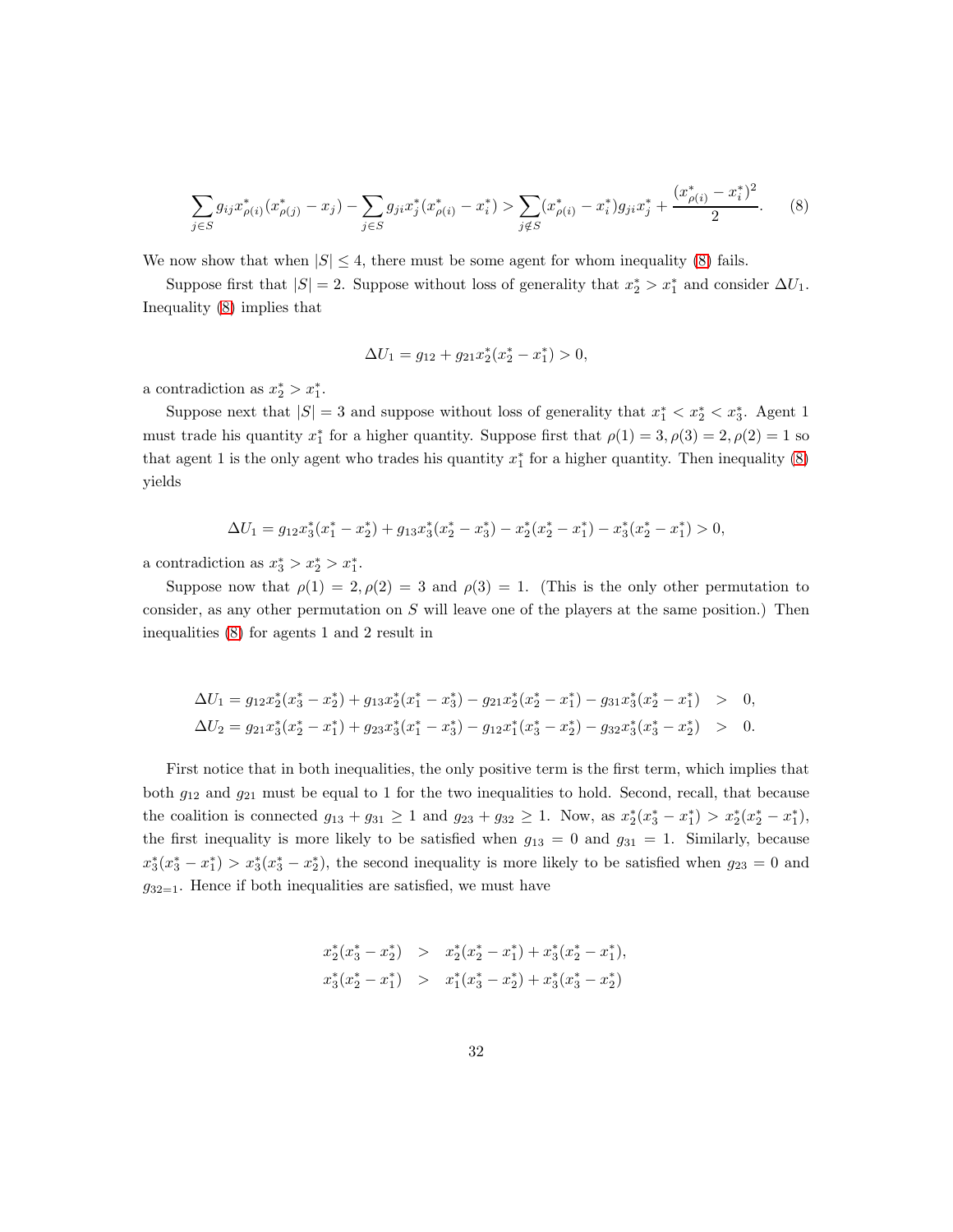But this implies

$$
x_2^*(x_3^*-x_2^*) > x_2^*(x_2^*-x_1^*) + x_3^*(x_2^*-x_1^*) > x_2^*(x_2^*-x_1^*) + x_1^*(x_3^*-x_2^*) + x_3^*(x_3^*-x_2^*) > x_3^*(x_3^*-x_2^*),
$$

a contradiction that completes the proof for  $|S| = 3$ .

Now suppose that the size of the group is  $|S| = 4$  and suppose without loss of generality that  $x_4^* > x_3^* > x_2^* > x_1^*$ . There are six possible permutations where each member of the group gets a different contract from the one intended for their location and no pair exchanges pairwise their contracts. There are  $3^6$  possible *ways* in which the members of the group can be linked because each link  $(g_{ij}, g_{ji}) \in \{(0, 1), (1, 0), (1, 1)\}.$ 

Recall that :

$$
\Delta U_i = -\frac{\alpha}{2} (x_{\rho(i)} - x_i)^2 - \alpha (x_{\rho(i)} - x_i) \sum_{j \in S} g_{ji} x_j
$$

$$
- \alpha (x_{\rho(i)} - x_i) \sum_{j \notin S} g_{ji} x_j
$$

$$
+ \alpha x_{\rho(i)} \sum_{j \in S} g_{ij} (x_{\rho(j)} - x_j)
$$

1. Consider:  $\rho(1) = 4$ ,  $\rho(2) = 1$ ,  $\rho(3) = 2$  and  $\rho(4) = 3$ 

Note that all agents get a lower quantity except agent 1. The difference in utility of agent 1 writes:

$$
\Delta U_1 = -\frac{\alpha}{2}(x_4^* - x_1^*)^2 - \alpha(x_4^* - x_1^*)[g_{21}x_2 + g_{31}x_3 + g_{41}x_4] - \alpha(x_4^* - x_1^*)\sum_{j \notin S} g_{j1}x_j
$$

$$
+ \alpha x_{\rho(1)}[g_{12}(x_1^* - x_2^*) + g_{13}(x_2^* - x_3^*) + g_{14}(x_3^* - x_4^*)] < 0
$$

Recall that  $x_1^* \le x_2^* \le x_3^* \le x_4^*$ , hence there exists at least one agent that is strictly worse off with  $\rho$  for all network structures i.e. for all  $i \neq j \in \{1, 2, 3, 4\}$  and  $g_{ij} \in \{0, 1\}$  such that  $g_{ij} + g_{ji} \geq 1.$ 

2. Consider:  $\rho(1) = 4$ ,  $\rho(2) = 3$ ,  $\rho(3) = 1$  and  $\rho(4) = 2$ .

For all the network structures such that  $g_{12} = 0$  and the remaining links take the value 0 or 1 such that for all  $i, j \in S$   $g_{ij} + g_{ji} \ge 1$ ,  $\Delta U_1 < 0$ . Similarly, for  $g_{21} = 0$ ,  $\Delta U_2 < 0$ .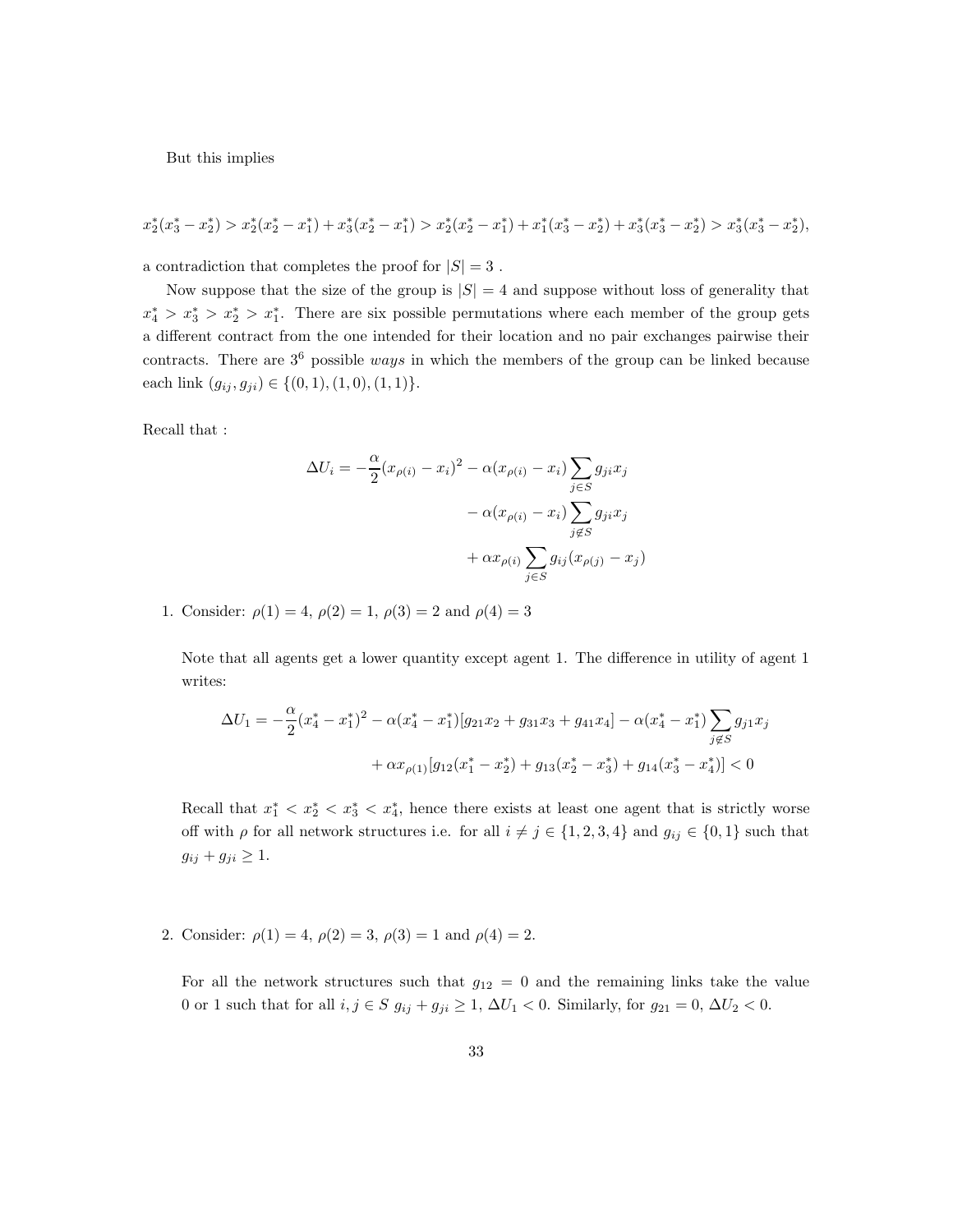Moreover, when  $g_{12} = g_{21} = 1$  and  $g_{13} = 1$  and  $g_{31} \in \{0, 1\}$ :  $\Delta U_1 < 0$ . For  $g_{12} = g_{21} = 1$ and  $g_{14} = 1$  and  $g_{41} \in \{0,1\}$ :  $\Delta U_1 < 0$ . The remaining networks that we need inspect are networks such that  $g_{12} = g_{21} = 1$  and  $g_{13} = 0$ ,  $g_{31} = 1$ ,  $g_{14} = 0$ ,  $g_{41} = 1$ . But again, when  $g_{31} = 1$  and the remaining links take values 0 or 1 such that for  $i, j \in S$ ,  $g_{ij} + g_{ji} \ge 1$ , we get  $\Delta U_1 < 0.$ 

3. Consider:  $\rho(1) = 3$ ,  $\rho(2) = 4$ ,  $\rho(3) = 2$  and  $\rho(4) = 1$ .

For all the network structures such that  $g_{12} = 0$  and the remaining links take the value 0 or 1 such that for all  $i, j \in S$   $g_{ij} + g_{ji} \ge 1$ ,  $\Delta U_1 < 0$ . Similarly, when  $g_{21} = 0$ ,  $\Delta U_2 < 0$ . Hence we check structures where  $g_{12} = g_{21} = 1$ .

For  $g_{12} = g_{21} = 1$  and  $g_{24} = 1$  and  $g_{42} \in \{0, 1\}$ :  $\Delta U_2 < 0$ . Similarly, when  $g_{12} = g_{21} = 1$  and  $g_{14} = 1$  and  $g_{41} \in \{0, 1\}$ :  $\Delta U_1 < 0$ .

The remaining networks that we need to inspect are such that  $g_{12} = g_{21} = 1$  and  $g_{14} = 0$ ,  $g_{41} = 1, g_{24} = 0, g_{42} = 1$  and the remaining links take the value 0 or 1, and for all  $i, j \in S$  $g_{ij} + g_{ji} \geq 1$ . Consider  $\Delta U_2$ :

$$
\Delta U_2 = -\frac{\alpha}{2}(x_4^* - x_2^*)^2 - \alpha(x_4^* - x_2^*) \sum_{j \notin S} g_{j2}x_j - \alpha(x_4^* - x_2^*)(x_1^* + g_{32}x_3^* + x_4^*)
$$
  
+  $\alpha x_4^*((x_3^* - x_1^*) + g_{23}(x_2^* - x_3^*)))$ 

If  $(x_3^* - x_1^*) < (x_4^* - x_2^*)$  then  $\Delta U_2 < 0$ . If not, consider  $\Delta U_1$ :

$$
\Delta U_1 = -\frac{\alpha}{2}(x_3^* - x_1^*)^2 - \alpha(x_3^* - x_1^*) \sum_{j \notin S} g_{j1}x_j - \alpha(x_3^* - x_1^*)(x_2^* + g_{31}x_3^* + x_4^*)
$$
  
+ 
$$
\alpha x_3^*((x_4^* - x_2^*) + g_{13}(x_2^* - x_3^*)))
$$

If  $(x_3^* - x_1^*) \ge (x_4^* - x_2^*)$  then  $\Delta U_1 < 0$ . A contradiction which completes the proof for this permutation  $\rho$ .

4. Consider:  $\rho(1) = 3$ ,  $\rho(2) = 1$ ,  $\rho(3) = 4$  and  $\rho(4) = 2$ .

For all the network structures such that  $g_{31} = 0$  and the remaining links take the value 0 or 1 such that for all  $i, j \in S$   $g_{ij} + g_{ji} \ge 1$ ,  $\Delta U_3 < 0$ . Similarly, when  $g_{13} = 0$ ,  $\Delta U_1 < 0$ . Moreover for  $g_{13} = g_{31} = 1$  and  $g_{14} = 1$  and  $g_{41} \in \{0, 1\}$ , it follows that  $\Delta U_1 < 0$ .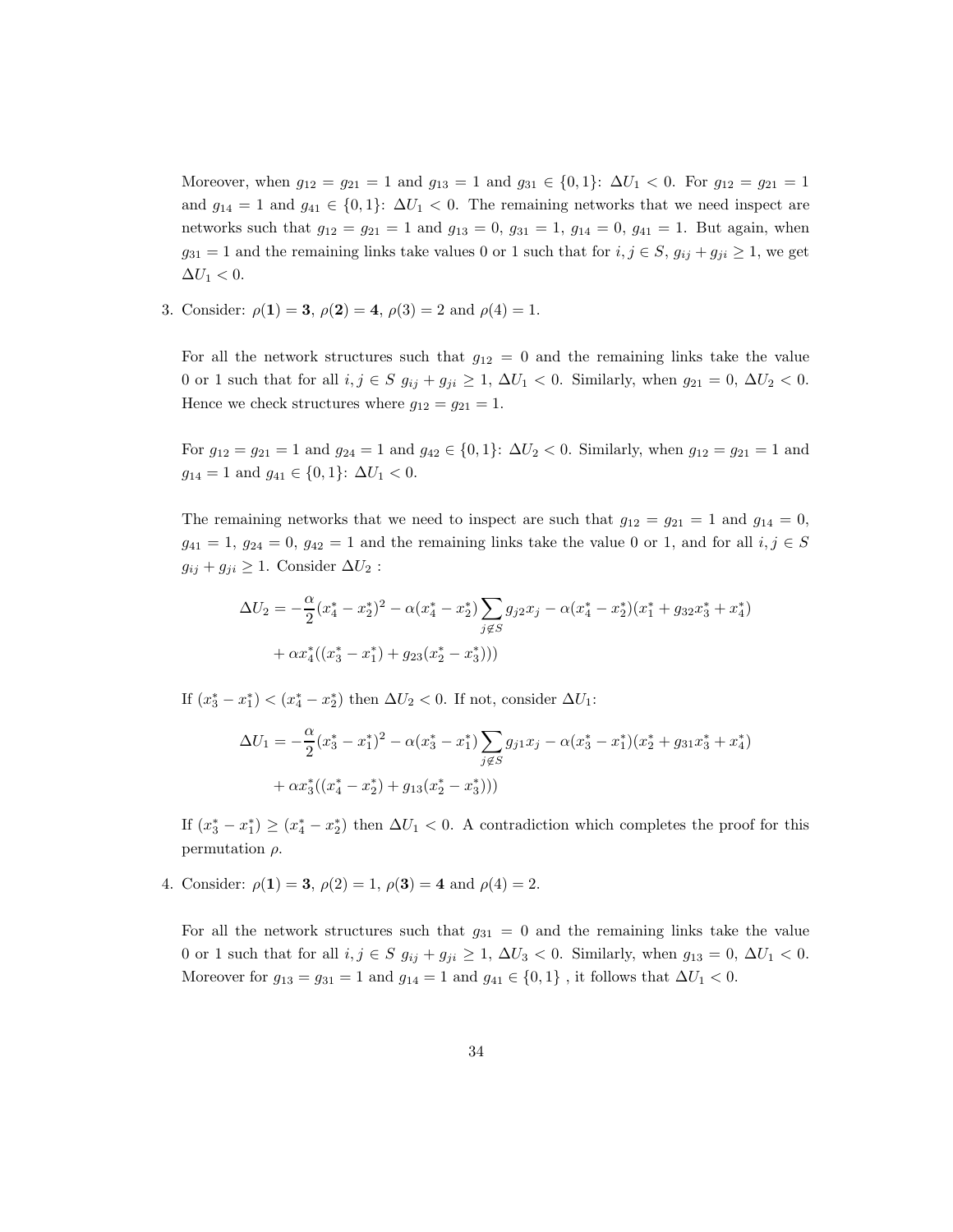The remaining networks to inspect are ones where  $g_{13} = g_{31} = 1$  and  $g_{14} = 0$  and  $g_{41} = 1$ . Let  $d_1 = x_3^* - x_1^*$  and  $d_2 = x_4^* - x_3^*$ . The variation in payoffs of agents 1 and 3 writes:

$$
\Delta U_1 = -\alpha d_1 \left[ \frac{d_1}{2} + (g_{21}x_2^* + x_3^* + x_4^*) + \sum_{j \notin S} g_{j1}x_j \right] - \alpha x_3^* g_{12}(x_2^* - x_1^*) + \alpha d_2 x_3^*
$$
  

$$
\Delta U_3 = -\alpha d_2 \left[ \frac{d_2}{2} + (g_{23}x_2^* + x_1^* + g_{43}x_4^*) + \sum_{j \notin S} g_{j3}x_j \right] - \alpha x_4^*[g_{32}(x_2^* - x_1^*) + g_{34}(x_4^* - x_2^*)] + \alpha d_1 x_4^*
$$

If  $d_1 \geq d_2$  then  $\Delta U_1 < 0$  because the positive term  $\alpha d_2 x_3^*$  is strictly smaller than  $-\alpha d_1 x_4^*$ . We study below the remaining case:  $d_2 > d_1$ . Suppose by contradiction that  $\Delta U_3 > 0$  and recall that  $g_{34} + g_{43} \ge 1$  because players 3 and 4 are part of the same group S. For  $g_{43} = 1$ and  $g_{34} \in \{0, 1\}$ :

$$
\Delta U_3 > 0 \Leftrightarrow \alpha d_1 x_4^* > \alpha d_2 \left[ \frac{d_2}{2} + (g_{23} x_2^* + x_1^* + x_4^*) + \sum_{j \notin S} g_{j3} x_j \right] + \alpha x_4^* [g_{32} (x_2^* - x_1^*) + g_{34} (x_4^* - x_2^*)] (> 0)
$$
  

$$
\Leftrightarrow \alpha x_4^* (d_1 - d_2) > \alpha d_2 \left[ \frac{d_2}{2} + (g_{23} x_2^* + x_1^*) + \sum_{j \notin S} g_{j3} x_j \right] + \alpha x_4^* [g_{32} (x_2^* - x_1^*) + g_{34} (x_4^* - x_2^*)] (> 0)
$$

A contradiction because  $\alpha x_4^*(d_1 - d_2) < 0$ . Hence  $\Delta U_3 < 0$ . Recall that  $\alpha d_1 x_4^*$  is upper bounded by  $\alpha d_2 x_4^*$  because we are considering the case  $d_2 > d_1$ . For  $g_{34} = 1$  and  $g_{43} \in \{0, 1\}$ :

$$
\alpha d_2 x_4^* > (\alpha d_1 x_4^* >) \alpha d_2 \left[ \frac{d_2}{2} + (g_{23} x_2^* + x_1^* + g_{43} x_4^*) + \sum_{j \notin S} g_{j3} x_j \right] + \alpha x_4^* [g_{32} (x_2^* - x_1^*) + (x_4^* - x_2^*)] (> 0)
$$
  
\n
$$
\Leftrightarrow \alpha d_2 x_4^* - \alpha x_4^* (x_4^* - x_2^*) > \alpha d_2 \left[ \frac{d_2}{2} + (g_{23} x_2^* + x_1^*) + \sum_{j \notin S} g_{j3} x_j \right] + \alpha x_4^* g_{32} (x_2^* - x_1^*) (> 0)
$$
  
\n
$$
\Leftrightarrow \alpha x_4^* (x_4^* - x_3^* - x_4^* + x_2^*) > \alpha d_2 \left[ \frac{d_2}{2} + (g_{23} x_2^* + x_1^*) + \sum_{j \notin S} g_{j3} x_j \right] + \alpha x_4^* g_{32} (x_2^* - x_1^*) (> 0)
$$

A contradiction because  $x_1^* < x_2^* < x_3^* < x_4^*$  implies  $\alpha x_4^*(x_4^* - x_3^* - x_4^* + x_2^*) < 0$  and the RHS is strictly positive. Hence  $\Delta U_3 < 0$ , which completes the proof for this permutation.

5. Consider:  $\rho(1) = 2$ ,  $\rho(2) = 4$ ,  $\rho(3) = 1$  and  $\rho(4) = 3$ .

For all the network structures such that  $g_{21} = 0$  (link with the other agent who gets a higher quantity) and the remaining links take the value 0 or 1 such that for all  $i, j \in S$   $g_{ij} + g_{ji} \ge 1$ ,  $\Delta U_2$  < 0. Similarly, for  $g_{12} = 0$ ,  $\Delta U_1$  < 0. Moreover, for  $g_{12} = g_{21} = 1$  and  $g_{23} = 1$  and  $g_{32} \in \{0,1\}$ :  $\Delta U_2 < 0$ . We inspect the remaining group structures for which we did not show a contradiction:  $g_{12} = g_{21} = 1$  and  $g_{23} = 0$  and  $g_{32} = 1$ . Following the same reasoning in the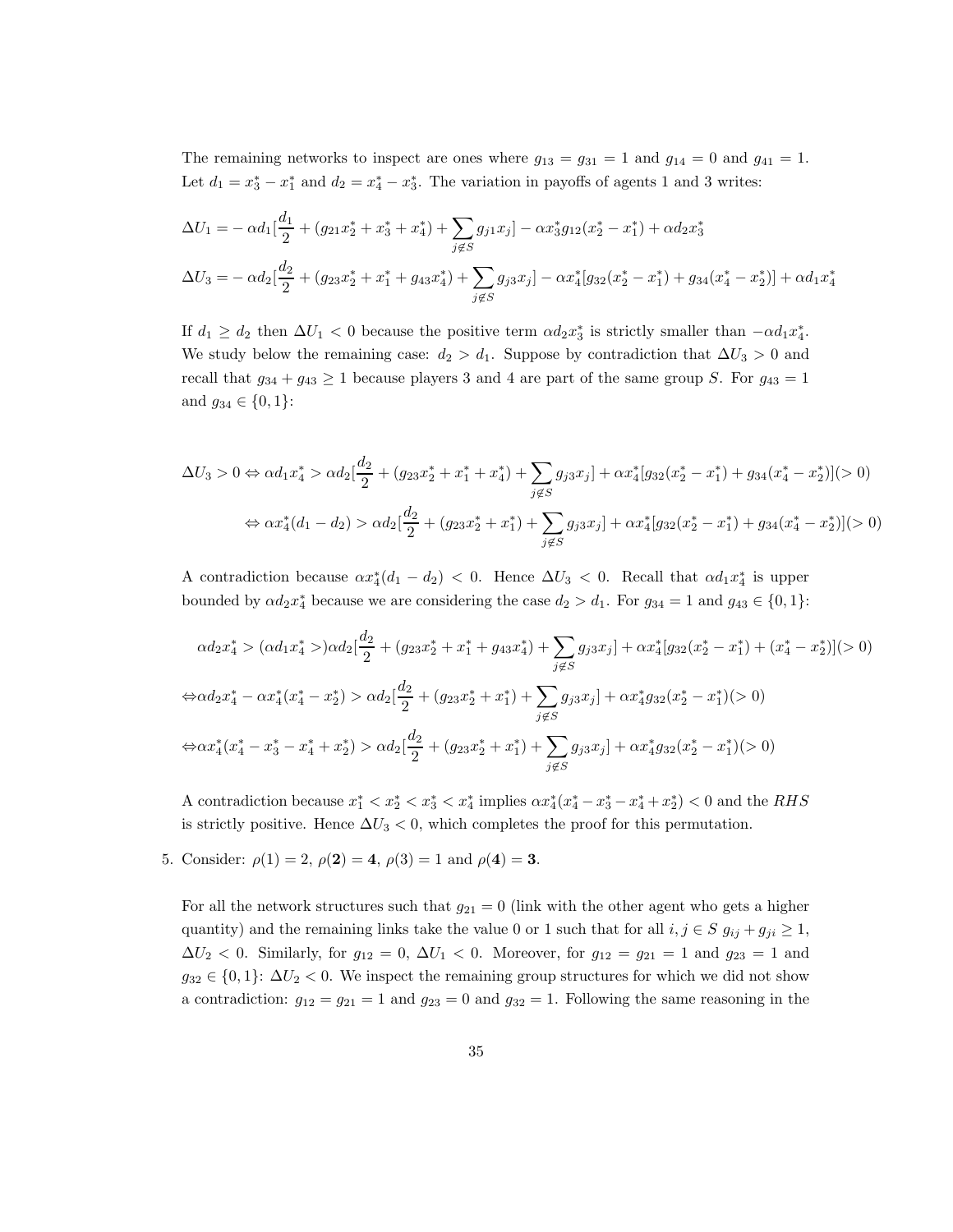previous case, let  $d_3 = x_2^* - x_1^*$  and  $d_4 = x_4^* - x_2^*$ . If  $d_3 \ge d_4 =$  then  $\Delta U_1 < 0$ . If  $d_4 > d_3$  then  $\Delta U_3 < 0$  (consider the links  $g_{42} + g_{24} \ge 1$ ).

6. Consider:  $\rho(1) = 2, \rho(2) = 3, \rho(3) = 4$  and  $\rho(4) = 1$ 

Let  $d_1 = x_2^* - x_1^*$ ,  $d_2 = x_3^* - x_2^*$ ,  $d_3 = x_4^* - x_3^*$  and  $d_4 = x_4^* - x_1^*$  (clearly  $d_4 = d_1 + d_2 + d_3$ ). The variation in payoffs of agents 1, 2, 3 write:

$$
\Delta U_1 = -\alpha d_1 \left[ \frac{d_1}{2} + g_{21} x_2^* + g_{31} x_3^* + g_{41} x_4^* + \sum_{j \notin S} g_{j1} x_j \right] + \alpha x_2^* [g_{12} d_2 + g_{13} d_3 - g_{14} d_4]
$$

If  $g_{14} = 1$ ,  $g_{12} \in \{0, 1\}$  and  $g_{13} \in \{0, 1\}$  then  $\Delta U_1 < 0$  because  $d_4 > d_2 + d_3$ . If  $g_{12} = g_{13} = 0$ and  $g_{14} \in \{0, 1\}$  then  $\Delta U_1 < 0$ . Hence we consider networks where  $g_{14} = 0$  and  $g_{12} + g_{13} \ge 1$ .

$$
\Delta U_2 = -\alpha d_2 \left[\frac{d_2}{2} + g_{12}x_1^* + g_{32}x_3^* + g_{42}x_4^* + \sum_{j \notin S} g_{j2}x_j\right] + \alpha x_3^*[g_{21}d_1 + g_{23}d_3 - g_{24}d_4]
$$

If  $g_{24} = 1, g_{21} \in \{0, 1\}$  and  $g_{23} \in \{0, 1\}$  then  $\Delta U_2 < 0$ . If  $g_{21} = g_{23} = 0$  and  $g_{24} \in \{0, 1\}$  then  $\Delta U_2$  < 0. Hence we consider networks where  $g_{24} = 0$  and  $g_{21} + g_{23} \ge 1$ .

$$
\Delta U_3 = -\alpha d_3 \left[ \frac{d_3}{2} + g_{13} x_1^* + g_{23} x_2^* + g_{43} x_4^* + \sum_{j \notin S} g_{j3} x_j \right] + \alpha x_4^* [g_{31} d_1 + g_{32} d_2 - g_{34} d_4]
$$

If  $g_{34} = 1, g_{31} \in \{0, 1\}$  and  $g_{32} \in \{0, 1\}$  then  $\Delta U_3 < 0$ . If  $g_{31} = g_{32} = 0$  and  $g_{34} \in \{0, 1\}$  then  $\Delta U_3$  < 0. Hence we consider networks where  $g_{34} = 0$  and  $g_{31} + g_{32} \ge 1$ .

Now we consider the remaining group structures such that:  $g_{14} = g_{24} = g_{34} = 0$  (and  $g_{41} = g_{42} = g_{43} = 1$ ,  $g_{12} + g_{13} \ge 1$ ,  $g_{21} + g_{23} \ge 1$  and  $g_{31} + g_{32} \ge 1$ . In addition to the three previous inequalities,  $g_{ij} + g_{ji} \ge 1$  for  $i \ne j \in S$ . This leaves us with exactly 10 group structures to inspect. The variation in payoffs rewrite:

$$
\Delta U_1 = -\alpha d_1 \left[ \frac{d_1}{2} + g_{21} x_2^* + g_{31} x_3^* + \sum_{j \notin S} g_{j1} x_j \right] - \alpha d_1 x_4^* + \alpha x_2^* [g_{12} d_2 + g_{13} d_3]
$$
  
\n
$$
\Delta U_2 = -\alpha d_2 \left[ \frac{d_2}{2} + g_{12} x_1^* + g_{32} x_3^* + \sum_{j \notin S} g_{j2} x_j \right] - \alpha d_2 x_4^* + \alpha x_3^* [g_{21} d_1 + g_{23} d_3]
$$
  
\n
$$
\Delta U_3 = -\alpha d_3 \left[ \frac{d_3}{2} + g_{13} x_1^* + g_{23} x_2^* + \sum_{j \notin S} g_{j3} x_j \right] - \alpha d_3 x_4^* + \alpha x_4^* [g_{31} d_1 + g_{32} d_2]
$$

(a)  $g_{12} = g_{31} = g_{23} = 1$  and  $g_{13} = g_{32} = g_{21} = 0$ : if  $d_3 > d_1$  then  $\Delta U_3 < 0$ . If  $d_3 < d_1$  and  $d_2 > d_3$  then  $\Delta U_2 < 0$ . If  $d_3 < d_1$  and  $d_3 > d_2$  then it implies  $d_1 > d_2$  and  $\Delta U_1 < 0$ .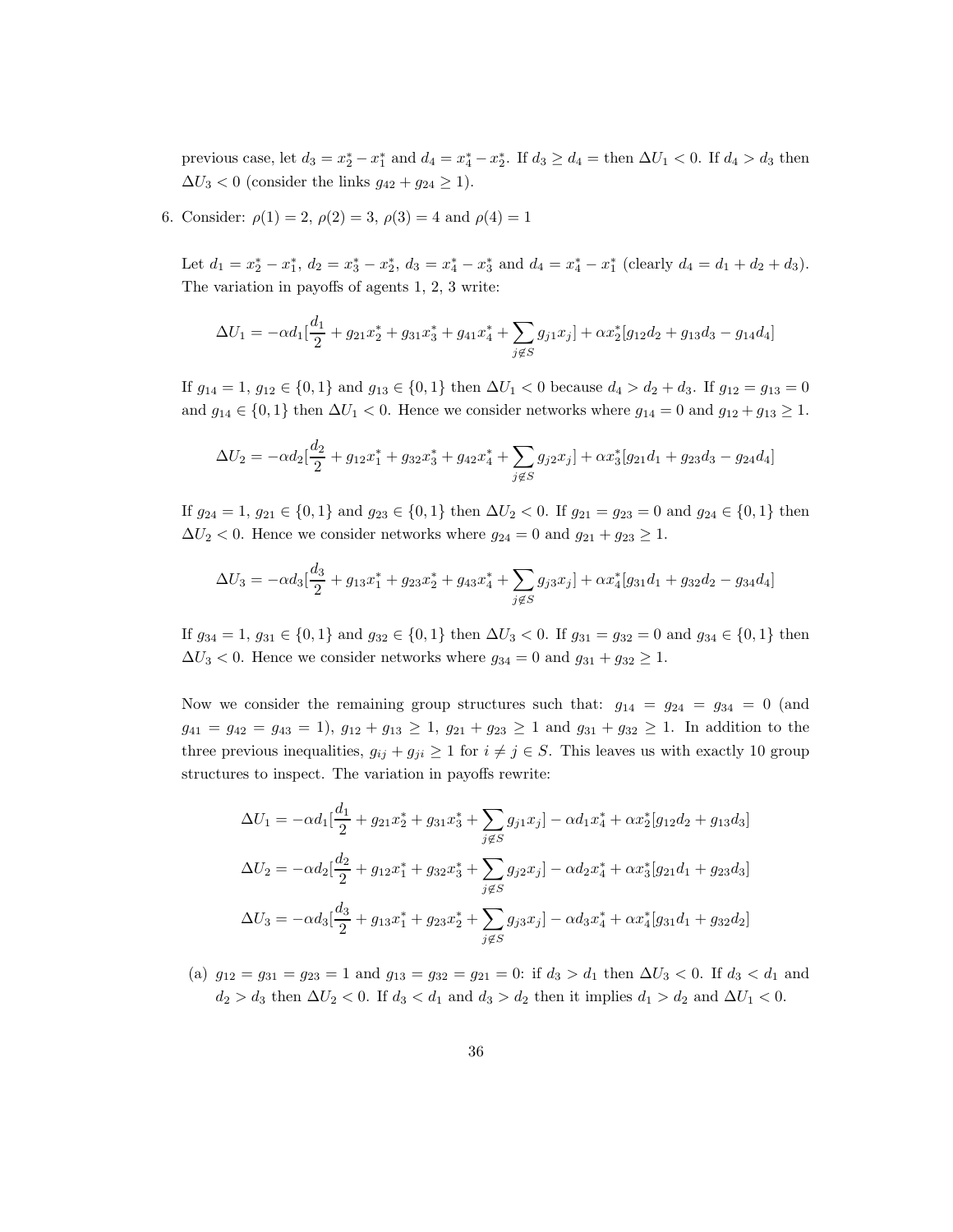(b)  $g_{12} = g_{31} = g_{23} = 0$  and  $g_{13} = g_{32} = g_{21} = 1$ : if  $d_3 > d_2$  then  $\Delta U_3 < 0$ . If  $d_2 < d_3$  and  $d_2 > d_1$ ,  $\Delta U_2 < 0$ . If  $d_2 > d_3$  and  $d_1 > d_2$  then it implies  $d_1 > d_3$ ,  $\Delta U_1 < 0$ .

(c) 
$$
g_{12} = g_{31} = g_{32} = g_{23} = g_{21} = 1
$$
 and  $g_{13} = 0$ : if  $d_1 > d_2$ ,  $\Delta U_1 < 0$ . If  $d_2 > d_1$ ,  $\Delta U_2 < 0$ .

- (d)  $g_{13} = g_{31} = g_{23} = g_{21} = 1$  and  $g_{12} = g_{32} = 0$ : if  $d_1 > d_3$ ,  $\Delta U_1 < 0$ . If  $d_3 > d_1$ ,  $\Delta U_3 < 0$ .
- (e)  $g_{12} = g_{13} = g_{32} = g_{23} = 1$  and  $g_{31} = g_{21} = 0$ : if  $d_2 > d_3$ ,  $\Delta U_2 < 0$ . If  $d_3 > d_2$ ,  $\Delta U_3 < 0$ .
- (f)  $g_{12} = g_{13} = g_{32} = g_{23} = g_{21} = 1$  and  $g_{31} = 0$ : if  $d_1 > d_2$  and  $d_1 > d_3$  then  $\Delta U_1 < 0$ . If  $d_1 > d_2$  and  $d_3 > d_1$  then it implies  $d_3 > d_2$  and  $\Delta U_3 < 0$ . If  $d_2 > d_1$  and  $d_1 > d_3$  then it implies  $d_2 > d_3$  and  $\Delta U_2 < 0$ . If  $d_2 > d_1$  and  $d_3 > d_1$  then  $\Delta U_3 < 0$ .
- (g)  $g_{12} = g_{13} = g_{31} = g_{32} = g_{21} = 1$  and  $g_{23} = 0$ . If  $d_2 > d_1$  then  $\Delta U_2 < 0$ . If  $d_1 > d_2$  and  $d_1 > d_3$  then  $\Delta U_3 < 0$ . If  $d_1 > d_2$  and  $d_3 > d_1$ , it implies  $d_3 > d_1 > d_2$ . If  $d_3 > d_1 > d_2$ and  $d_3 > d_1 + d_2$  then  $\Delta U_3 < 0$ . Last case:  $d_3 > d_1 > d_2$  and  $d_3 < d_1 + d_2$ . We rewrite  $\Delta U_1$  and find a (negative) upper bound using  $d_3 < d_1 + d_2 \Leftrightarrow d_3 - d_1 < d_2$ :

$$
\Delta U_1 = -\alpha d_1 \left(\frac{d_1}{2} + \sum_{j \notin S} g_{j1} x_j\right) - \alpha d_1 x_3^* + \alpha d_2 x_2^* - \alpha d_1 x_4^* + \alpha x_2^* (d_3 - d_1)
$$
  

$$
< -\alpha d_1 \left(\frac{d_1}{2} + \sum_{j \notin S} g_{j1} x_j\right) - \alpha d_1 x_3^* + \alpha d_2 x_2^* - \alpha d_1 x_4^* + \alpha x_2^* d_2
$$
  

$$
< 0 \text{ because } d_1 > d_2
$$

(h)  $g_{12} = g_{13} = g_{23} = g_{32} = g_{21} = 1$  and  $g_{31} = 0$ . If  $d_1 > d_2$  and  $d_1 > d_3$  then  $\Delta U_1 < 0$ . If  $d_1 > d_2$  and  $d_3 > d_1$  then  $d_3 > d_2$  and  $\Delta U_3 < 0$ . If  $d_2 > d_1$  and  $d_1 > d_3$  then  $d_2 > d_3$ and  $\Delta U_2$  < 0. Last two cases: if  $d_2 > d_1$  and  $d_3 > d_1$  and  $d_2 > d_3$ . We rewrite  $\Delta U_2$ :

$$
\Delta U_2 = -\alpha d_2 \left(\frac{d_2}{2} + \sum_{j \notin S} g_{j2} x_j\right) - d_2 x_1^* - x_3^* (d_2 - d_3) - d_2 x_4^* + d_1 x_3^* < 0
$$

If  $d_2 > d_1$  and  $d_3 > d_1$  and  $d_3 > d_2$ , then  $\Delta U_3 < 0$  (because here  $g_{32} = 0$ ).

(i)  $g_{31} = g_{12} = g_{21} = g_{23} = 1$  and  $g_{32} = g_{13} = 0$ . If  $d_3 > d_1$  then  $\Delta U_3 < 0$ . If  $d_1 > d_3$  and  $d_1 > d_2$  then  $\Delta U_1 < 0$ . Last two cases: if  $d_2 > d_1 > d_3$  and  $d_2 > d_1 + d_3$  then  $\Delta U_2 < 0$ .